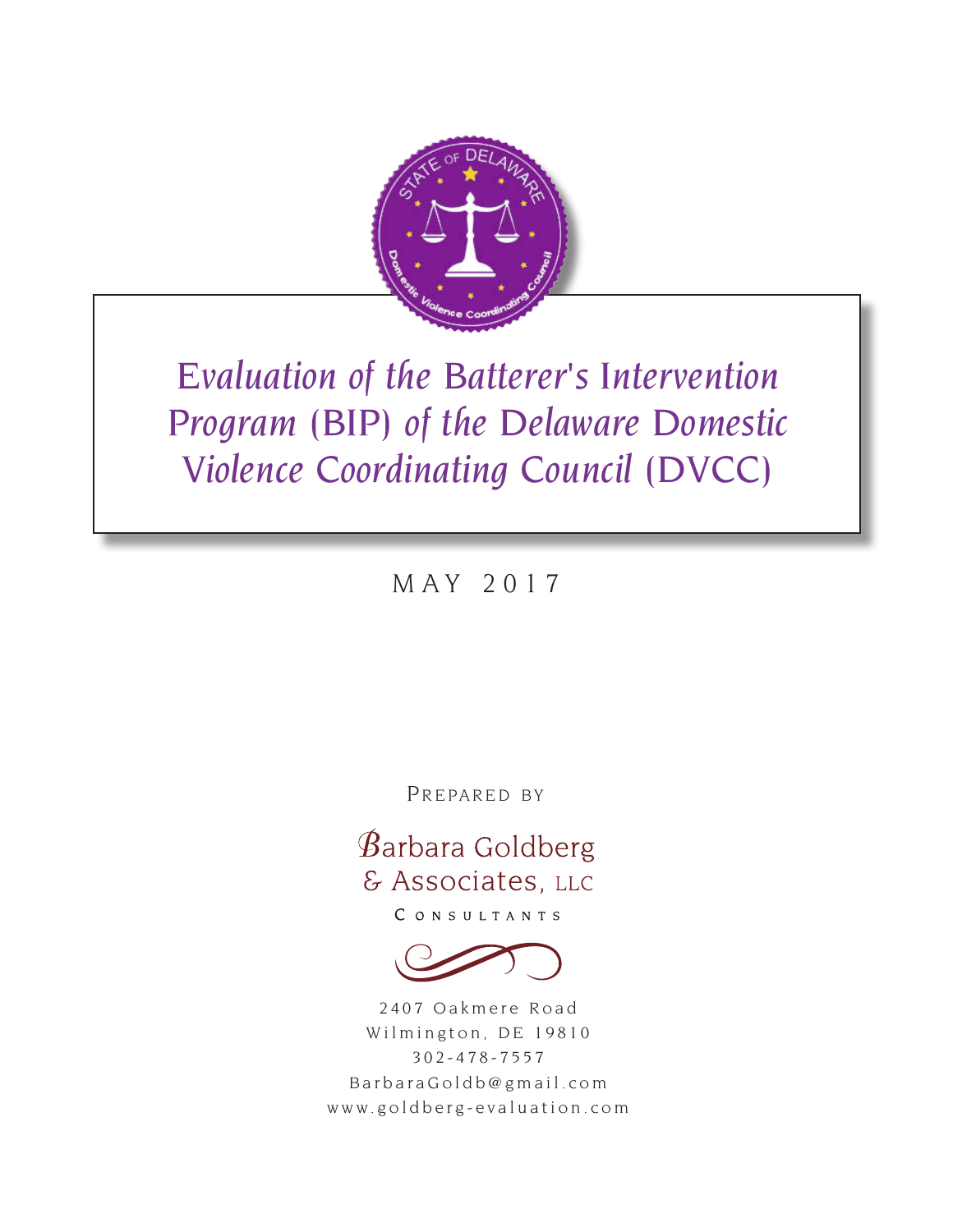#### **Evaluation of the Batterer's Intervention Program (BIP) of the Delaware Domestic Violence Coordinating Council (DVCC)**<sup>1</sup>

## **Prepared by Barbara Goldberg and Rekha Shukla Barbara Goldberg & Associates, LLC**

#### **May 2017**

#### **Contents**

| <b>Executive Summary</b>                                        | $\mathbf{i}$   |
|-----------------------------------------------------------------|----------------|
|                                                                 |                |
| Part I.<br>Overview                                             | $\overline{2}$ |
| Part II. Delaware's Batterer's Intervention Program Model       | $\mathbf{2}$   |
| Part III. The Batterer's Intervention Program Evaluation Design | 6              |
| Part IV. Findings                                               | 10             |
| A. DVCC Batterer's Intervention Program Data                    | 10             |
| B. DELJIS Recidivism Data                                       | 13             |
| C. BIPPOS Pre- and Post-Testing                                 | 17             |
| D. Survey Results: Judges and Commissioners                     | 28             |
| E. Summary of Interviews with Judges and Commissioners          | 36             |
| <b>Facilitators' Survey Results</b><br>F.                       | 49             |
| Part V. Key Accomplishments and Challenges                      | 62             |
| A. Key Accomplishments                                          | 62             |
| <b>B.</b> Key Challenges                                        | 66             |
| Part VI. Recommendations                                        | 67             |

## **Appendices**

Acknowledgements

Appendix A: DVCC Standards for Batterer's Intervention Program Agency Certification-Excerpt Appendix B: Sample BIPPOS Survey Appendix C: Comprehensive Pre-Test and Post-Test Statistical Results

<sup>&</sup>lt;sup>1</sup> This project was supported by sub-grant #VW13-211 awarded by the Delaware Criminal Justice Council through the STOP Formula Grant Program. The opinions, findings, conclusions, and recommendations expressed in this publication are those of the authors and do not necessarily reflect the views of the State of Delaware or the U.S. Department of Justice, Office on Violence Against Women.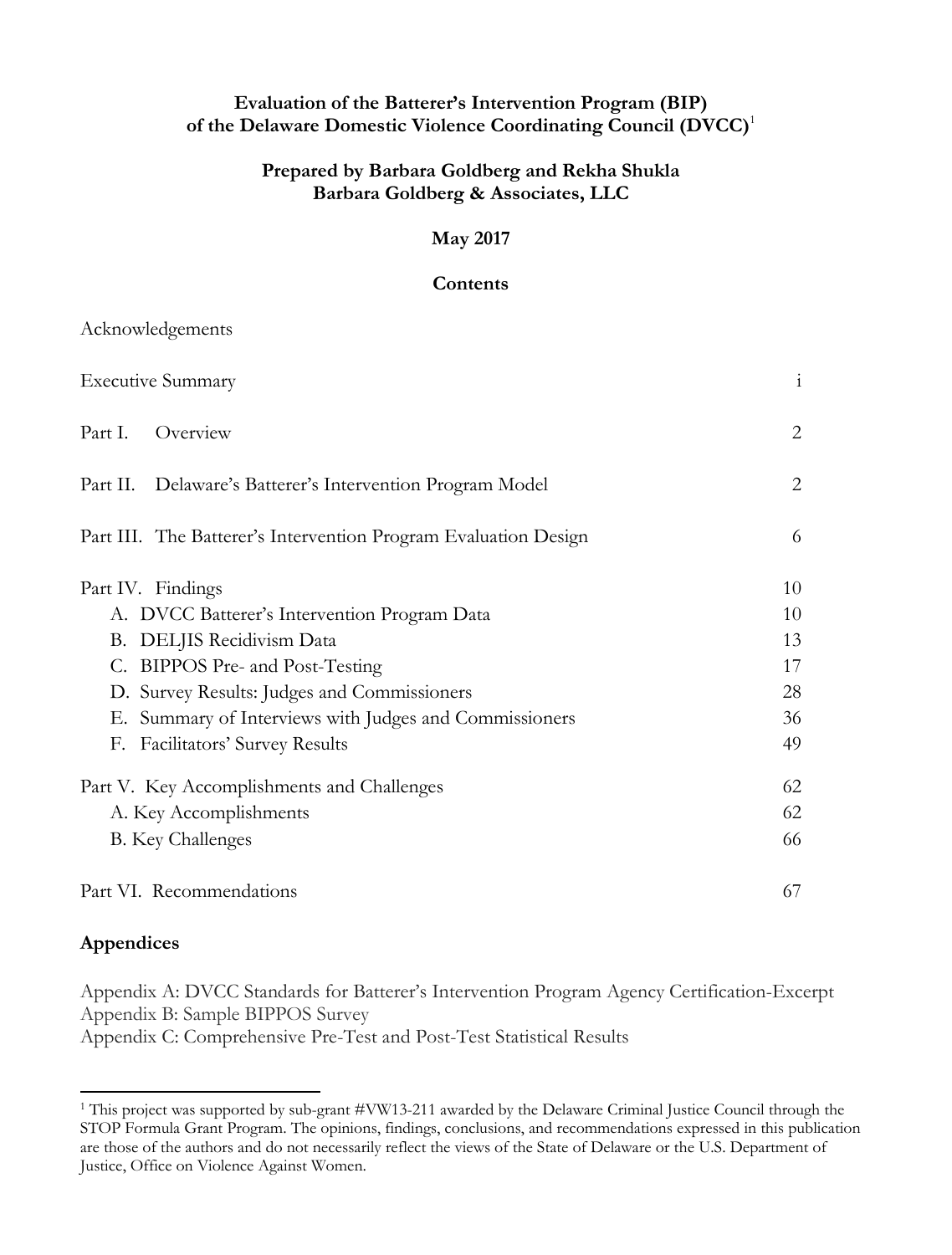## **Acknowledgements**

This report summarizes the findings of a multi-faceted evaluation conducted of the Batterer's Intervention Program (BIP) of the Delaware Domestic Violence Coordinating Council (DVCC) from January 2016 to April 2017.

The study initiated with Aimee Voshell String, Project Coordinator; Eleanor Torres, past Executive Director; and Maureen Monagle, Executive Director at the DVCC. Their commitment to this program and their insights about its ability to impact the lives of offenders and victims have been invaluable

We especially want to thank the three non-military DVCC certified providers who provide BIP services in Delaware for their participation in the evaluation: Catholic Charities, CHILD, Inc. and Turning Point at People's Place II. We are grateful to each agency's leadership, their group facilitators, and their administrative staff for encouraging BIP participants to engage in pre- and post- testing, for providing valuable feedback, and for tracking data in a robust fashion throughout the past year. Of special note are Shamla McLaurin and Leslie Williams at Catholic Charities; Dan Armstrong and Robin Zizmont at CHILD, Inc.; and Blanche Creech and Linda Huffine at Turning Point at People's Place II.

Matthew Rosen, with the Delaware Criminal Justice Council (CJC), was instrumental in using the information contained in the Delaware Criminal Justice Information System (DELJIS) and providing data analysis of re-arrest rates among BIP participants. Melissa Kearney offered great assistance in understanding the process for litigants. Dr. Eric Mankowski, Portland State University, provided invaluable help with the utilization of the BIPPOS pre-test/post-test tool.

Delaware's judges and commissioners were generous with their time and insights while providing interviews for this report. Their deep understanding of the issues surrounding intimate partner violence and the context in which they work informed this study immeasurably.

We are grateful to Linda Nash, Barbara Goldberg & Associates, LLC, for entering the pre- and post-test data.

Consistent with the strong expectations of the program, agency, and judicial leaders who informed this project, we hope the ideas presented in this report will serve as a call to action to ensure strengthening of and continued attention to the Batterer's Intervention Program of the DVCC.

Barbara Goldberg Rekha Shukla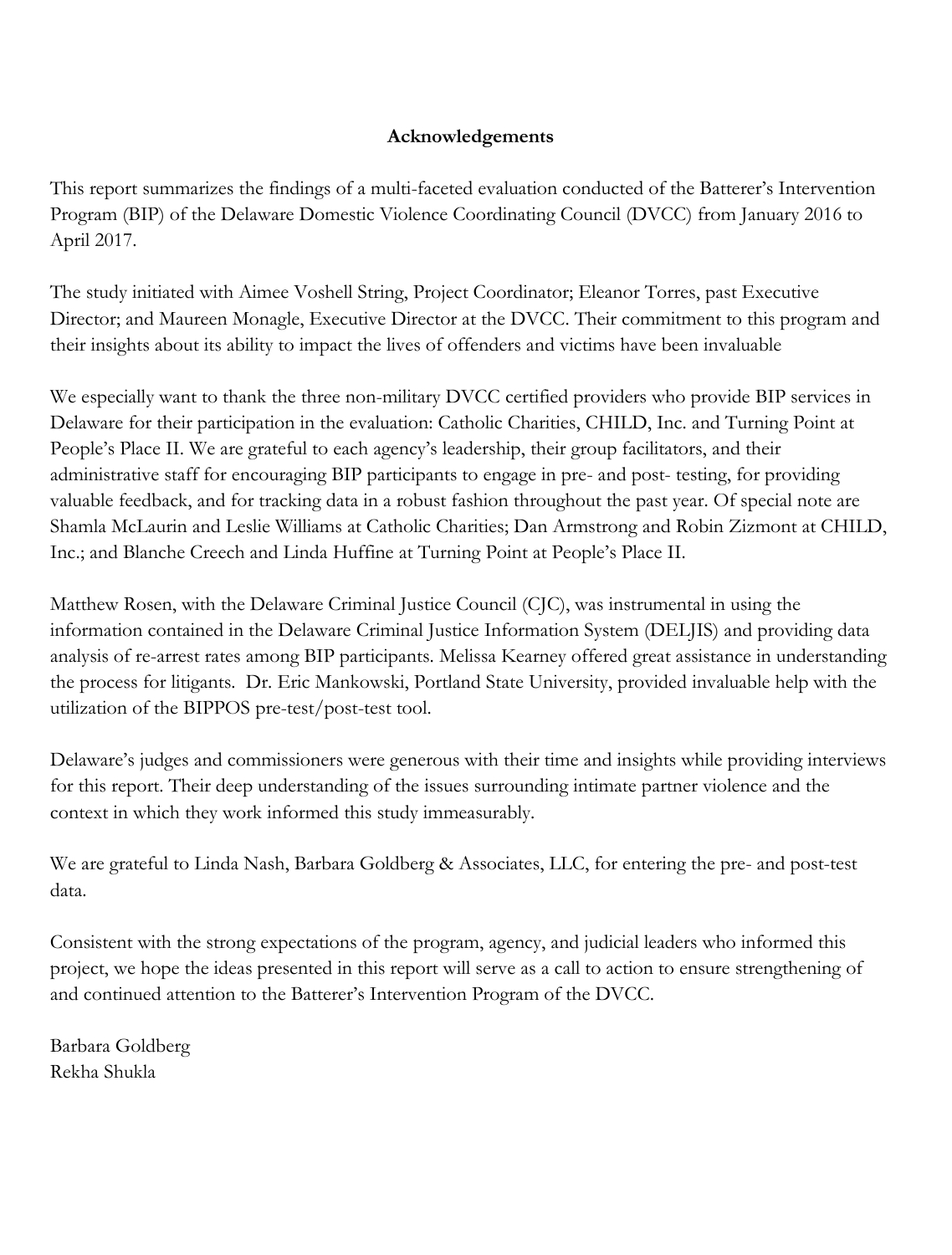

 $\infty$ 

#### **Evaluation of the Batterer's Intervention Program (BIP) of the Delaware Domestic Violence Coordinating Council (DVCC)<sup>1</sup>**

#### **Prepared by Barbara Goldberg and Rekha Shukla Barbara Goldberg & Associates, LLC**

#### **May 2017**

#### **Executive Summary**

*"In a positive way I think it's great that we have a state where we are able to communicate to the extent that we have where you can go to the court and say these programs are important and here is why and we would like you to send batterers only to our certified programs. I think that is success." – Key Leadership Interviewee*

#### **Overview**

This report details findings from the first multi-faceted evaluation of the Batterer's Intervention Program (BIP) of the Delaware Domestic Violence Coordinating Council (DVCC), a longstanding standards-based program established in 1994. First developed in the 1970s, Batterer's Intervention Programs currently operate in every state and in several other countries.<sup>2</sup>

This evaluation of Delaware's Batterer's Intervention Program began in early 2016. The overall goal of the study is to demonstrate through a *meaningful*, *precise*, and *accurate* evaluation, the program's accomplishments and effectiveness, possible areas for improvement, and recommendations for the future. The study design, developed in collaboration with DVCC and provider staff, utilizes an array of both qualitative and quantitative measures.

This mixed methods evaluation design recognizes the critical importance of recidivism and other data, but also recognizes the importance of capturing the wisdom and perspectives of service providers, judges and court commissioners, and others involved with the program. It should be viewed as a significant step in enhancing the organizational capacity of the Batterer's Intervention Program; it also reaffirms DVCC's commitment to being a "learning organization."

#### **Delaware's Batterer's Intervention Program Model**

The foundation of the Delaware Batterer's Intervention Program is the Domestic Violence Intervention Standards, first adopted in 1994 and revised in 2012. The purpose of establishing standards is:

"…to increase victim safety by eliminating violence in intimate relationships. The interventions will focus on holding the offenders accountable for their behavior by teaching new skills and monitoring their behavior while they are participating in the intervention program."<sup>3</sup>

<sup>1</sup> This project was supported by sub-grant #VW13-211 awarded by the Delaware Criminal Justice Council through the STOP Formula Grant Program. The opinions, findings, conclusions, and recommendations expressed in this publication/program/exhibition are those of the authors and do not necessarily reflect the views of the State of Delaware or the U.S. Department of Justice, Office on Violence Against Women.

<sup>2</sup> Acker, S.E. (2013, October). Batterer intervention programs: Getting to the root of domestic violence, p. 1. *Utne Reader*. Accessed March 16, 2017. http://www.utne.com/community/batterer-intervention-programs-ze0z1310zpit. <sup>3</sup> Delaware Domestic Violence Coordinating Council. (2012). *Domestic violence intervention standards,* p. 1. Wilmington, DE.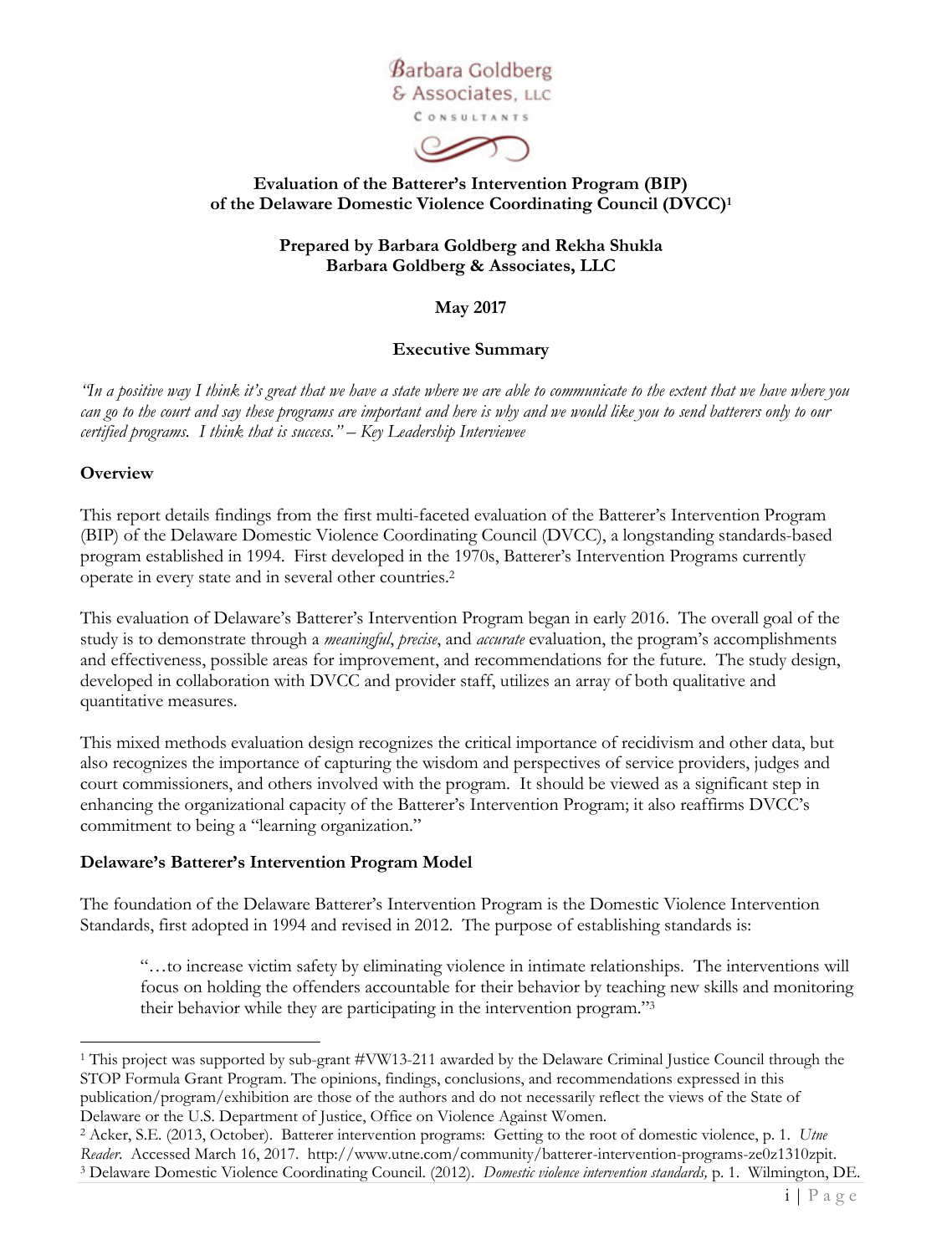The program model includes intake, assessment, orientation, and delivery of a carefully structured curriculum. The purpose of the Batterer's Intervention Curriculum, as outlined in the Standards, is to:

- A. Provide a model for intervention which identifies and remediates tactics of "power and control" and other abusive behaviors;
- B. Promote consistency of intervention services statewide;
- C. Hold the offenders accountable for their behavior;
- D. Provide a model of violence-free behavior among family members.<sup>4</sup>

The curriculum draws upon the Duluth model developed in the early 1980s by the Domestic Abuse Intervention Project of Duluth, Minnesota.

The Standards spell out standards of care, system procedures and flow, program content, credentials and other program specifics, including the length of the program. There are two types of programs offered:

- Domestic Violence Intervention (Batterers Type) The length of the program intervention is at least 32 session hours over a minimum of 20 weeks, with a minimum of 16 sessions.
- Domestic Violence Intervention (Offender or Not Otherwise Specified Type) The length of the program intervention is at least 24 session hours over a minimum of 15 weeks, with a minimum of 12 sessions.

Currently, there are four certified treatment providers offering batterers' intervention programs in Delaware. These programs follow the guidelines established through the Domestic Violence Intervention Standards and have been certified by the Delaware DVCC Batterers' Intervention Certification Panel. Programs are offered by: Catholic Charities (New Castle County), CHILD, Inc. (New Castle County), Turning Point at People's Place II (Kent and Sussex Counties) and Dover Air Force Base (for military personnel only). Three of these programs – Catholic Charities, CHILD, Inc. and Turning Point at People's Place II – agreed to participate in this evaluation.

## **The Batterer's Intervention Program Evaluation Design**

The Delaware Domestic Violence Coordinating Council (DVCC) sought to evaluate the Batterer's Intervention Program comprehensively, based on overall program design, implementation at the three participating sites, and assessment of program outcomes, with the support of a grant awarded by the Delaware Criminal Justice Council through the STOP Formula Grant awarded to the State through the U.S. Department of Justice, Office on Violence Against Women. The evaluation team used a mixed methods design with both qualitative and quantitative methods to assess the program. Early on, program administrators and the evaluation team made the decision to focus on male participants in the program, due to far greater numbers of males in the program and the possibility that male and female offenders would have differing results. This evaluation constitutes the first comprehensive evaluation of the Batterer's Intervention Program since it began in 1994. Components of the evaluation included:

- Review, collating and analysis of available quantitative data and materials from DVCC and providers;
- Analysis of recidivism data available through DELJIS With the assistance of Delaware Criminal Justice Council staff, 1,300 records of 2012 and 2013 Catholic Charities, CHILD, Inc. and Turning Point at People's Place II participants were analyzed to determine re-arrest records over the subsequent two-year period;
- Results of BIP Process (BIPPOS) pre-tests and post-tests Utilizing a tool developed by Dr. Eric Mankowski of Portland State University, pre-tests, midpoint tests, and endpoint tests were administered to program participants at Catholic Charities, CHILD, Inc. and Turning Point;

<sup>4</sup> Delaware Domestic Violence Coordinating Council. (2012). *Domestic violence intervention standards,* p. 1. Wilmington, DE.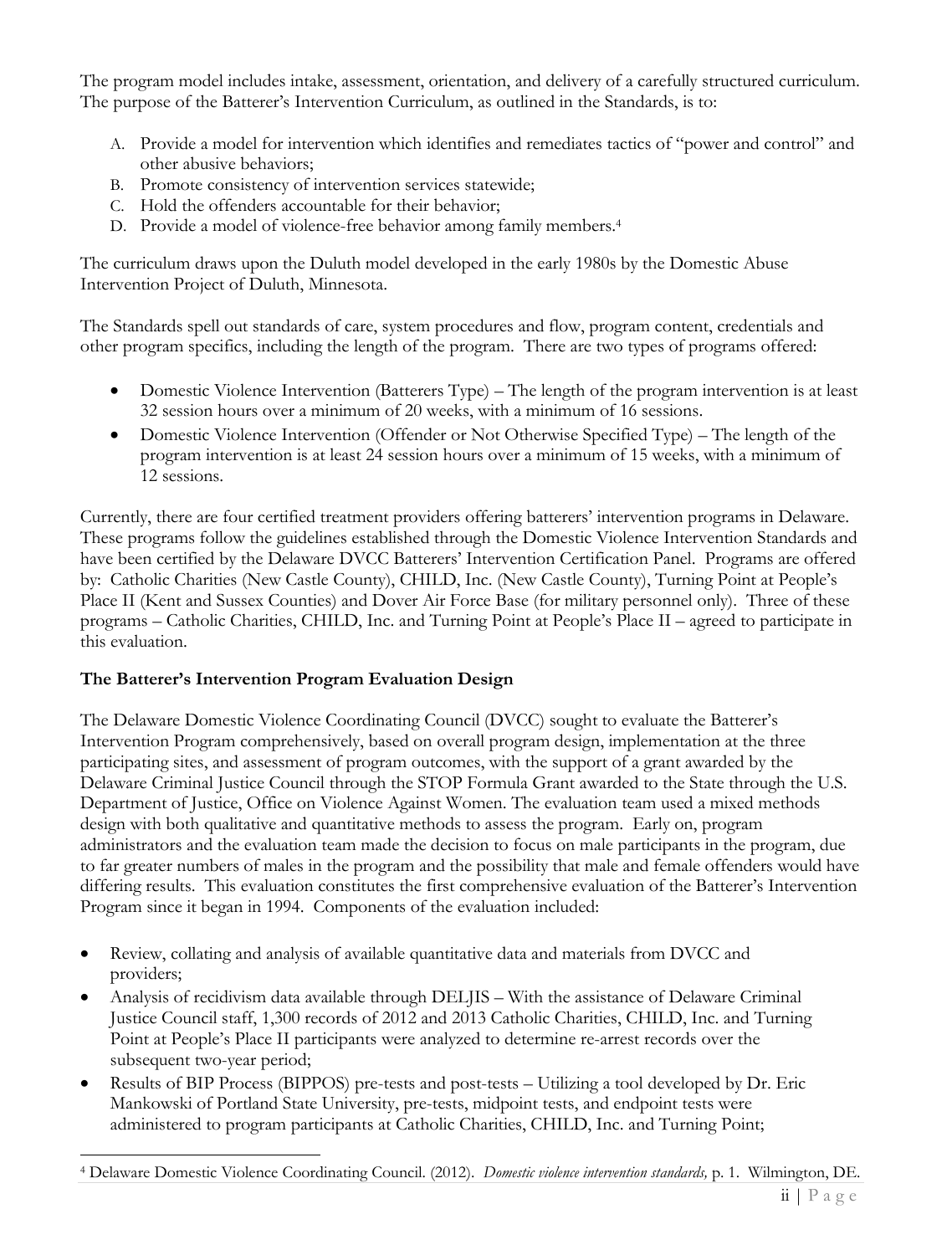- Program observations;
- Judicial surveys;
- Judicial interviews;
- Other key informant interviews;
- Facilitators' surveys; and
- Brief focused literature review.

#### **Key Accomplishments**

- 1. A viable program, established over two decades ago and based on national models, has continued to serve Delaware families. The Batterer's Intervention Program is established as a comprehensive model that meshes with research findings about effective, evidence-based programs.
- 2. Through collaboration among multiple systems DVCC, the courts, providers, and probation and parole – several hundred batterers are offered an alternative to incarceration each year. In FY 2016, two-thirds (66%) of participants completed the course of group sessions.
- 3. Based on a review of two years of DELJIS arrest records for 1,300 males who participated in the Batterer's Intervention Program in 2012 and 2013, re-arrest rates are significantly lower among participants who completed the program than among those who did not.
- 4. Based on a comparison of Batterer Intervention Proximal Program Outcomes Survey (BIPPOS) pretests, midpoint-tests and endpoint tests, the program is having a significant impact on participants in several specific areas targeted through the curriculum: personal responsibility, power and control beliefs, understanding of the effects of abuse, dependency on partner, and anger control and management skills.
- 5. Based on multiple observations, survey results, and interviews conducted with key stakeholders and others, the certified providers – Catholic Charities, CHILD, Inc., and Turning Point at People's Place II – are offering high quality services which are well-received by the participants and are consistent with the requirements of certification.
- 6. Based on structured observations of both the orientations and group sessions, facilitators are highly knowledgeable and are skilled in: (1) introducing the program at the orientation in a way that establishes norms for participation and appears to reduce batterers' defensiveness; (2) delivering the curriculum; (3) building rapport and encouraging peer to peer interactions; and (4) maximizing the positive impact of the group sessions.
- 7. Facilitators noted the rigor of the assessment process, the positive outcomes for participants, and the impact on their families as primary strengths of the Batterer's Intervention Program. Facilitators expressed satisfaction with their professional and personal growth during the time they had been part of the Batterer's Intervention Program.
- 8. Judges and commissioners who were surveyed and interviewed pointed to: (1) the certification of the treatment providers and consistency of treatment and (2) the reputation of the providers and – for those who had seen them in action – the quality of the services delivered by the providers.

#### **Key Challenges**

1. Judges, commissioners and others were concerned about the lack of communication between the judicial system, DVCC, and the providers, feeling that judges and commissioners needed more information about the program in order to make the most appropriate referrals to it and, also, to have more of a sense of its efficacy.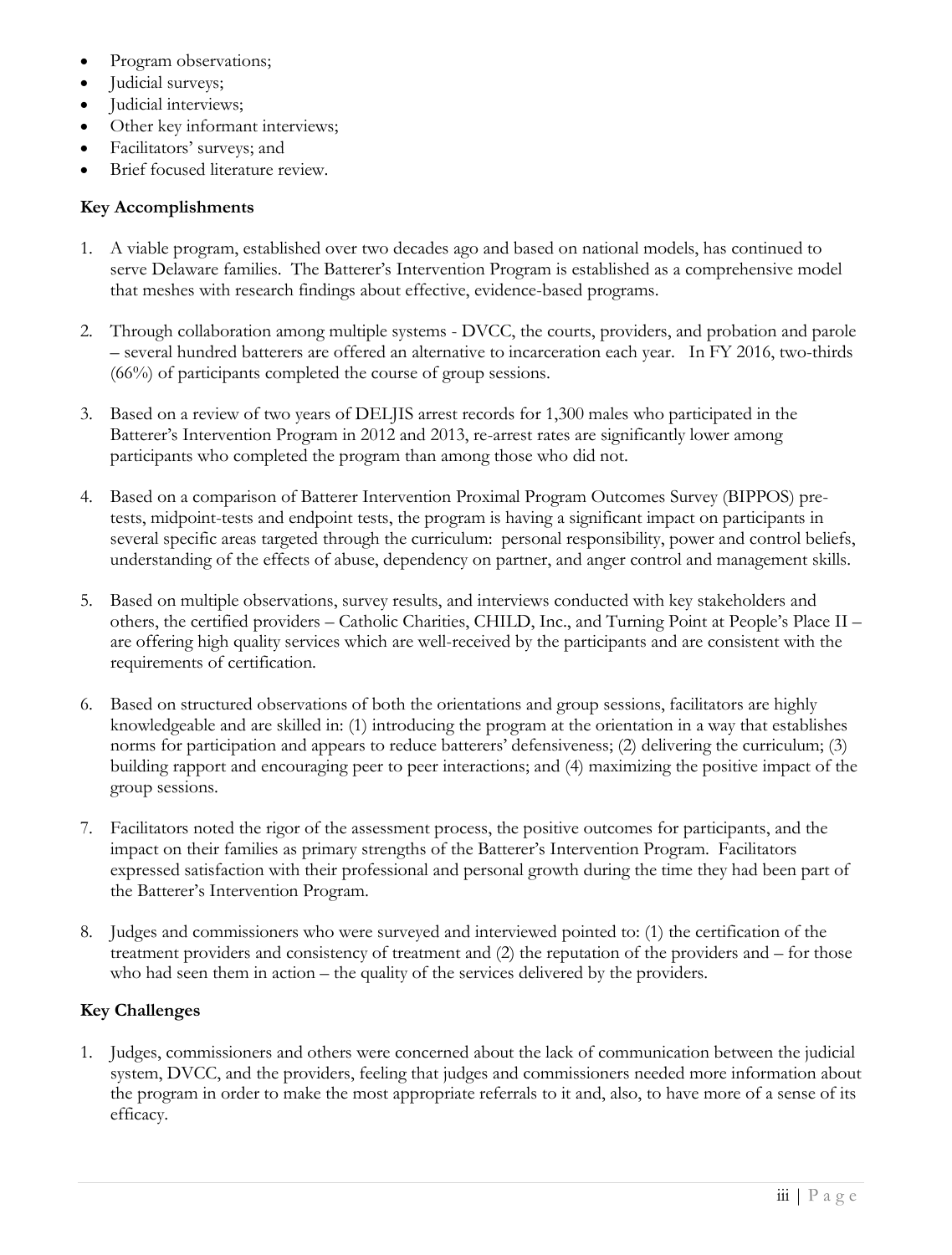- 2. As a corollary, several judges and commissioners were concerned that, although the Batterer's Intervention Program had been in existence more than 20 years, evidence hadn't been cited of its efficacy.
- 3. The financial commitment required of BIP participants was raised as a concern by judges and commissioners and others who were surveyed and interviewed, despite the availability of reduced fees through sliding scale policies. Respondents also cited lack of transportation as another potential barrier to participation.
- 4. Providers, judges and others raised concerns about the "one size fits all" nature of the program and the need for services for those who are also facing substance abuse and mental health issues.
- 5. As suggested in the literature about Batterer's Intervention Programs, "increased awareness of the diversity of the batterer population has given rise to the belief that more specialized approaches are needed."<sup>5</sup> For example, the need for more African-American and Spanish speaking males to conduct groups was cited by facilitators.
- 6. Respondents also expressed concerns about sentencing laws and the negative impact they had on the program and offered examples in cases of sentencing where they felt the mandatory minimum was too low. Some respondents mentioned they would like more feedback during the process of plea arrangements and evaluation for DV or anger management programs prior to sentencing.
- 7. A few respondents expressed disappointment that the number of PFA referrals to the program wasn't higher and felt that that was something that the DVCC and courts should address.
- 8. Particularly at this time of budget constraints in Delaware, several respondents were concerned about finding sufficient financial resources to sustain and adequately staff the program over time.

#### **Recommendations**

The recommendations summarized below – and described in greater detail in the full report - are drawn from the array of qualitative and quantitative data collected during this evaluation. They reflect the viewpoints of those involved in the evaluation process. These recommendations are designed to build on the strengths of the Batterer's Intervention Program: the DVCC program model and vision, an established program, an experienced group of providers and facilitators, and opportunities for collaboration.

- 1. Focus on strengthening communication among the providers, courts, probation and parole, and the DVCC. This is the most consistent recommendation to emerge from this evaluation.
- 2. Identify strategies to increase enrollments in the Batterer's Intervention Program.
- 3. As part of capacity building efforts, form a DVCC Research and Accountability Committee comprised of DVCC staff, judges or commissioners, and agency representatives to meet on a regular basis to develop and implement a more rigorous plan for ongoing data collection, analysis and dissemination.
- 4. As a corollary, and in light of current budget difficulties in the state, seek external funding to expand capacity-building efforts, with a particular focus on data collection and future evaluations, designed to address local, state, and national interest in the efficacy of Batterer's Intervention Programs.

<sup>5</sup> National Institute of Justice. (1998). *Research in action – Batterer programs: What criminal justice agencies need to know*, p. 2. U.S. Department of Justice, Washington, DC.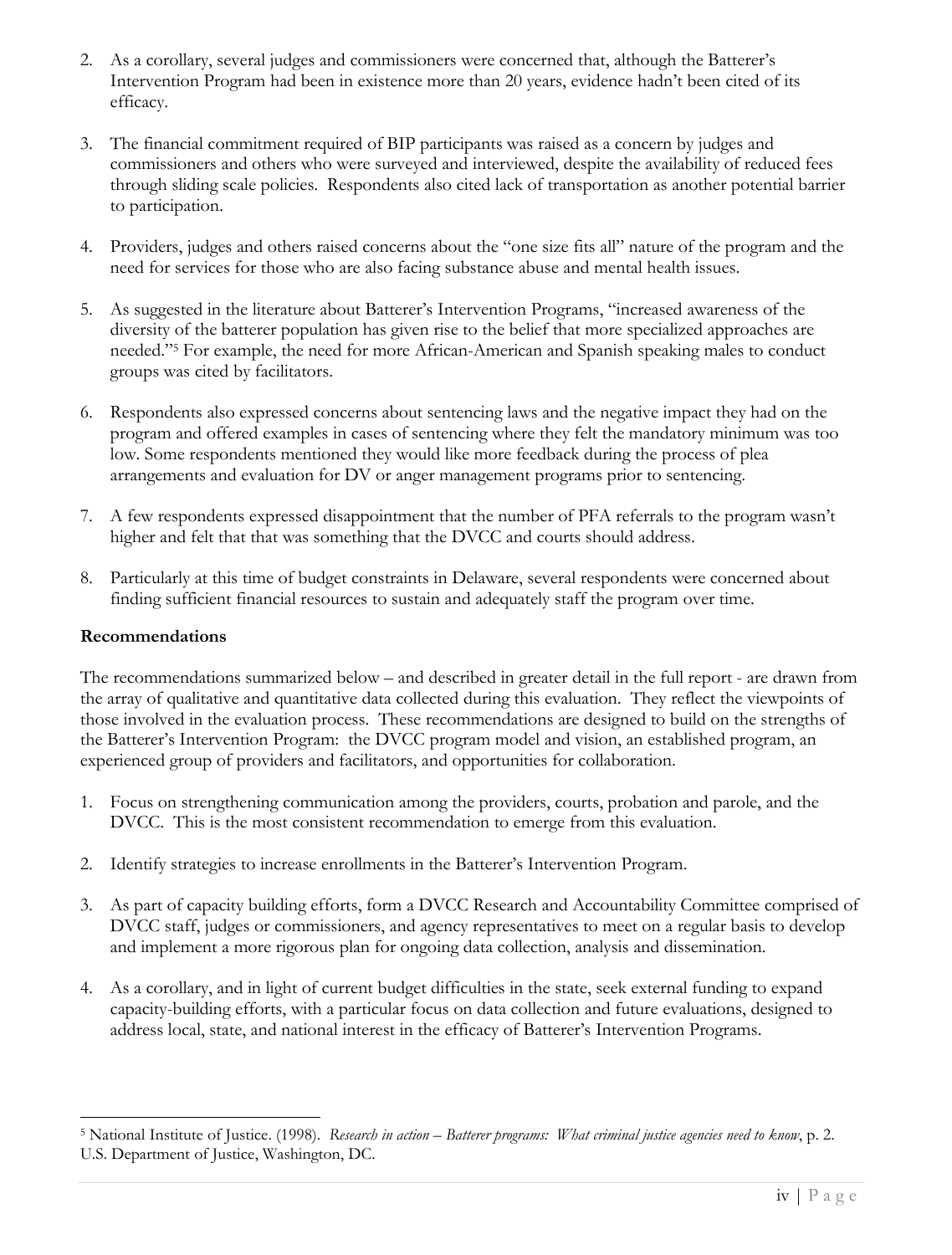

CONSULTANTS



# **Evaluation of the Batterer's Intervention Program (BIP) of the Delaware Domestic Violence Coordinating Council (DVCC)<sup>1</sup>**

## **Prepared by Barbara Goldberg and Rekha Shukla Barbara Goldberg & Associates, LLC**

## **May 2017**

*"In a positive way I think it's great that we have a state where we are able to communicate to the extent that we have where you can go to the court and say these programs are important and here is why and we would like you to send batterers only to our certified programs. I think that is success." – Key Leadership Interviewee*

*"I value the fact that the standards allow for a good balance between a basic structure to which all certified programs must adhere and the flexibility for each certified program to have its own unique identity." – Key Leadership Interviewee*

*"It [the Batterer's Intervention Program] is all encompassing. It works to dispel the myth that abuse is only physical; addresses personal accountability; teaches coping mechanisms and encourages participants to examine their life decisions." – Batterer's Intervention Program Facilitator*

*"I think [the Batterer's Intervention Program] does breed attitude changes in the participants and I can't say in every participant, but in those who are engaged in the treatment and buy into it. I can see that there's an attitude change and they think before they act. I think another strength is allowing them to attend a program, once they complete, if issues come up, for free." – Key Leadership Interviewee*

*"There are wonderful surprises when the most resistant participants eventually become the most desirous of changing their behavior." – Batterer's Intervention Program Facilitator*

*"I am concerned about one size fits all. Every participant comes in with a different profile of personal trauma, substance abuse, mental illness, and tendency towards general violence. Yet they all take the same program. It is also very concerning that BIP is not offered in the prisons (or so I am told)." – Judicial Interviewee*

<sup>1</sup> This project was supported by sub-grant #VW13-211 awarded by the Delaware Criminal Justice Council through the STOP Formula Grant Program. The opinions, findings, conclusions, and recommendations expressed in this publication are those of the authors and do not necessarily reflect the views of State of Delaware or the U.S. Department of Justice, Office on Violence Against Women.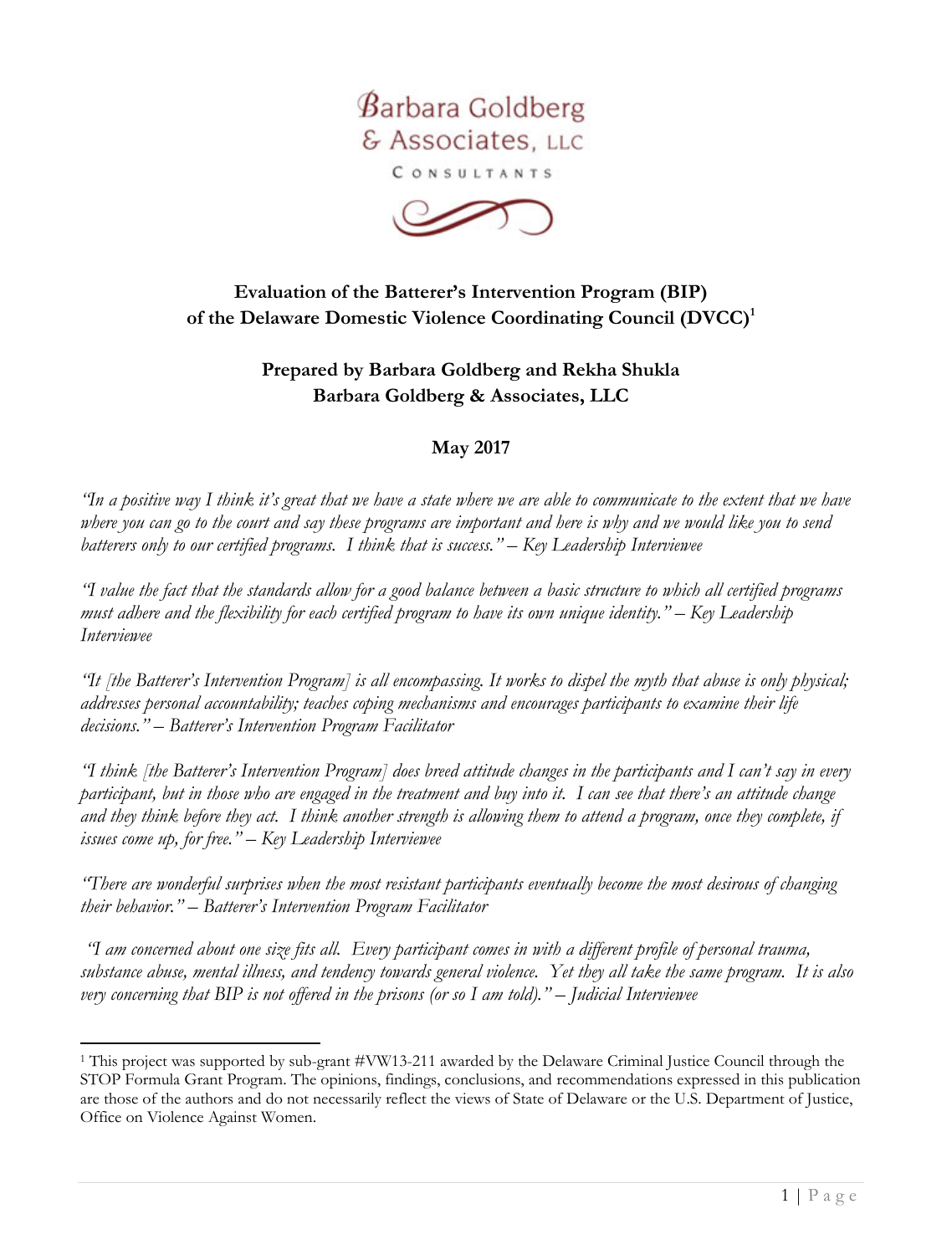*"Delaware's private programs assert that cost is not a barrier to participation, but we regularly encounter persons whose participation is stymied by inability to pay. There needs to be a way for poor people to attend without paying." – Judicial Interviewee*

*"I don't need an all-day orientation just quick to the point presentation regarding where the programs are offered, how long they last, how much they cost, what cost reductions are offered, and whether any program has been shown to reduce [domestic violence], and whether the latter is being studied." – Judicial Interviewee*

*"The foundation of abuse is disrespect. I believe that strongly. We have to challenge how people think about things and, hopefully, facilitate different ways and different frameworks that they can use to think about things, so they don't think, 'My girlfriend's supposed to take care of me,' or, 'It's her job to do A, B, C, and D,' or 'If I say no to something, that means no.' Those thinkings are the beliefs that are so detrimental. And, ultimately, when they don't work, that's when violence occurs." – Key Leadership Interviewee*

## **Part I. Overview**

This report details findings from the first multi-faceted evaluation of the Batterer's Intervention Program (BIP) of the Delaware Domestic Violence Coordinating Council (DVCC), a longstanding standards-based program established in 1994. First developed in the 1970s, Batterer's Intervention Programs currently operate in every state and in several other countries.<sup>2</sup>

This evaluation of Delaware's Batterer's Intervention Program began in early 2016. The overall goal of the study is to demonstrate through a *meaningful*, *precise*, and *accurate* evaluation, the program's accomplishments and effectiveness, possible areas for improvement, and recommendations for the future. The study design, developed in collaboration with DVCC and provider staff, utilizes an array of both qualitative and quantitative measures.

This mixed methods evaluation design recognizes the critical importance of recidivism and other data, but also recognizes the importance of capturing the wisdom and perspectives of service providers, judges and court commissioners, and others involved with the program. It should be viewed as a significant step in enhancing the organizational capacity of the Batterer's Intervention Program; it also reaffirms DVCC's commitment to being a "learning organization" – one that "…assumes learning is an ongoing and creative process for its members; and one that develops, adopts, and transforms itself in response to the needs and aspirations of people both inside and outside itself."<sup>3</sup>

## **Part II. Delaware's Batterer's Intervention Program Model**

#### **Delaware's Domestic Violence Intervention Standards**

<sup>2</sup> Acker, S.E. (2013, October). Batterer intervention programs: Getting to the root of domestic violence, p. 1*. Utne Reader*. Accessed March 16, 2017. http://www.utne.com/community/batterer-intervention-programs-ze0z1310zpit. <sup>3</sup> Navran Associates Newsletter. (1993, October). *The Learning Organization: What Is It? Why Become One?"*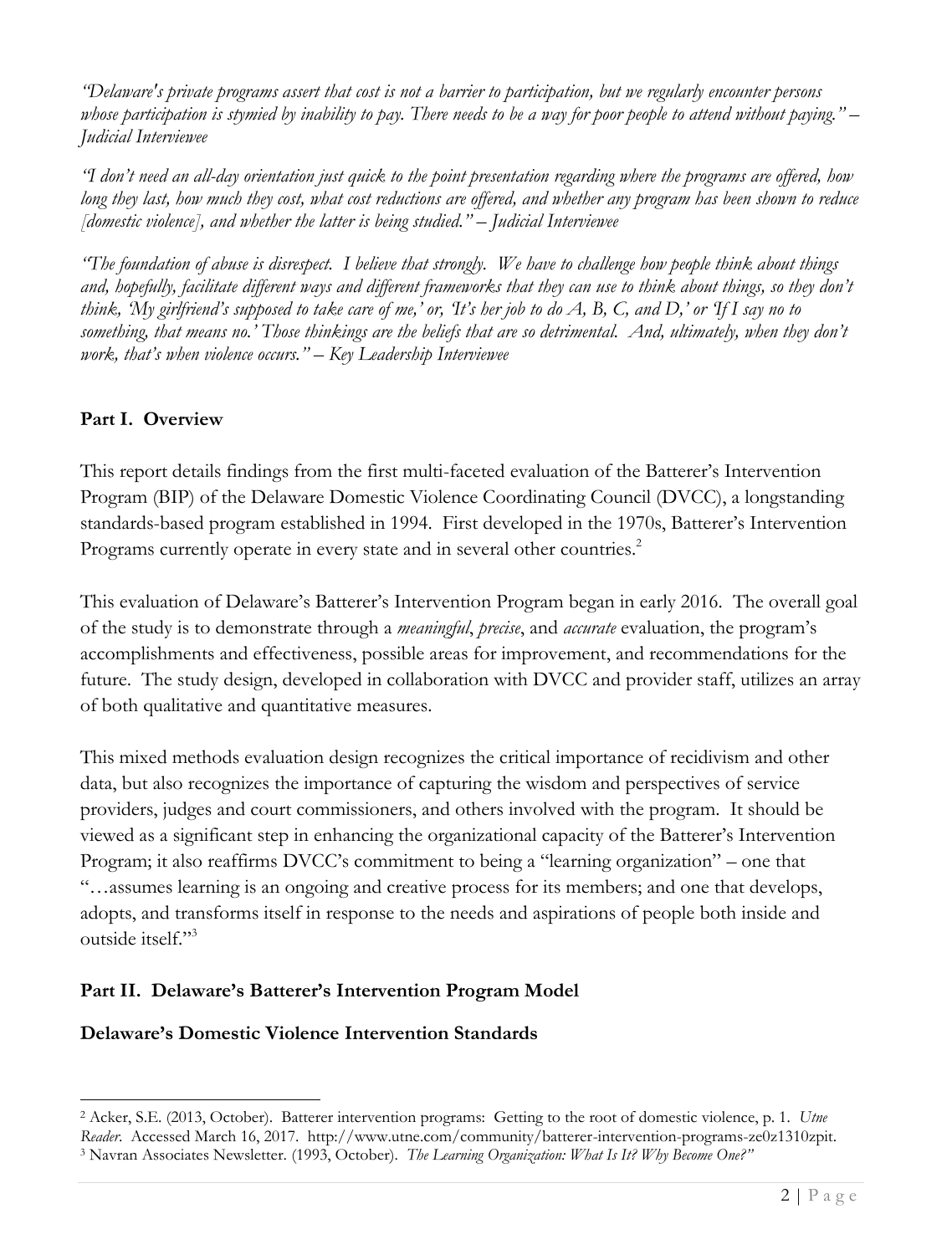The foundation of the Delaware Batterer's Intervention Program is the Domestic Violence Intervention Standards, first adopted in 1994 and revised in 2012. The purpose of establishing standards is:

"…to increase victim safety by eliminating violence in intimate relationships. The interventions will focus on holding the offenders accountable for their behavior by teaching new skills and monitoring their behavior while they are participating in the intervention program."<sup>4</sup>

The program model includes intake, assessment, orientation, and delivery of a carefully structured curriculum. The purpose of the Batterer's Intervention Curriculum, as outlined in the Standards, is to:

- A. Provide a model for intervention which identifies and remediates tactics of "power and control" and other abusive behaviors;
- B. Promote consistency of intervention services statewide;
- C. Hold the offenders accountable for their behavior;
- D. Provide a model of violence-free behavior among family members.<sup>5</sup>

The curriculum draws upon the Duluth model developed in the early 1980s by the Domestic Abuse Intervention Project of Duluth, Minnesota.

The Standards spell out standards of care, system procedures and flow, program content, credentials and other program specifics, including the length of the program. There are two types of programs offered:

- Domestic Violence Intervention (Batterers Type) The length of the program intervention is at least 32 session hours over a minimum of 20 weeks, with a minimum of 16 sessions.
- Domestic Violence Intervention (Offender or Not Otherwise Specified Type) The length of the program intervention is at least 24 session hours over a minimum of 15 weeks, with a minimum of 12 sessions.

Other program specifics, as detailed in Appendix A, include: time, size of group, co-facilitation, enrollment/intake requirements, costs, assessment requirements, orientation, victim contact and related services, program attendance and attendance policies, and discharge practices.

The Delaware Standards are consistent with those contained in other states' standards. For example, in a review of standards, the National Online Resource Center on Violence Against Women (VAWnet) described several common elements of standards which are detailed below:

 "Abuse is conceptualized as the use of coercive control over another, socially reinforced through sexist attitudes.

<sup>4</sup> Delaware Domestic Violence Coordinating Council. (2012). *Domestic violence intervention standards,* p. 1. Wilmington, DE.

<sup>5</sup> Delaware Domestic Violence Coordinating Council. (2012). *Domestic violence intervention standards,* p. 1. Wilmington, DE.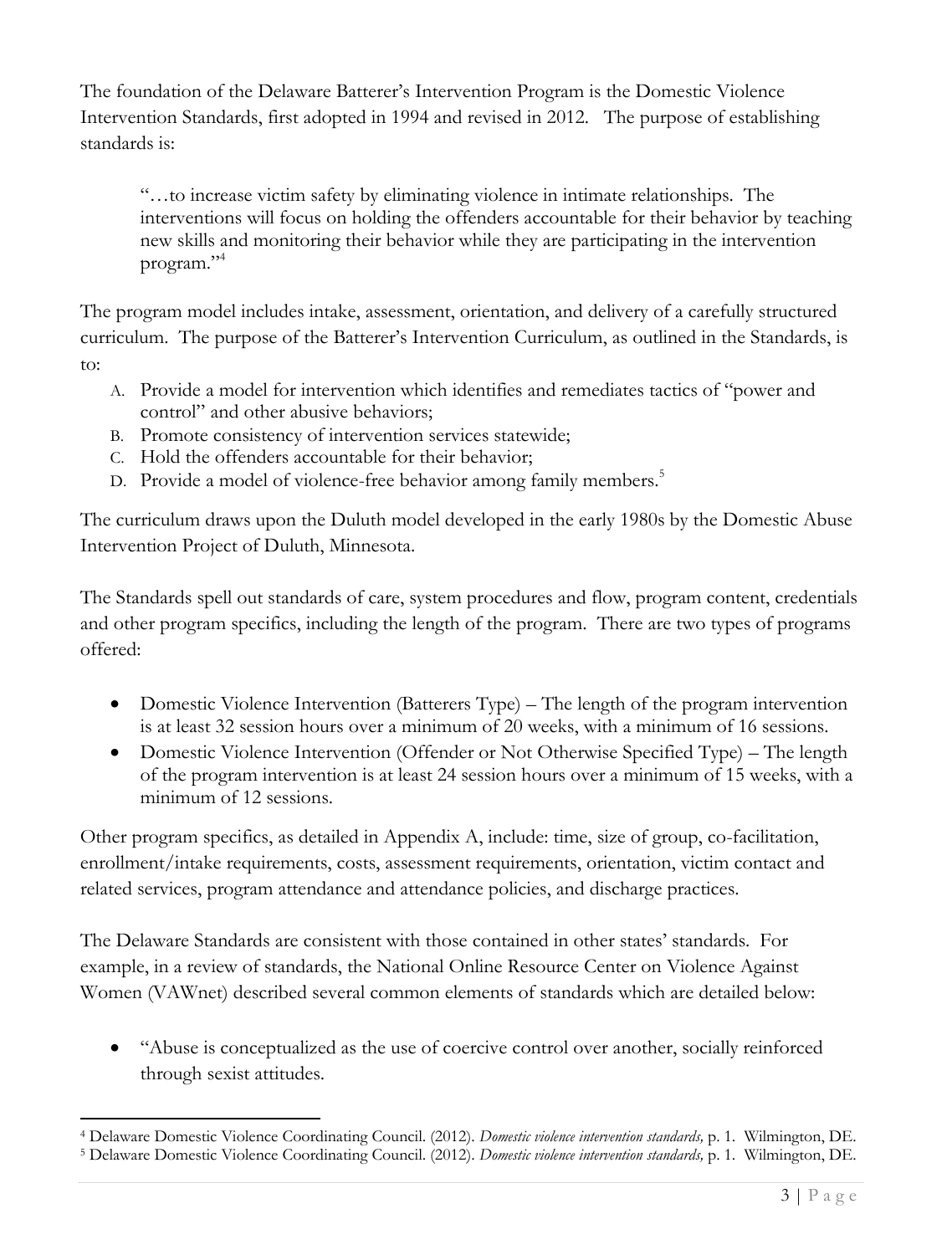- Programs are to prioritize victim safety and batterer accountability, favor coordinated community responses to abuse, conduct program evaluations, and make themselves accountable to battered women's advocates.
- Program facilitators must be violence free, not abuse alcohol and drugs, seek to rid themselves of sexist attitudes, and should have had training in domestic violence.
- Program protocol usually includes partner contacts informing a batterer's partner of program commencement and termination dates as well as a duty to warn the victim of any imminent danger by the batter.
- Batterers should pay a fee for service, but provisions are to be made for those who are indigent.
- Intake procedures should assess lethality risk, histories of violence, mental health.
- Programs should have written contracts with clients that set out requirements for attendance/participation, limitations on confidentiality, and protocol around partner safety checks.
- Programs should focus on power and control issues and taking responsibility for one's behavior.
- Group intervention is the preferred format. Program duration ranges from 12-52 weeks; most standards suggest 24-26 weeks.
- Program completion must include at least satisfactory participation, with some standards additionally requiring clients to be violence free."<sup>6</sup>

## **Delaware Certified Treatment Providers**

Currently, there are four certified treatment providers offering batterers' intervention programs in Delaware. These programs follow the guidelines established through the Domestic Violence Intervention Standards and have been certified by the Delaware DVCC Batterers' Intervention Certification Panel. They are also required to submit an annual report to the Certification Panel. Programs are offered by:

- Catholic Charities (New Castle County)
- CHILD, Inc. (New Castle County)
- Turning Point at People's Place II (Kent and Sussex Counties)
- Dover Air Force Base (for military personnel only.)

Three of these programs - Catholic Charities, CHILD, Inc. and Turning Point - agreed to participate in this evaluation. These providers are briefly described below.

# Catholic Charities<sup>7</sup>

<sup>6</sup>Austin, J & Dankwort, J. (2003, January). *A review of standards for batterer intervention programs.* Harrisburg, PA; VAWnet, a project of the National Resource Center on Domestic Violence/Pennsylvania Coalition Against Domestic Violence. Accessed March 16, 2017. http://www.vawnet.org

<sup>7</sup> "About Us." Catholic Charities - Diocese of Wilmington. Accessed May 11, 2017. https://www.ccwilm.org/about-us/.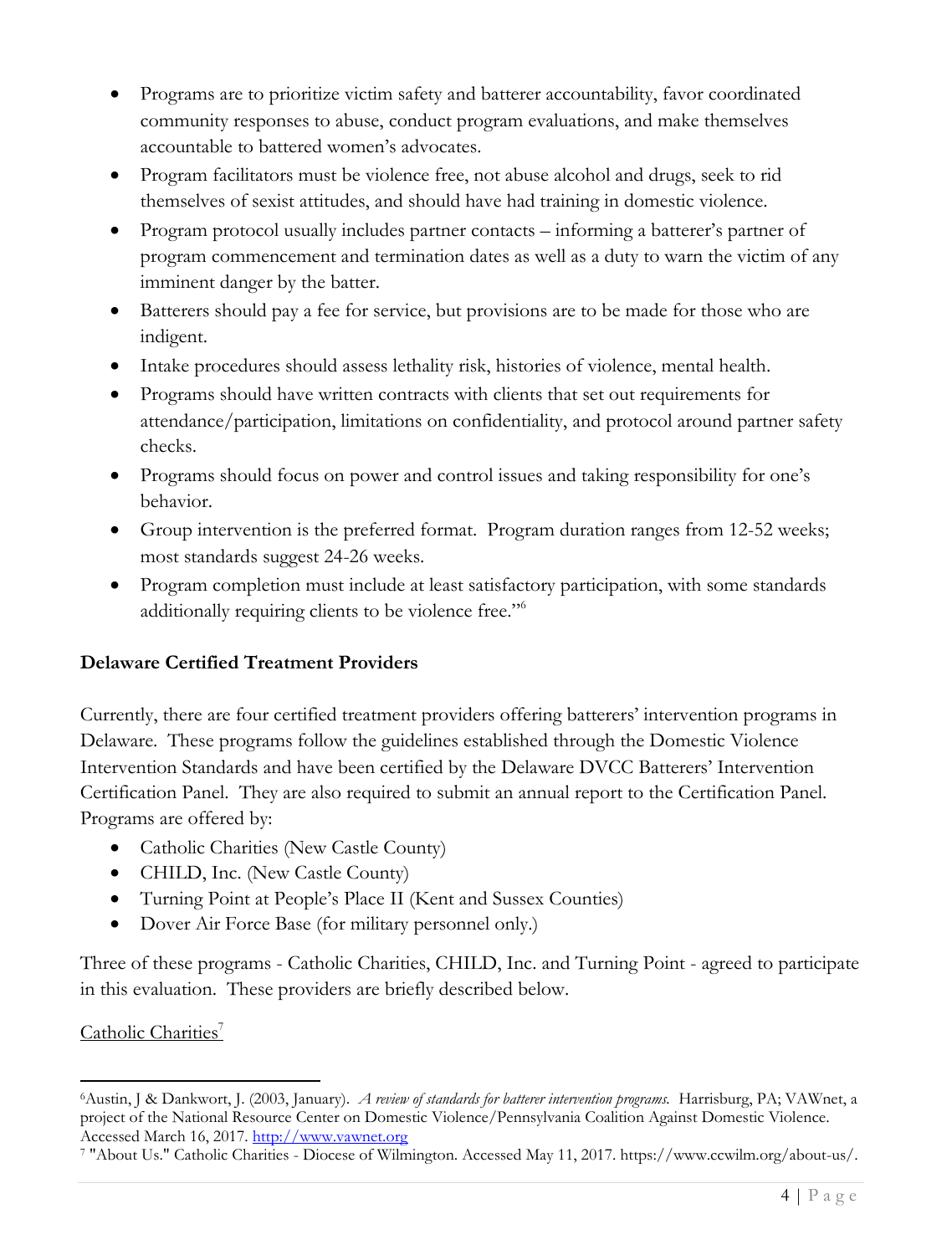Catholic Charities of the Diocese of Wilmington is a faith-based, social services organization. The organization delivers human services to more than 100,000 individuals and families in Delaware and the Eastern Shore of Maryland. Programs at Catholic Charities address basic needs, medical services, shelter, immigration, food security, and behavioral health.

The Domestic Violence and Anger Management Services program falls under the behavioral health umbrella and focuses on offenders and batterers (men and women) to teach effective ways of handling intimate partner relationships. Aimed at preventing or reducing repeat offenses and increasing the safety for the victims of domestic violence, the program is certified by the DVCC. Anger management groups are offered as well for those with no intimate partner violence issues.

# $CHILD, Inc.<sup>8</sup>$

CHILD, Inc., founded in 1963, is a private, non-profit organization serving Delaware's children, particularly those who may be troubled, dependent, neglected and abused. CHILD, Inc. also works with children and families who have been impacted by domestic violence. CHILD, Inc.'s programs include: the only children's shelter and runaway center in the state of Delaware; parent education programs; programs addressing separation, divorce and visitation; a specialized foster care program; school-based programs for anger management and dating violence prevention; emergency shelter and treatment for victims of domestic violence; food security programs; and domestic violence treatment for the perpetrators of violence.

CHILD, Inc. offers DVCC certified counseling services for both men and women. The participants in the services have been identified as domestic violence perpetrators or offenders. Participation in these services can be either voluntary or court mandated.

## Turning Point at People's Place  $II^9$

People's Place offers programs and services in Kent and Sussex counties including community justice programs to offer mediation services; counseling centers; family visitation centers offering parents and their children a safe neutral environment to meet during court processes; group homes for girls; independent living for former foster youth; a SAFE program for domestic violence emergency help; veterans' services, emergency shelter services; and Turning Point for domestic violence related services.

Domestic violence offenders and victims and children affected by domestic violence can come to Turning Point for a variety of services. Most often, the courts and the Division of Family Services refer offenders to Turning Point for evaluation and inclusion in the program. Turning Point is a

<sup>8</sup> "Welcome to CHILD, Inc." CHILD, Inc. Accessed May 11, 2017. https://www.childinc.com/index.html.

<sup>9 &</sup>quot;How We Help." Programs & Services | People's Place. Accessed May 11, 2017. http://peoplesplace2.com/programsservices/. Please note that, hereafter in this report, Turning Point at People's Place II is indicated as Turning Point.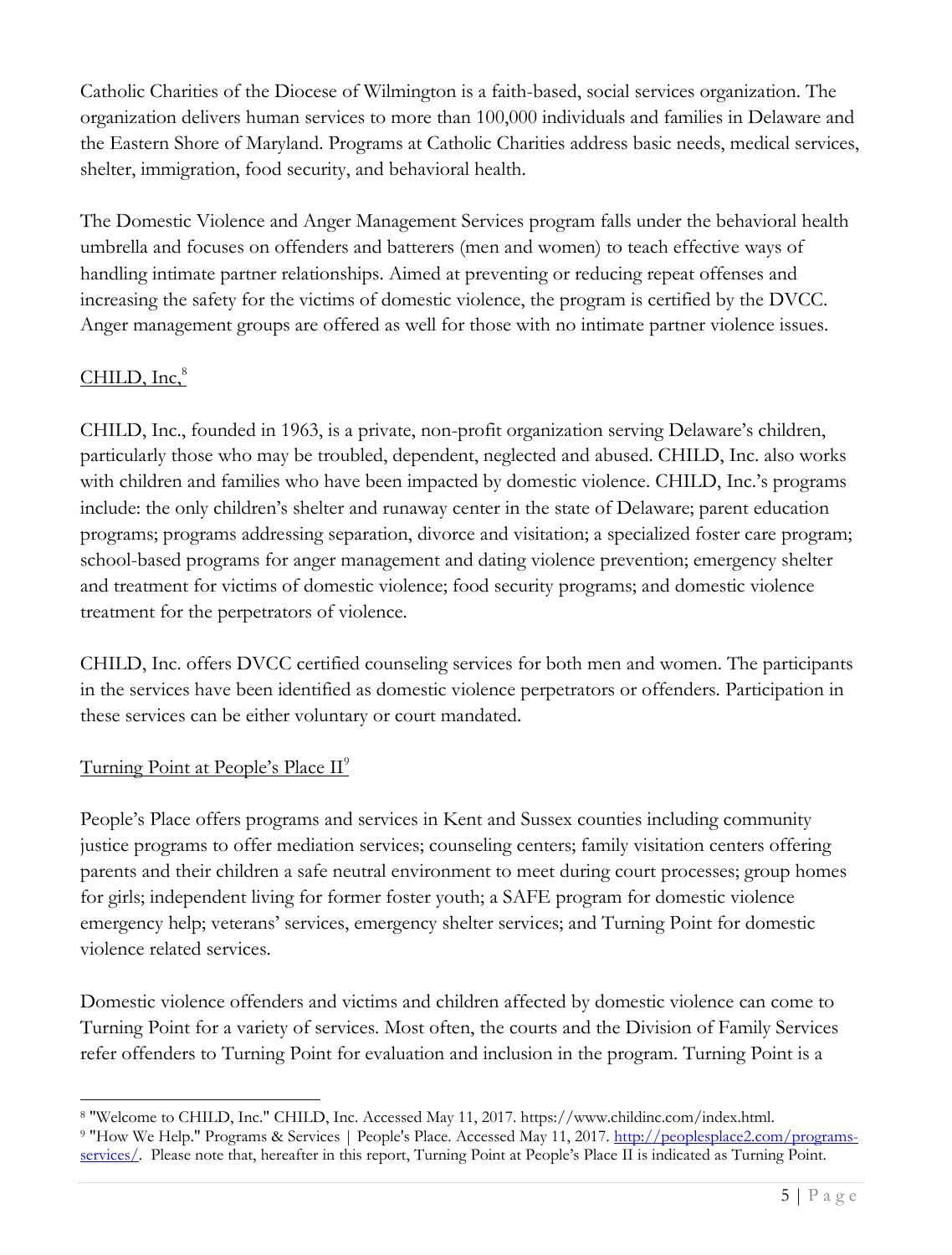DVCC (Domestic Violence Coordinating Council) certified program and provides batterer intervention.

Victims and children of domestic violence most often self-refer and either receive individual counseling or participate in a support group with others. Additional services at Turning Point include parent education for those who are separating or divorcing – with a domestic violence component. Offenders involved in non-intimate partner violence can access anger management groups as well.

## **Batterer's Intervention Programs: A National Context**

Nearly two decades ago, a National Institute of Justice "Research in Action" publication highlighted several aspects of Batterer Intervention Programs.<sup>10</sup> Excerpts from the report's conclusions are quoted below:

- *"The requirement that batterers attend intervention programs as a condition of probation or as part of pretrial or diversion is fast becoming a part of the response to domestic violence in many jurisdictions. However, judges and probation officers often lack basic information about program goals and methods."*
- *"All programs are structurally similar, proceeding from intake through assessment, victim contact, group treatment, and completion, but each program is based on one of several theoretical approaches to domestic violence. Most of the pioneers in intervention use the feminist model, which attributes the problem to societal values that legitimate male control. This model, exemplified in the 'Duluth Curriculum,' uses education and skill building to resocialize batterers."*
- *"Increased awareness of the diversity of the batterer population has given rise to the belief that more specialized approaches are needed."*
- *"Batterer intervention programs cannot deter domestic violence unless they are supported by the criminal justice system. Criminal justice responses to domestic violence can be coordinated to support batterer intervention."*
- *"Probation officers have a key role as the critical link between the justice system and batterer interventions."*

## **Part III. The Batterer's Intervention Program Evaluation Design**

## **Overview**

The Delaware Domestic Violence Coordinating Council (DVCC) sought to evaluate the Batterer's Intervention Program comprehensively, based on overall program design, implementation at the three participating sites, and assessment of program outcomes, with the support of a grant awarded

<sup>10</sup> National Institute of Justice. (1998). *Research in action – Batterer programs: What criminal justice agencies need to know*, pp. 1-2. U.S. Department of Justice, Washington, DC.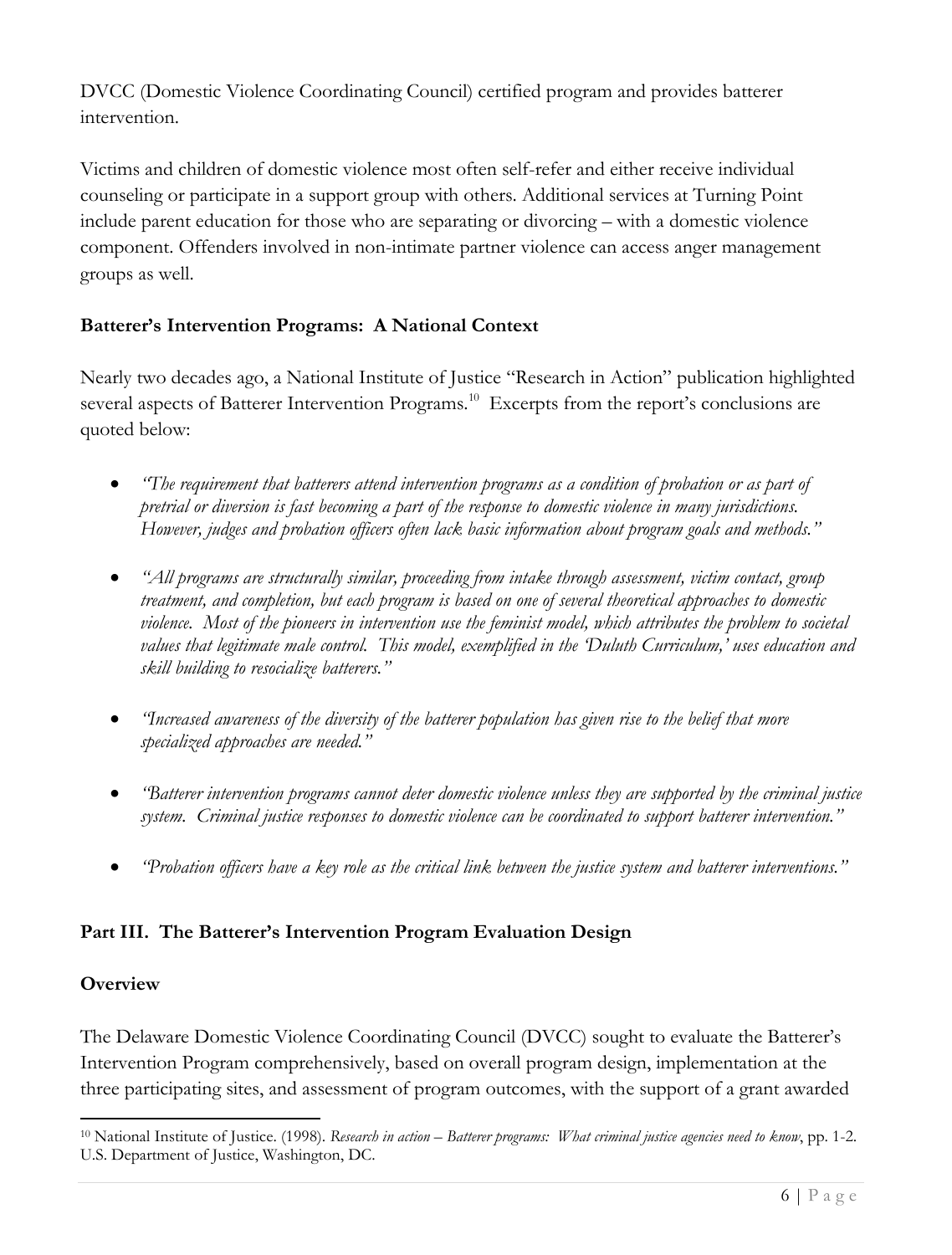by the Delaware Criminal Justice Council through the STOP Formula Grant. To accomplish this, the evaluation team used a mixed methods design with both qualitative and quantitative methods to assess the program. Early on, program administrators and the evaluation team made the decision to focus on male participants in the program, due to far greater numbers of males in the program and the possibility that male and female offenders would have differing results.

This evaluation constitutes the first comprehensive evaluation of the Batterer's Intervention Program since it began in 1994. The evaluation sought to answer the following questions:

- What are the numbers of those who participate in the Batterers' Treatment Program? What are the primary referral sources for program participants? What percent of those who participate complete the program?
- To what extent are the participating programs true to the program model, as originally outlined in the Batterers' Intervention Standards and in other documents?
- How do different stakeholders, including DVCC leadership, judges and commissioners, and provider staff and facilitators, view the program and assess its accomplishments and challenges?
- What are the recidivism rates among participants in the Batterers' Treatment Program? What other outcomes has the program achieved, including changes documented in the BIP Process Survey pre-tests and post-tests?
- What recommendations do stakeholders have for improving the Batterer's Intervention Program?

## **Guiding Principles of the Evaluation of the Batterers' Intervention Program**

The evaluation has been guided by the following principles:

- A combination of qualitative and quantitative measures can provide the best, most useful information for DVCC and for other stakeholders. Components of the evaluation design are interwoven and are mutually reinforcing.
- The preservation of the confidentiality of participants involved in the Batterers' Treatment Program is paramount in the development of the evaluation plan.
- Evaluation is very important to programs, especially as resources get scarcer and scarcer. The resources are too valuable and the need too great to make investments on the basis of inadequate information.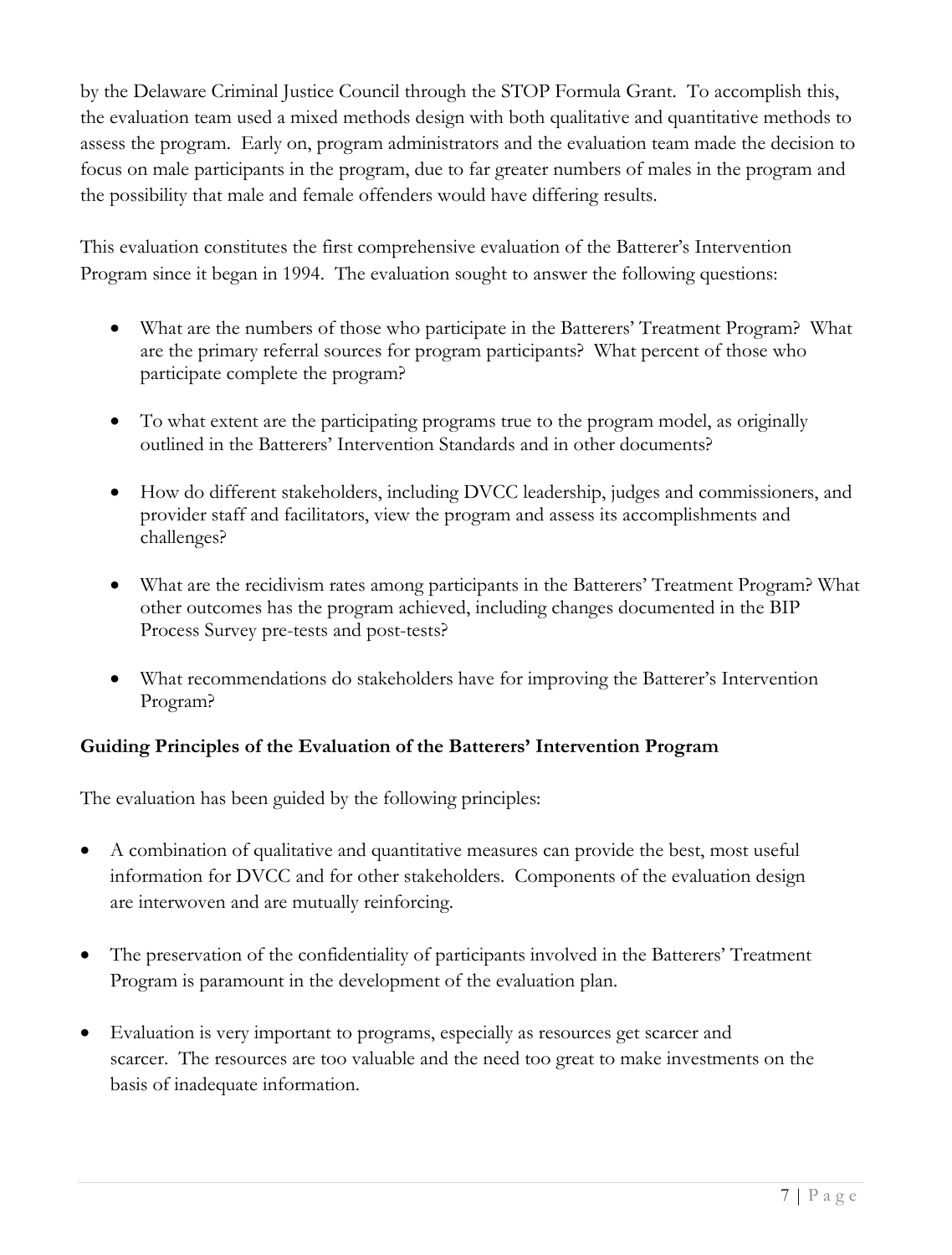- Evaluations are not just exercises in collecting numbers and other information. An evaluation is an essential part of effective decision making, whether it be strategic planning or the decision making of daily organizational life.
- Evaluation is the responsibility of everyone involved with the project. Therefore, a key aspect of the evaluation design must include technical assistance in evaluation. This technical assistance should focus on the importance of evaluation in the program design, responsibilities in data collection, and potential uses of evaluation results.
- As a corollary, it is essential that the evaluation not drive the program and that the evaluation design, while comprehensive, not be too burdensome to program staff or to participants.
- The evaluation must ensure that the voices of program staff are heard as the evaluation is planned and implemented to incorporate their ideas in the evaluation. As a corollary, it is essential to listen carefully to what staff members are saying regarding their assessment of the program.
- Evaluation should occur in a climate of trust that is risk free, where people can examine how something succeeded or failed without fear of negative consequences.

## **Methodology**

The evaluation design is designed to meet both the formative and summative evaluation needs of administrators, staff and other stakeholders involved with the program.

Components of the evaluation included:

- **Review, collating and analysis of available quantitative data and materials from DVCC and providers.**
- **Analysis of recidivism data available through DELJIS** With the assistance of Delaware Criminal Justice Council staff, 1,300 records of 2012 and 2013 Catholic Charities, CHILD, Inc. and Turning Point BIP participants were analyzed to determine re-arrest records over the subsequent two-year period.
- **Results of BIP Process (BIPPOS) pre-tests and post-tests** Utilizing a tool developed by Dr. Eric Mankowski of Portland State University, pre-tests, midpoint tests, and endpoint tests were administered to program participants at Catholic Charities, CHILD, Inc. and Turning Point. Between July 2016 and April 2017, the three providers collected 171 pretest surveys, 78 midpoint-test surveys, and 49 endpoint-test surveys. Of the total BIPPOS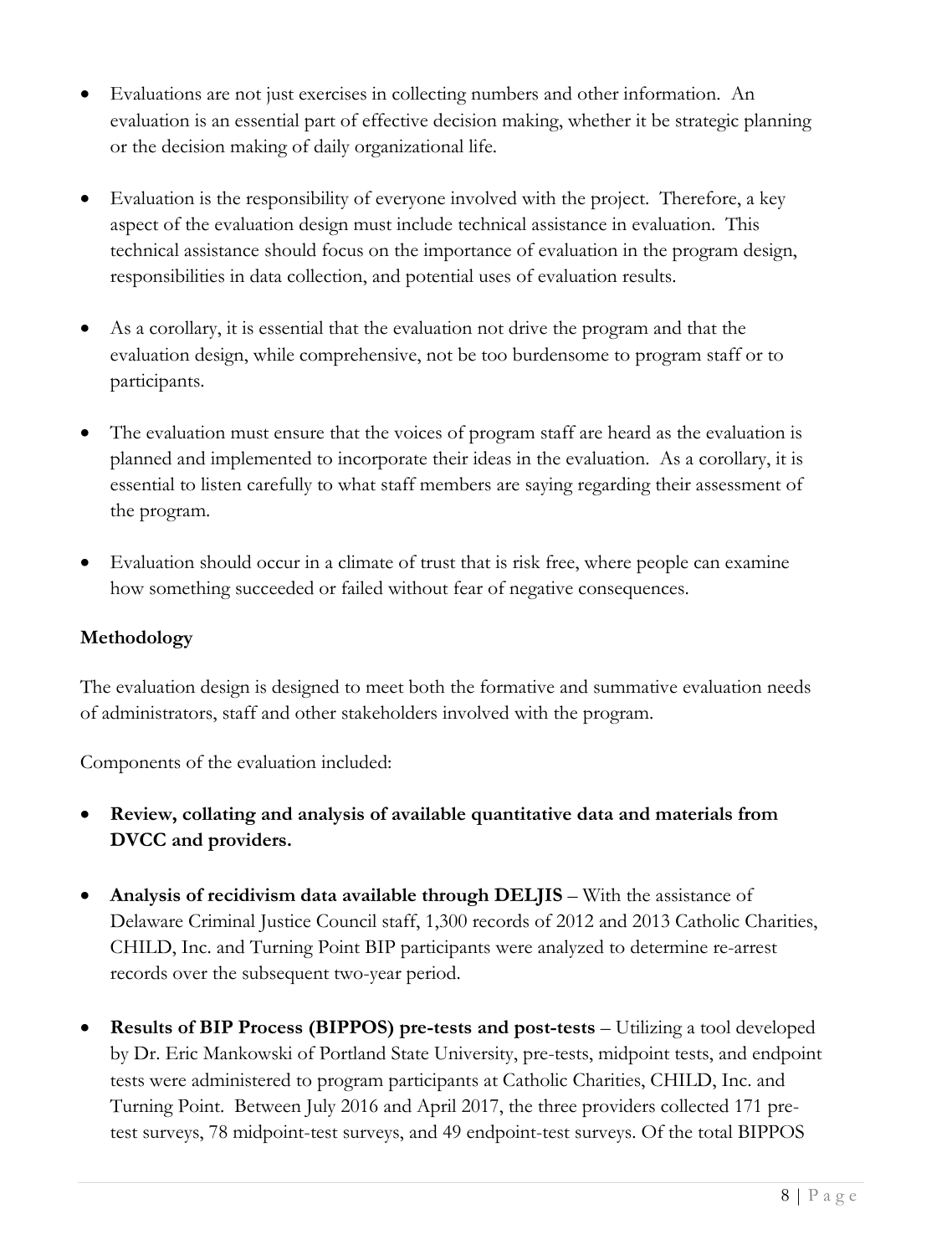surveys collected from all three providers 73 matched sets of pre-test and midpoint-test sets were available for analysis and 45 matched sets of pre-test and endpoint-test sets were available for analysis.

- **Program observations** The evaluation team conducted two observations of orientations and two of group sessions, with the permission of each provider.
- **Judicial surveys** As part of the evaluation, 130 judges and commissioners were contacted in early 2016 to complete an online survey developed by DVCC staff. All (100%) of the 70 judges and commissioners contacted from Family Court, the Court of Common Pleas and Superior Court responded and one-third (20 of 60) of the judges in JP Court responded to requests for feedback.
- **Judicial interviews** As a complement to the judicial survey, 11 key informant interviews were conducted with selected judges and commissioners in October and November 2016, utilizing a format developed by the evaluation team, in cooperation with DVCC staff. The list of those interviewed was developed by DVCC staff and was designed to represent the breath of Delaware's judicial involvement with the Batterer's Intervention Program. Everyone who was contacted welcomed the opportunity to participate. Interviews were conducted in person or by phone utilizing a customized format and generally lasted between 45 and 90 minutes
- **Other key informant interviews** Interviews also were conducted in person or by phone with leaders of the DVCC and participating institutions. In order to preserve the confidentiality of those interviewed, their comments are reflected in the accomplishments, challenges and recommendations sections of this report.
- **Facilitators' surveys** Facilitators of intervention treatment groups at each of the three providers were asked to complete an online survey, designed to solicit their feedback about their experience with the Batterer's Intervention Program and their attitudes regarding the program. Facilitators were contacted between October 28, 2016 and November 28, 2016; 14 of 17 facilitators responded, for a response rate of 82%. Response rates among the staff at the three agencies ranged from 75% to 100%.
- **Brief focused literature review** Research pertaining to Batterer's Intervention programs was reviewed as part of this evaluation, particularly the literature pertaining to State Standards, common program elements, program outcomes, and BIPPOS surveys.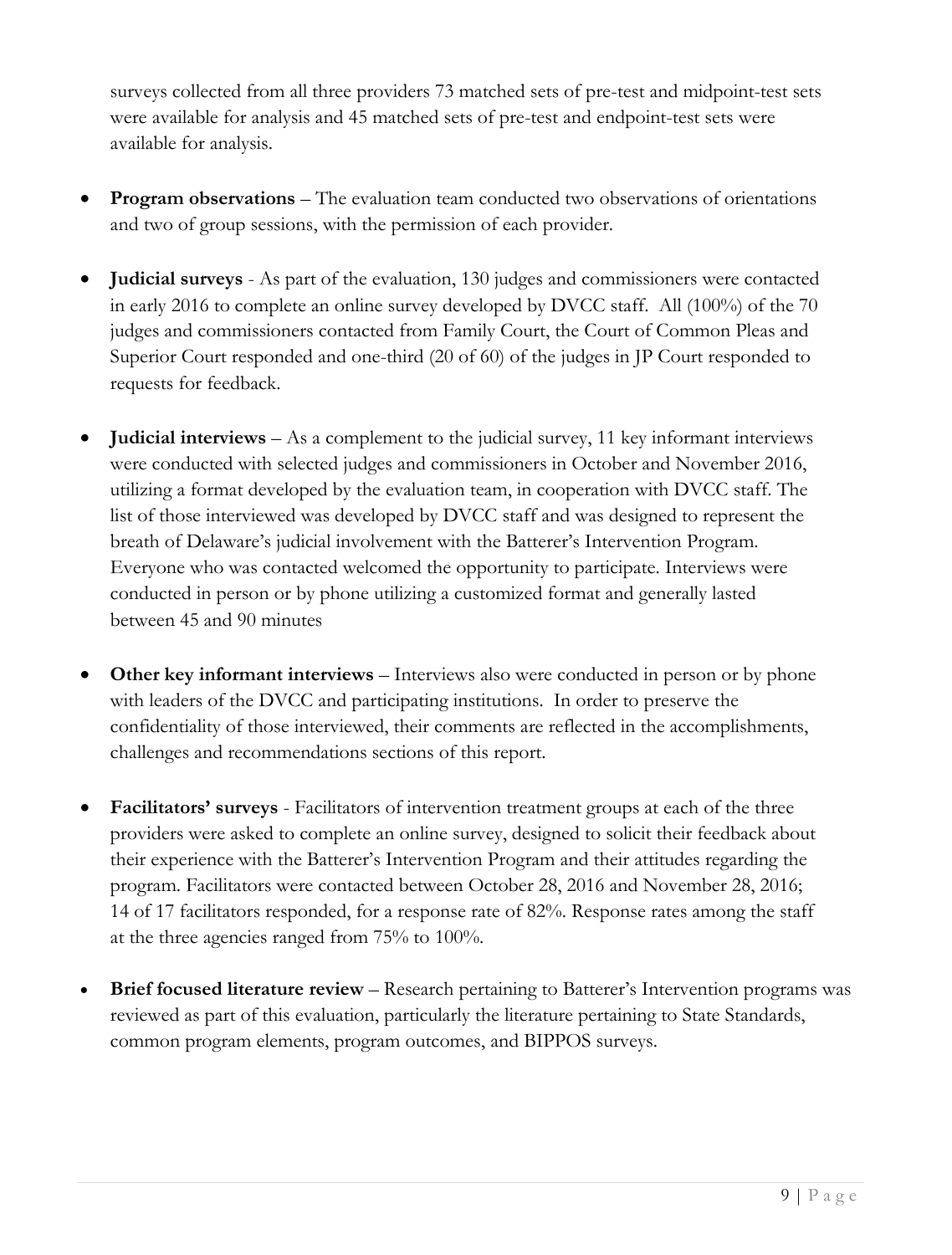## **Part IV. Findings**

## **A. DVCC Batterer's Intervention Program Data**

The Delaware Violence Coordinating Council (DVCC) has certified three non-military agencies to provide Batterer's Intervention Programs (BIP).

Two located in New Castle County – Catholic Charities and CHILD, Inc. – provide both orientations and groups for the program at their locations in or near the city of Wilmington, DE. Turning Point offers the BIP programs for the remaining two counties in Delaware - Kent and Sussex Counties - with locations in Dover, Milford, Georgetown and Seaford. The Seaford Probation and Parole site offers orientation only and groups are offered at a Smyrna church-based location. (See Figure 1 on the following page).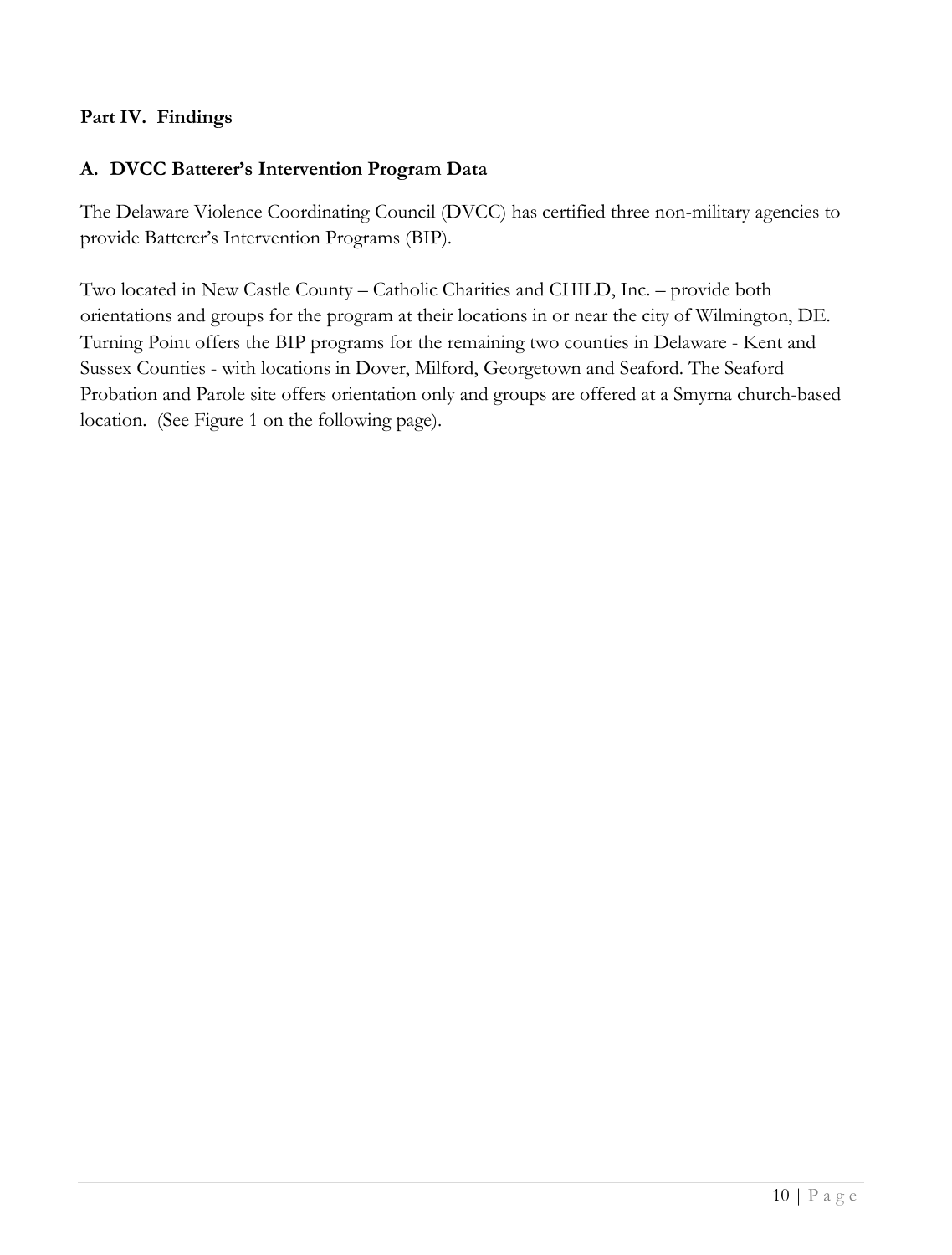



As shown in Table 1 below, during 2015, DVCC's Batterer's Intervention Program referred a total of 583 males to the three certified agencies; this dropped to 559 males in 2016. Catholic Charities and CHILD, Inc., which operate in New Castle County, experienced referral rate declines of 8-10% during that period. Turning Point in Kent and Sussex County remained stable.

As seen in the table, seven in 10 (70%) referrals during FY 2015 came from the probation process, another 17% from PFA orders, 10% from court ordered referrals, and 3% from self-referrals who came in on their own (perhaps on the recommendation of a private counselor or another source).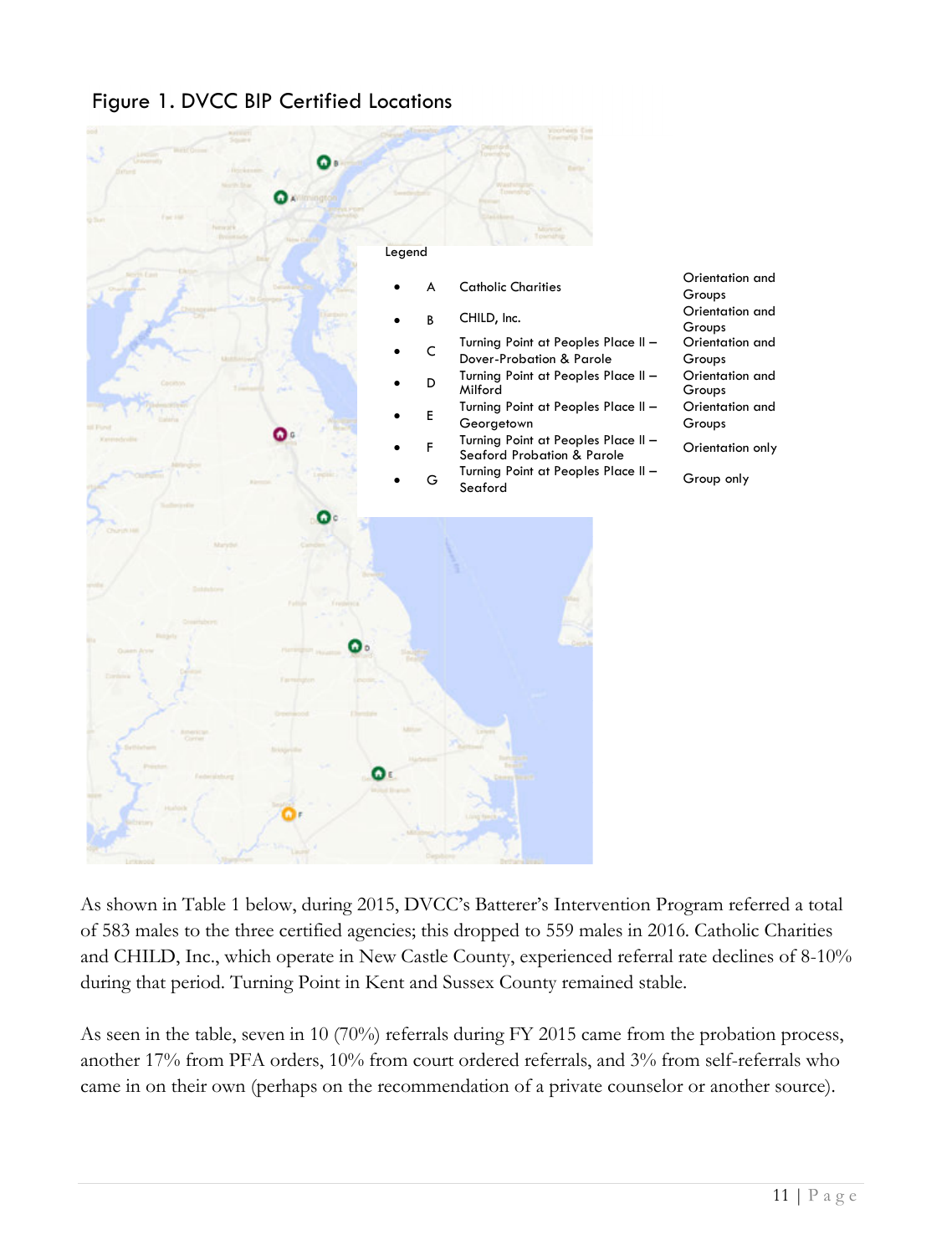Sources of referral were nearly identical in FY 2016. About seven in 10 referrals (71%) came from the probation process, another 17% from PFA orders, 9% from court ordered referrals, and 3% from men who came in on their own.

| Source of<br>Referral        | Table 1. Source of Referrals, Delaware Batterer's Intervention Program Males, FY 2015 and FY 2016, by<br><b>Provider and County (Unduplicated Count)</b><br>Catholic<br><b>Charities</b><br>(New Castle) |                | CHILD, Inc.<br>(New Castle) |         | <b>Turning Point</b><br>(Kent) |                | <b>Turning Point</b><br>(Sussex) |                | Total  |         |
|------------------------------|----------------------------------------------------------------------------------------------------------------------------------------------------------------------------------------------------------|----------------|-----------------------------|---------|--------------------------------|----------------|----------------------------------|----------------|--------|---------|
| FY 2015                      | Number                                                                                                                                                                                                   | Percent        | Number                      | Percent | Number                         | Percent        | Number                           | Percent        | Number | Percent |
| Probation -<br>Evaluated     | 74                                                                                                                                                                                                       | 80%            | 133                         | 56%     | 120                            | 85%            | 84                               | 76%            | 411    | 70%     |
| With PFA Order<br>-Evaluated | 13                                                                                                                                                                                                       | 14%            | 44                          | 19%     | 20                             | 14%            | 23                               | 21%            | 100    | 17%     |
| Self-Referrals               |                                                                                                                                                                                                          | $\blacksquare$ | 9                           | 4%      | $\mathcal{P}$                  | 1%             | 4                                | $4\%$          | 15     | 3%      |
| Court Ordered                | 6                                                                                                                                                                                                        | 6%             | $51*$                       | 22%     |                                | $\blacksquare$ | $\blacksquare$                   | $\blacksquare$ | 57     | 10%     |
| <b>Total Referrals</b>       | 93                                                                                                                                                                                                       | 100%           | 237                         | 100%    | 142                            | 100%           | 111                              | $100\%^{**}$   | 583    | 100%    |

| Source of<br>Referral                  | Catholic<br><b>Charities</b><br>(New Castle) |                          | CHILD, Inc.<br>(New Castle) |         | <b>Turning Point</b><br>(Kent) |         | <b>Turning Point</b><br>(Sussex) |              | Total  |         |  |  |
|----------------------------------------|----------------------------------------------|--------------------------|-----------------------------|---------|--------------------------------|---------|----------------------------------|--------------|--------|---------|--|--|
| <b>FY 2016</b>                         | Number                                       | Percent                  | Number                      | Percent | Number                         | Percent | Number                           | Percent      | Number | Percent |  |  |
| <b>Probation -</b><br><b>Evaluated</b> | 63                                           | 73%                      | 134                         | 63%     | 108                            | 76%     | 93                               | 79%          | 398    | 71%     |  |  |
| <b>With PFA Order</b><br>-Evaluated    | 15                                           | 17%                      | 37                          | 17%     | 26                             | 18%     | 16                               | 14%          | 94     | 17%     |  |  |
| Self-Referrals                         |                                              | $\overline{\phantom{0}}$ | 10                          | 5%      | 3                              | 2%      | $\mathcal{P}$                    | 2%           | 15     | 3%      |  |  |
| <b>Court Ordered</b>                   | 8                                            | 9%                       | 31                          | 15%     | 6                              | 4%      | 7                                | 6%           | 52     | 9%      |  |  |
| <b>Total Referrals</b>                 | 86                                           | $00\%^{**}$              | 212                         | 100%    | 143                            | 100%    | 118                              | $100\%^{**}$ | 559    | 100%    |  |  |

\*82 additional participants were included in DVCC's 2015 annual report as a duplicated count. \*\*Numbers do not total 100% due to rounding.

Source: DVCC Annual Reports, Fiscal Year 2015 and Fiscal Year 2016, supplemented with information from providers

As seen in Table 2 below, following referral for evaluation into the BIP program, nearly all participants attended Batterer's Intervention Program group sessions at one of the three certified agencies. Nearly half (48%) of the participants who were evaluated completed the prescribed group sessions in FY 2015; this rose to two-thirds (66%) of the participants evaluated in FY 2016.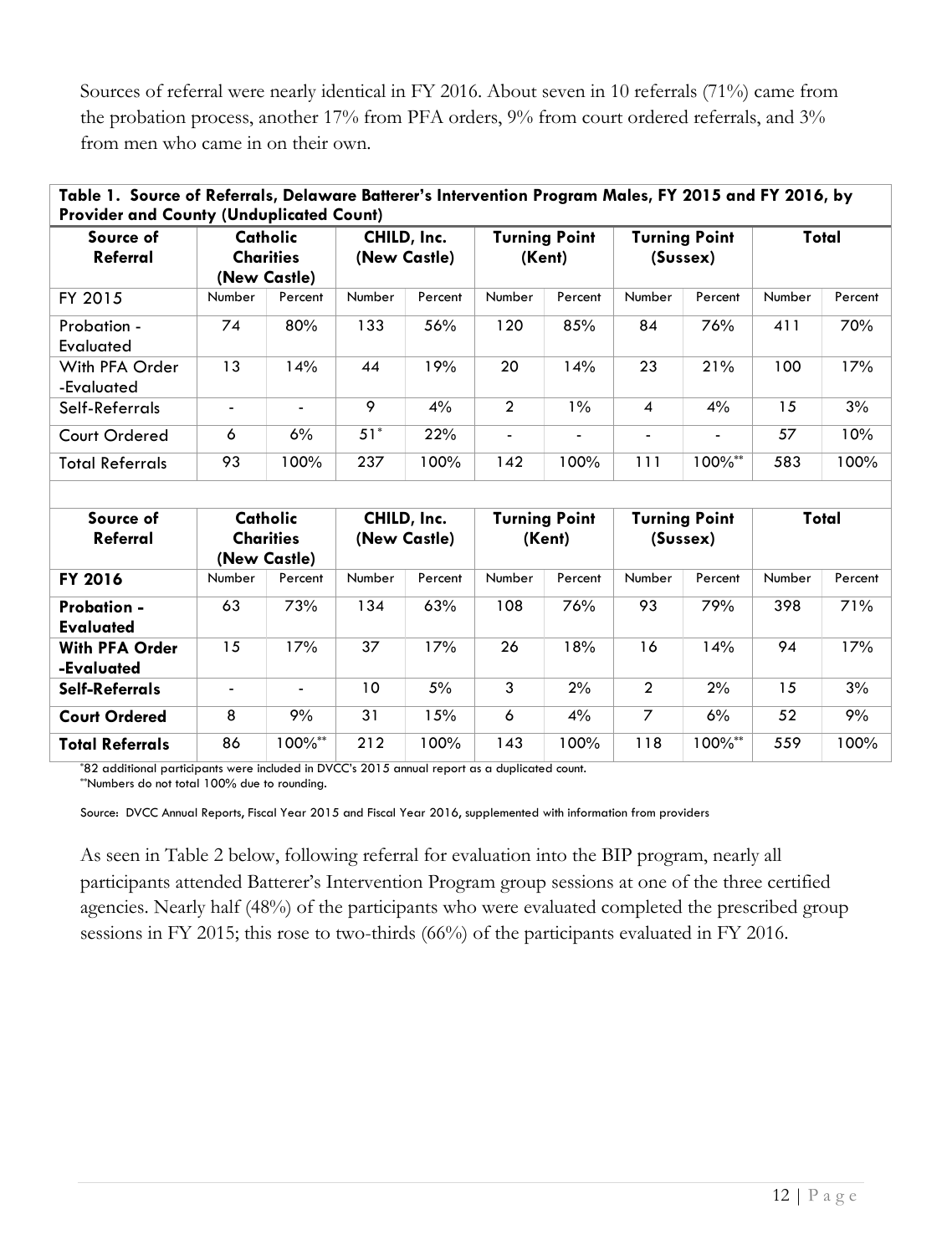**Table 2. Participant Evaluations and Program Completion, Delaware Batterer's Intervention Program Males, FY 2015 and FY 2016, by Provider**

| Catholic<br>Source of<br>Referral<br><b>Charities</b><br>(New Castle) |               | CHILD, Inc.<br>(New Castle) |               | <b>Turning Point</b><br>(Kent) |               | <b>Turning Point</b><br>(Sussex) |               | Total                |               |         |
|-----------------------------------------------------------------------|---------------|-----------------------------|---------------|--------------------------------|---------------|----------------------------------|---------------|----------------------|---------------|---------|
| FY 2015                                                               | <b>Number</b> | Percent                     | <b>Number</b> | Percent                        | <b>Number</b> | Percent                          | <b>Number</b> | Percent              | <b>Number</b> | Percent |
| <b>Total Evaluations</b>                                              | 93            | 100%                        | 237           | $100\%$                        | 142           | 100%                             | 111           | 00% ا                | 583           | 100%    |
| <b>BIP Participation</b>                                              | 77            | 83%                         | 229           | 97%                            | 183           | 1 29%*                           | 123           | $111\%$ <sup>*</sup> | 612           | 105%    |
| <b>BIP Completion</b>                                                 | 31            | 40%                         | 160           | 70%                            | 61            | 33%                              | 41            | 33%                  | 293           | 48%     |

| Source of<br>Referral    | Catholic<br><b>Charities</b><br>(New Castle) |         | CHILD, Inc.<br>(New Castle) |         | <b>Turning Point</b><br>(Kent) |         | <b>Turning Point</b><br>(Sussex) |         | Total         |         |
|--------------------------|----------------------------------------------|---------|-----------------------------|---------|--------------------------------|---------|----------------------------------|---------|---------------|---------|
| FY 2016                  | <b>Number</b>                                | Percent | <b>Number</b>               | Percent | <b>Number</b>                  | Percent | <b>Number</b>                    | Percent | <b>Number</b> | Percent |
| <b>Total Evaluations</b> | 86                                           | 100%    | 238**                       | 100%    | 143                            | 100%    | 118                              | 00% ا   | 585           | 100%    |
| <b>BIP Participation</b> | 75                                           | 87%     | 236                         | 99%     | 142                            | 99%     | 116                              | 98%     | 569           | 97%     |
| <b>BIP Completion</b>    | 58                                           | 77%     | 149                         | 63%     | 95                             | 67%     | 73                               | 63%     | 375           | 66%     |

\* Includes participants who continue from prior year.

\*\*lncludes 26 referrals by DFS, private therapists, other treatment providers, and unknown sources.

#### **B. DELJIS Recidivism Data**

#### **Data Collection Protocol**

A key component of the evaluation was the use of DELJIS data to determine recidivism rates among past BIP participants.

Catholic Charities, CHILD, Inc. and Turning Point provided a list of men who participated in their Batterer's Intervention Program in the years 2012 and 2013. The list also included, for each participant, whether the participant completed the program. With the assistance of Delaware Criminal Justice Council staff, DELJIS data were examined for each BIP evaluated participant for a two-year period from their start date with the program, according to a protocol developed in collaboration with DVCC staff and the evaluation team.

Delaware Criminal Justice Council staff tracked the following variables:

- Arrests, diversions and convictions (including dates)
- Violent and non-Violent
- Domestic violence Y/N
- Intimate Partner Y/N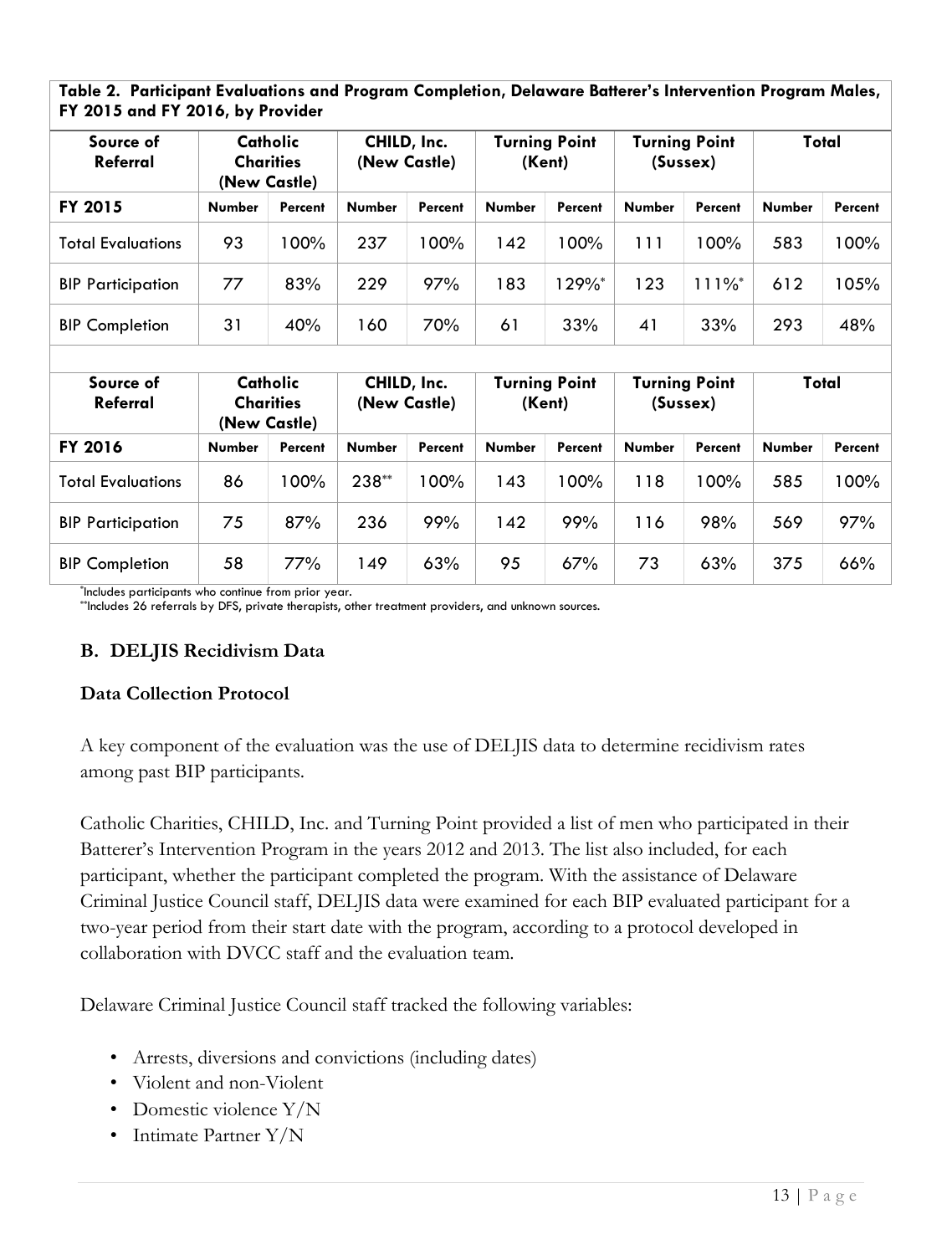- Incarcerated Y/N
- Probation Y/N
- No Contact Order Y/N
- Completed BIP program Y/N

# **Key Findings**

Records were found for 232 Catholic Charities participants, 554 CHILD, Inc. participants, 332 Turning Point – Kent County participants, and 182 Turning Point– Sussex County participants – a total of 1,300 participants at the three agencies. Of the 1,300 participants, more than two-thirds (68%) completed the full course of group sessions and 32% did not complete the full course of group sessions. More than three-quarters (78%) of Catholic Charities participants, 64% of CHILD, Inc. participants, 71% of Turning Point– Kent, and 63% of Turning Point – Sussex participants completed the series of group sessions after orientation to the program. (See Table 3.)

**Table 3. DELJIS Data, Delaware Batterer's Intervention Program Males, Completion Rates, FY 2012 and FY 2013, by Provider**

| Source of<br>Referral                             | Catholic<br><b>Charities</b><br>(New Castle) |         | CHILD, Inc.<br>(New Castle) |         | <b>Turning Point</b><br>(Kent) |         | <b>Turning Point</b><br>(Sussex) |         | Total  |         |
|---------------------------------------------------|----------------------------------------------|---------|-----------------------------|---------|--------------------------------|---------|----------------------------------|---------|--------|---------|
| <b>FY 2012 and</b><br>FY 2013                     | Number                                       | Percent | Number                      | Percent | Number                         | Percent | Number                           | Percent | Number | Percent |
| Completed<br><b>BIP Program</b>                   | 181                                          | 78%     | 355                         | 64%     | 236                            | 71%     | 114                              | 63%     | 886    | 68%     |
| Did Not<br>Complete BIP<br>Program                | 51                                           | 22%     | 199                         | 36%     | 96                             | 29%     | 68                               | 37%     | 414    | 32%     |
| Total<br>Evaluated for<br>Participation<br>in BIP | 232                                          | 100%    | 554                         | $100\%$ | 332                            | 100%    | 182                              | 100%    | 1300   | 100%    |

Chart 1 below provides a visual representation that, based on an examination of DELJIS records for 2012 and 2013 BIP program participants, two-year re-arrest rates were lower for those who completed the program than for those who did not complete the program.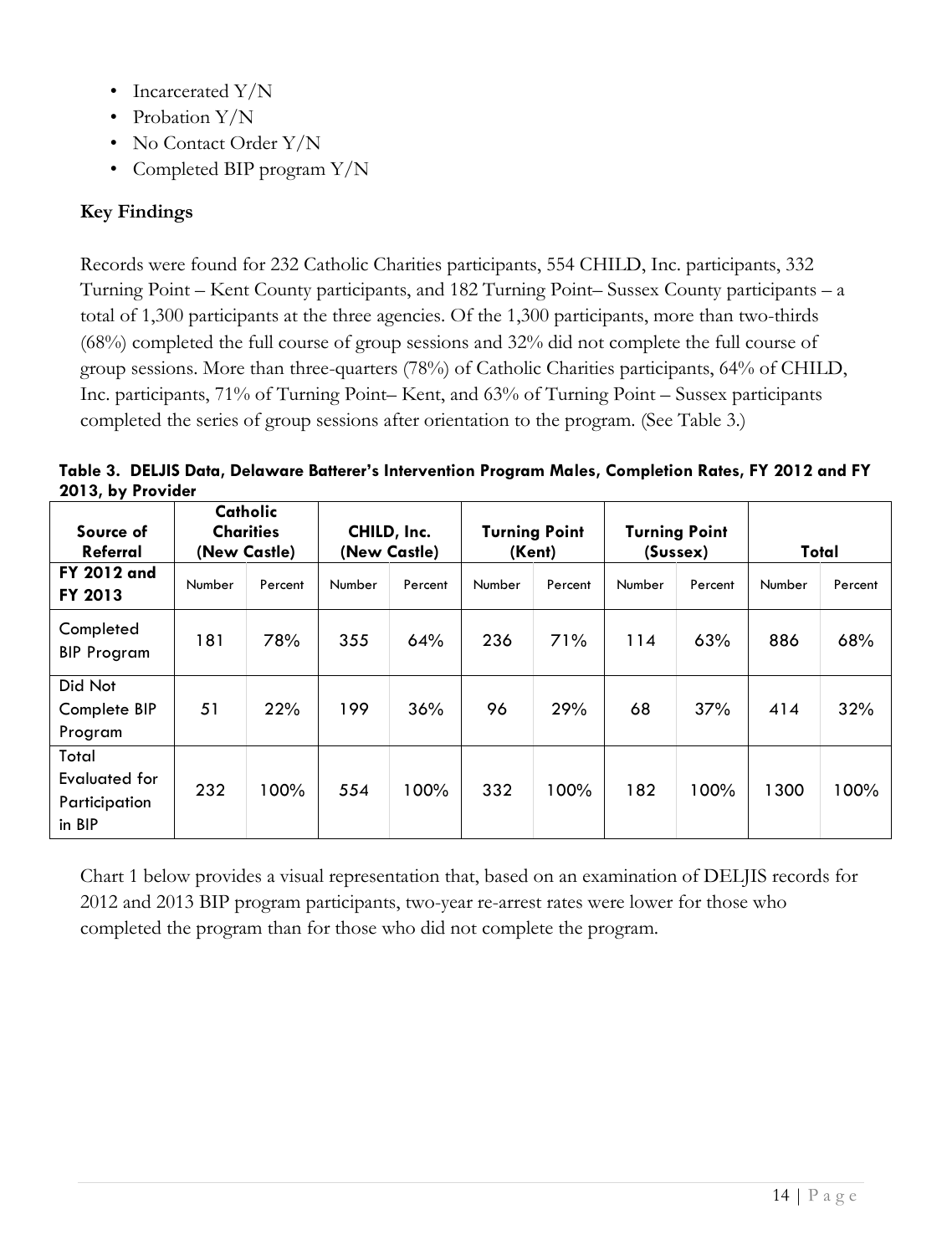

Statistical tests suggest that completion of the BIP program was related to re-arrest rates among the males who completed the program during FY 2012 and 2013. Using an unpaired t-test to compare the mean (average) of two groups – those who completed the program and those who did not – statistically significant results were found for all four programs (treating Turning Point's two locations in two counties as separate locations).

## Catholic Charities

An independent samples t-test was conducted to compare re-arrest rates between those who completed the BIP program and those who did not. There was a significant difference in the rearrest average among BIP program completers (M=0.30, SD=0.46) and BIP program noncompleters  $(M=0.47, SD=0.50)$ ; t  $(230) = 2.23$ ,  $p = 0.0265$ . These results suggest that program **completion at Catholic Charities was related to re-arrest rates for participants.**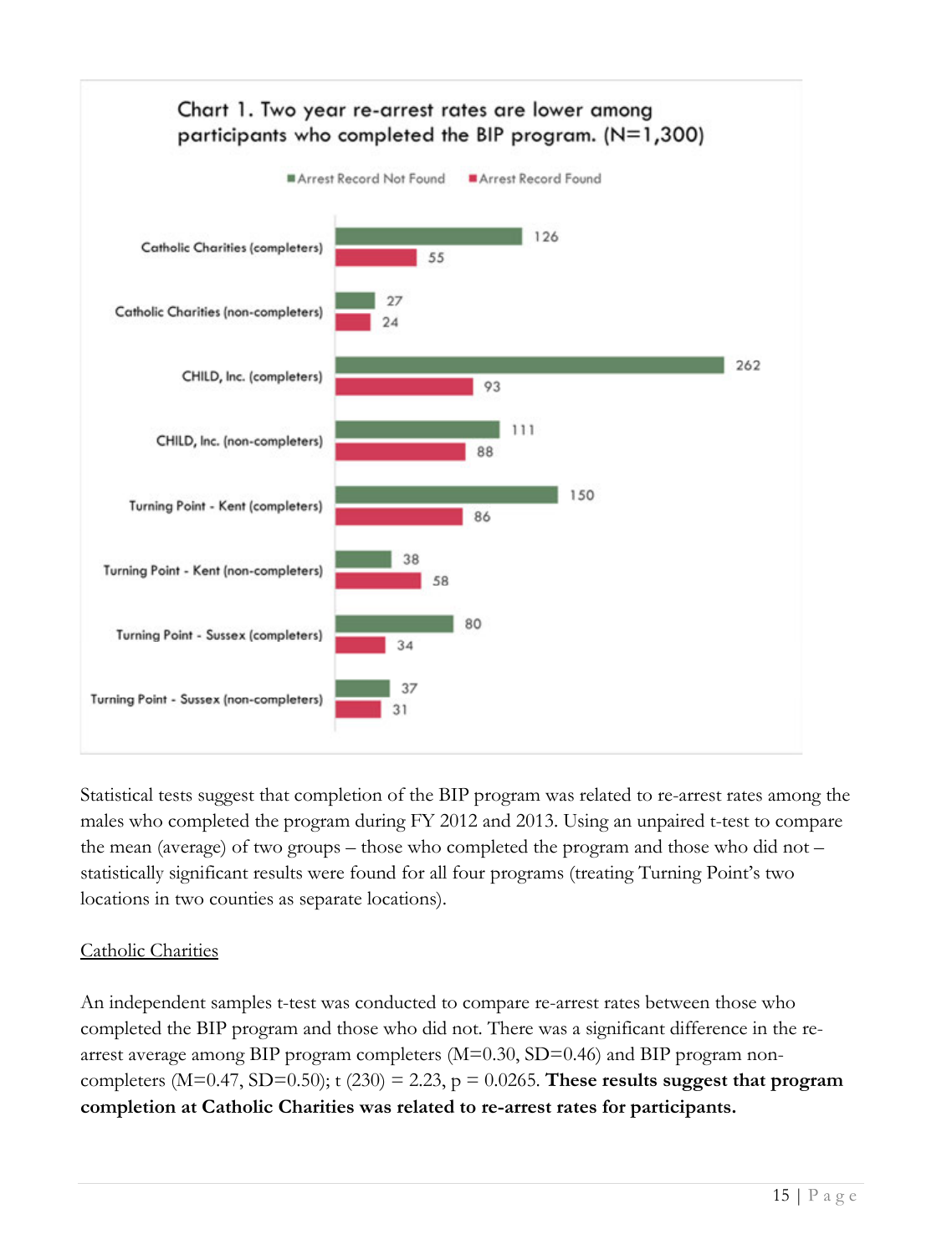## CHILD, Inc.

An independent samples t-test was conducted to compare re-arrest rates between those who completed the BIP program and those who did not. There was a significant difference in the rearrest average among BIP program completers  $(M=0.26, SD=0.44)$  and BIP program noncompleters  $(M=0.44, SD=0.50)$ ; t  $(552) = 4.41$ ,  $p = 0.0001$ . These results suggest that program **completion at CHILD, Inc. was related to re-arrest rates for participants.**

#### Turning Point – Kent.

An independent samples t-test was conducted to compare re-arrest rates between those who completed the BIP program and those who did not. There was a significant difference in the arrest average among BIP program completers (M=0.36, SD=0.48) and BIP program non-completers  $(M=0.60, SD=0.49)$ ; t  $(330) = 4.08$ ,  $p = 0.0001$ . These results suggest that program completion **at Turning Point – Kent was related to re-arrest rates for participants.**

## Turning Point – Sussex.

An independent samples t-test was conducted to compare re-arrest rates between those who completed the BIP program and those who did not. There was a significant difference in the rearrest average among BIP program completers  $(M=0.30, SD=0.46)$  and BIP program noncompleters  $(M=0.46, SD=0.50)$ ; t  $(180) = 2.16$ ,  $p = 0.0319$ . These results suggest that program **completion at Turning Point – Sussex was related to re-arrest rates for participants.**

#### **Nature of the Re-arrests**

Of the 878 re-arrest records, 228, or more than one-quarter (26%), comprised a single record corresponding to one participant. Another 13% account for two re-arrest records corresponding to one participant in the BIP program. The range of re-arrests during the period between FY 2012 and FY 2013 was between one re-arrest and 18 re-arrests (an outlier); 80% of participants fell between one and four re-arrests. All told, 469 of the 1,300 (36%) evaluated participants for the BIP program were re-arrested during the period.

Chart 2. below shows that among the 878 re-arrests following entry and evaluation for participation in the BIP in 2012 and 2013, re-offenders were arrested for no contact violations, intimate partner offenses, violent offenses, domestic violent offenses, and non-violent offenses. Charges might be dismissed or result in convictions and lead to incarceration, parole, and might include a no contact order. It should be noted that the categories described are **not** mutually exclusive.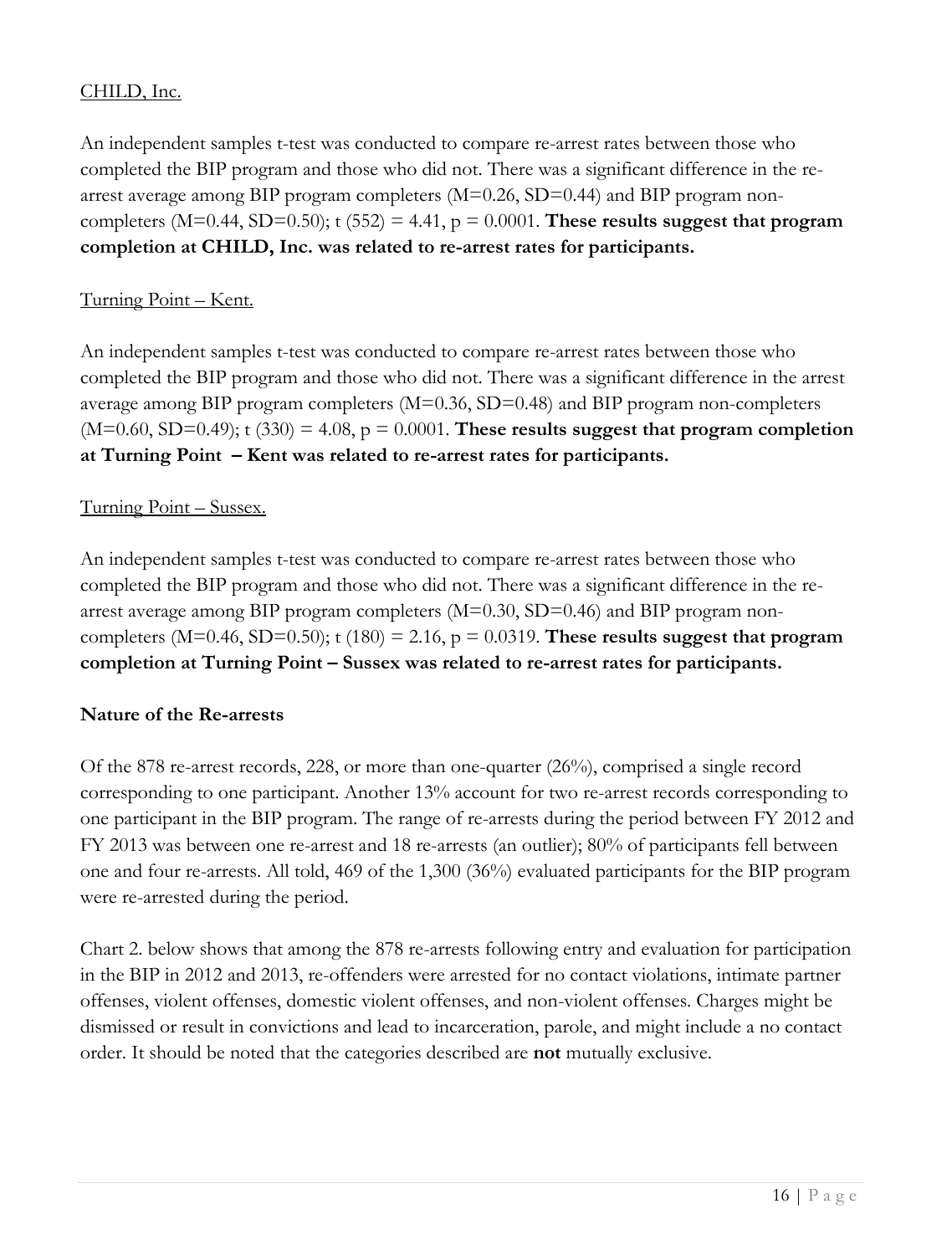

\*Duplicated counts; arrests meet several category criteria.

## **C. BIPPOS Pre- and Post-Testing:**

## **Data Collection Protocol**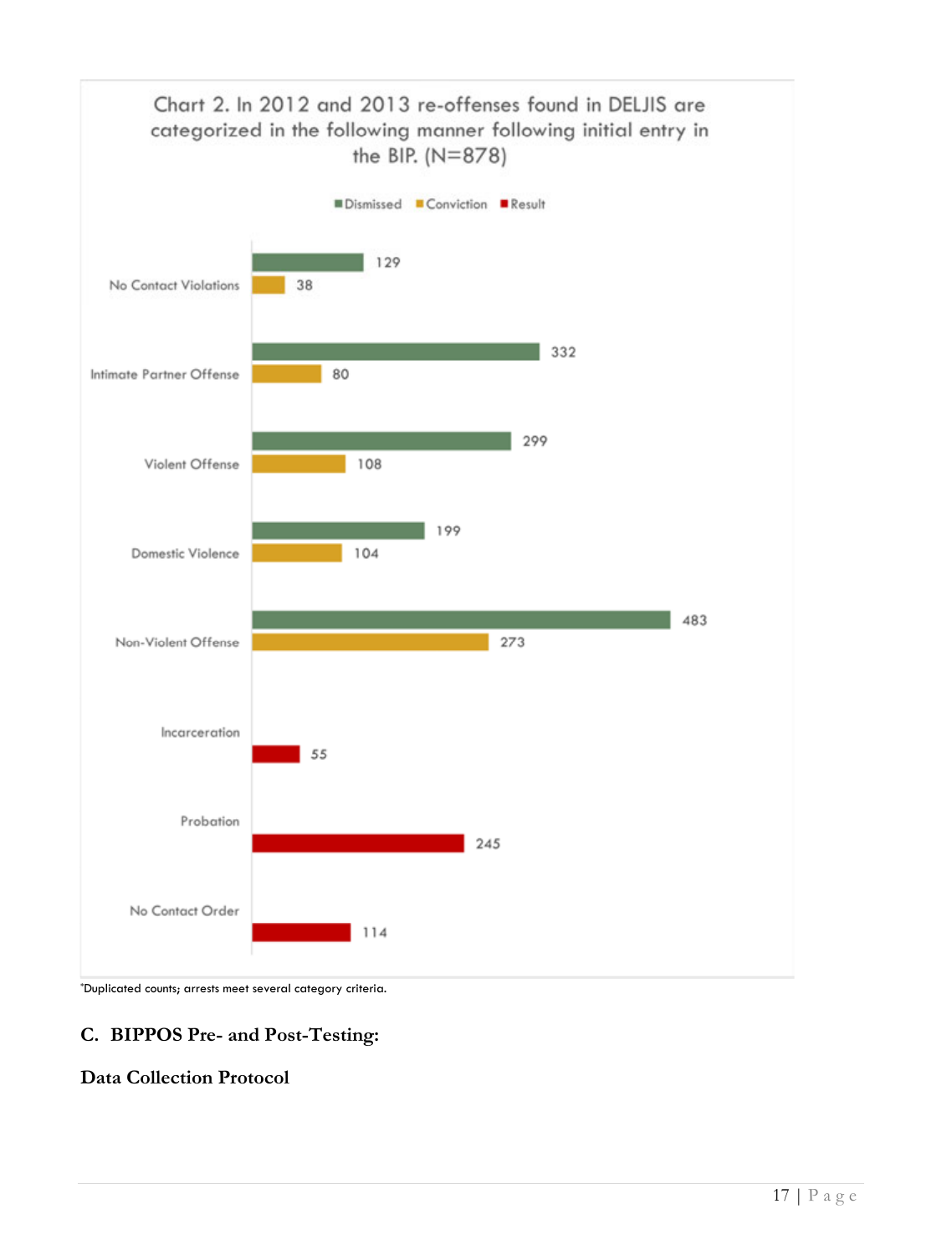Based on research by DVCC staff, the evaluation included the use of the Batterer Intervention Proximal Program Outcomes Survey (BIPPOS), a questionnaire developed by Dr. Eric Mankowski, Professor in the Department of Psychology at Portland State University.

The objective of the research was to learn how participants in a program such as the Batterer's Intervention Program thought about their relationship with their partners over time, as well as how they experienced any interpersonal conflict that occurred. Dr. Mankowski et al have described the rationale for the BIPPOS survey as follows:

"Most batterer interventionist programs draw on existing theories regarding the causes of men's violence to develop program goals and intervention components. The assumption is that greater achievement of the programs *proximal* goals will lead to subsequent reductions to the *distal* outcome of reduced intimate partner violence (IPV). For example, if mis-uses of power and control, underdeveloped accountability and empathy, and lack of anger management skills are implicated in the perpetuation of IPV, then changing men's use of power and control, developing their accountability and empathy and increasing their anger management skills should lead to reduced IPV. Given that program content is, in turn, a reflection of the proximal program goals, it is important to assess the degree to which achievement of proximal goals can be consistently linked with reductions in men's violence In other words, do what researchers, practitioners and victims' advocates think changes abusive men's behaviors actually result in change (Gondolf, 1997, 2002)?"<sup>11</sup>

The 42-item scale is designed to assess psychosocial change in a participant as a result of enrollment in a batterer's intervention program. The tool is composed of five subscales designed to assess a person's:

- sense of responsibility;
- power and control beliefs;
- understanding of the effects of abuse on others;
- dependency on partner; and
- anger control and management skills.

Program participants were asked to indicate the extent to which they agreed or disagreed with the statements in the survey. The survey took approximately 15-20 minutes to complete. The protocol called for administration of the tool at three points in time:

- The first time a person attended a group session;
- Midway through the sessions (at about the 9th or 10th week);
- Just prior to completion.

<sup>11</sup>Mankowski, E.S., Silvergleid, C.S., Patrick, W.R. & Wilson, D. *Development of the BIPPOS: Batterer Intervention Proximal Program Outcomes Survey.* Unpublished manuscript, Portland State University.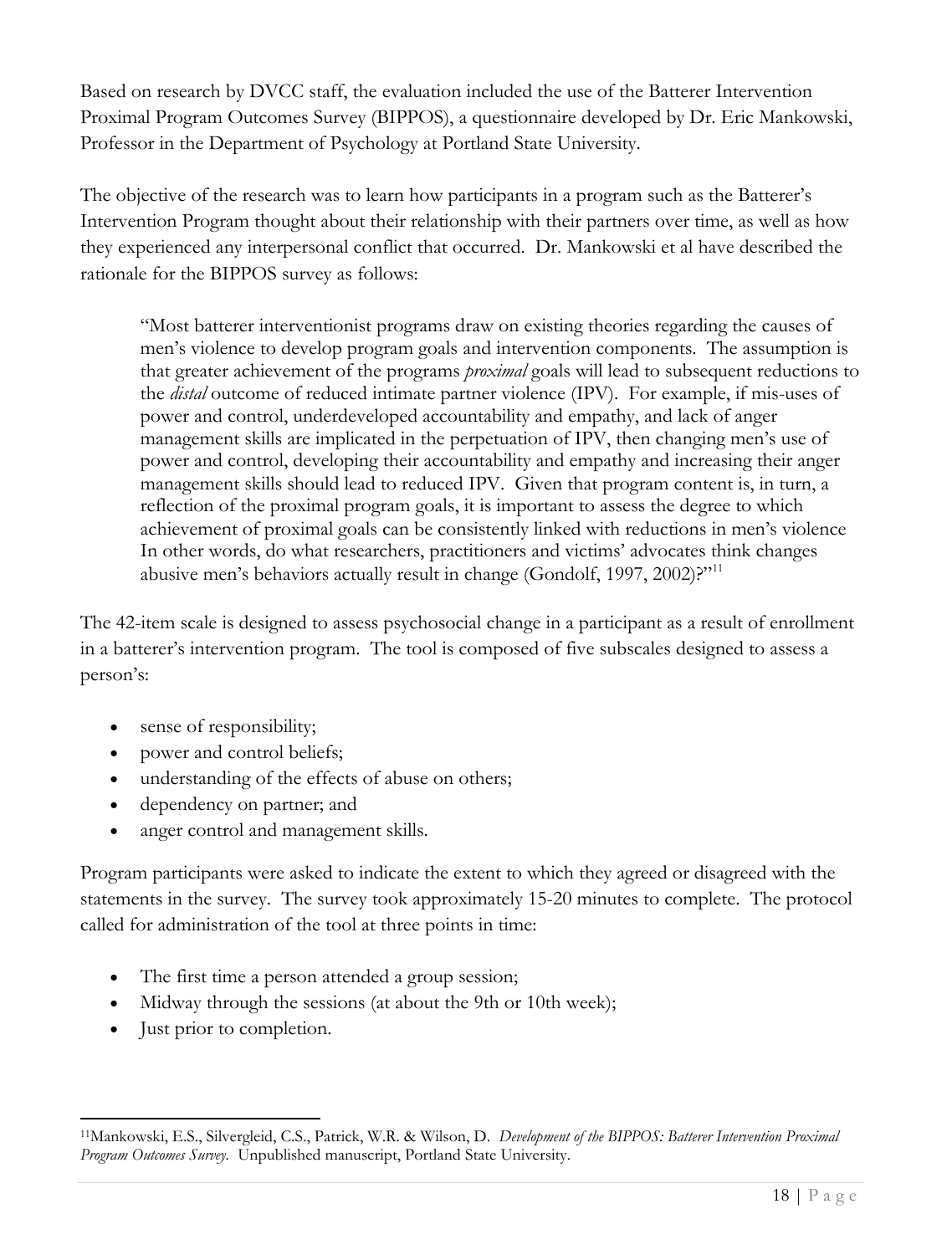A detailed protocol spelled out responsibilities of provider staff and detailed procedures for administration of the survey. Prior to administration of any surveys, participants were presented information about the study and were asked to sign an informed consent form. Only those who signed consent forms were administered the survey. Hard copy survey forms were available in both English and Spanish. The survey is included as Appendix B.

Figure 2 provides a graphic overview of the process for selecting study participants.





Agencies further tracked each respondent with individual codes created with the first two characters of the respondent's first name and their month and date of birth to create a unique identifier so that pre- and post- tests could be matched during analysis while maintaining confidentiality.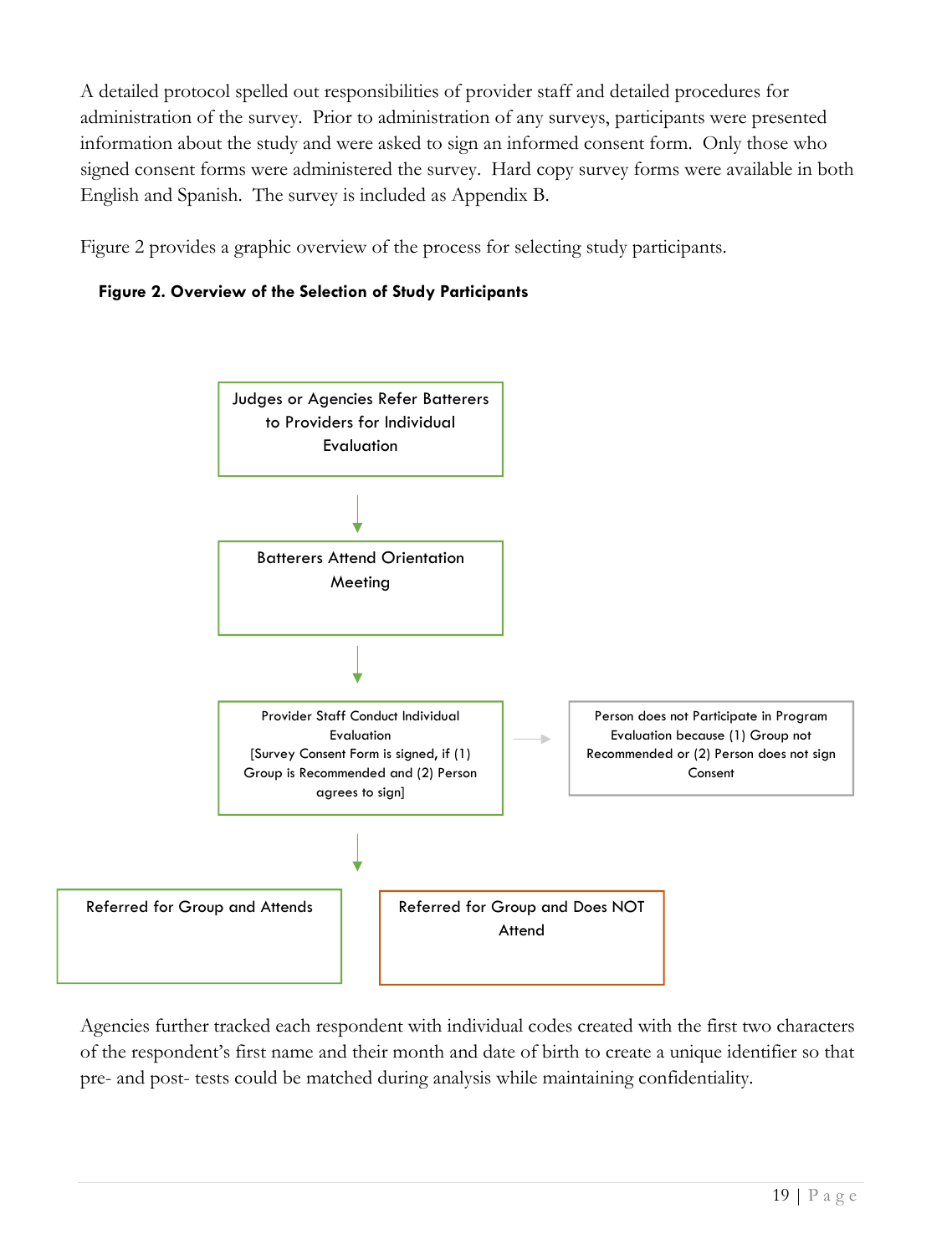# **Key Findings**

Between July 2016 and April 2017, the three providers collected 171 pre-test surveys, 78 midpointtest surveys, and 49 endpoint-test surveys. Of the total BIPPOS surveys collected from all three providers:

- 73 matched sets of pre-test and midpoint-test sets are available for analysis and
- 45 matched sets of pre-test and endpoint-test sets are available for analysis.

Matched sets were analyzed question by question. If individual respondents skipped a question, that response was deleted from analysis, but the remainder of the test was retained.

As shown in Table 4 below, the surveys include 42 statements. Respondents were asked to agree or disagree with the statements on a six-point choice array, as follows:

 $1 =$  Strongly Disagree  $2 =$ Disagree  $3 =$  Slightly Disagree  $4 =$  Slightly Agree  $5 = \text{Agree}$  $6 =$  Strongly Agree

Statements noted with a reverse score indicate a directional change in the preferred answers (i.e. disagreement is scored higher for analysis).

A paired-samples t-test was conducted to compare the scores of respondents on pre-tests and scores of respondents on midpoint-test at the midpoint of the program for each question. The pairedsamples t-test was conducted again to compare the scores of respondents on pre-tests and scores of respondents on endpoint-test at the conclusion of the program for each question.

Table 4 below summarizes those statements which were found to have a significant difference in pre-test and midpoint scores and those statements which were found to have a significant difference in pre-test and endpoint scores.<sup>12</sup> (See Appendix C for all statistical tests.)

<sup>12</sup> Paired t-tests compare two population means in which the observations from one sample (in this case BIPPOS pretests) can be compared to paired observations from a second test (either the BIPPOS midpoint-tests or endpoint-tests). A *statistically significant* t-test result is one in which a difference between two groups is unlikely to have occurred by chance or because the sample happened to be atypical (p<0.05). It should be noted that for many questions on the BIPPOS pre-tests, the mean response was strong, leaving little room for change at the midpoint-test or endpoint-test. See Appendix C for comprehensive t-test results and the comparisons of the two means. While these initial analyses were conducted for individual items, future analyses should be completed of the BIPPOS scales.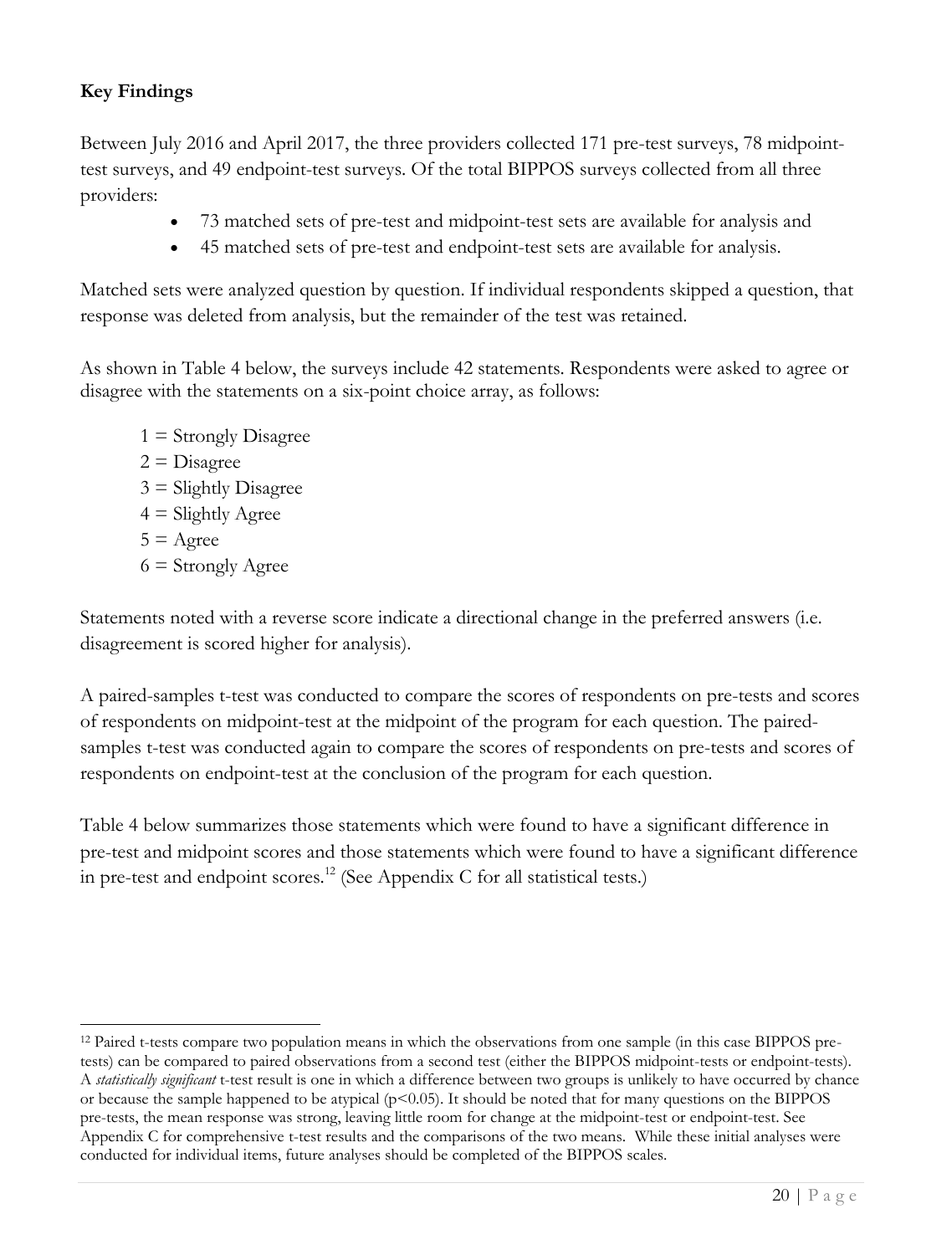**Table 4. BIPPOS Survey Pre- and Post- Test Survey Summary Results, DVCC Batterer's Intervention Program, 2016 – 2017 (N varies)**

|                                       | Please take a few moments to think about specific violent or abusive conflicts<br>you have had with your partner. Now, based on these memories, please circle<br>your response to indicate the extent to which you agree or disagree with each<br>of the following statements. | Significant<br><b>Difference</b><br>Found<br><b>Between</b><br>Pre-Test &<br>Midpoint-<br><b>Test</b> | Significant<br><b>Difference</b><br>Found<br><b>Between</b><br>Pre-Test &<br><b>Endpoint-</b><br><b>Test</b> |
|---------------------------------------|--------------------------------------------------------------------------------------------------------------------------------------------------------------------------------------------------------------------------------------------------------------------------------|-------------------------------------------------------------------------------------------------------|--------------------------------------------------------------------------------------------------------------|
|                                       | 1. I have control over whether I am abusive.                                                                                                                                                                                                                                   | Yes                                                                                                   | Yes.                                                                                                         |
|                                       | 2. I am responsible for my abusive behavior.                                                                                                                                                                                                                                   |                                                                                                       | Yes                                                                                                          |
|                                       | 7. My partner's behavior forces me to act abusively. (reverse score)                                                                                                                                                                                                           |                                                                                                       |                                                                                                              |
|                                       | 13. I am in control of how I respond to my partner.                                                                                                                                                                                                                            |                                                                                                       | Yes                                                                                                          |
|                                       | 23. I am responsible for the effects my abusive behavior has on others.                                                                                                                                                                                                        | Yes                                                                                                   |                                                                                                              |
|                                       | 25. The only person I can control is me.                                                                                                                                                                                                                                       |                                                                                                       |                                                                                                              |
| Personal Responsibility               | 30. I have a choice about whether I am abusive or not.                                                                                                                                                                                                                         |                                                                                                       | Yes                                                                                                          |
|                                       | 36. The main reason I'm in this group is because I have to be. (reverse<br>score)                                                                                                                                                                                              |                                                                                                       |                                                                                                              |
|                                       | 39. I am not responsible for my actions when I get in a rage. (reverse<br>score)                                                                                                                                                                                               |                                                                                                       |                                                                                                              |
|                                       | 42. I would come to this program even if I was not required to.                                                                                                                                                                                                                |                                                                                                       | Yes                                                                                                          |
|                                       | 3. If I'm upset, I usually take it out on my partner. (reverse score)                                                                                                                                                                                                          |                                                                                                       |                                                                                                              |
| wer and Control Beliefs               | 4. In a conflict with my partner, I usually get what I want. (reverse score)                                                                                                                                                                                                   |                                                                                                       |                                                                                                              |
|                                       | 8. I feel powerless during conflicts with my partner. (reverse score)                                                                                                                                                                                                          |                                                                                                       |                                                                                                              |
|                                       | 16. When I don't have the final say in discussions with my partner, I feel<br>out of control. (reverse score)                                                                                                                                                                  | Yes                                                                                                   |                                                                                                              |
|                                       | 32. I use violence to help me get what I want from my partner. (reverse<br>score)                                                                                                                                                                                              |                                                                                                       |                                                                                                              |
| ەً                                    | 34. I feel better about my relationship with my partner when I'm the one<br>in control. (reverse score)                                                                                                                                                                        |                                                                                                       |                                                                                                              |
|                                       | 5. My abusive behavior has caused my family members to trust me less.                                                                                                                                                                                                          |                                                                                                       |                                                                                                              |
|                                       | 11. People in my life have been strongly affected by my abusive<br>behavior.                                                                                                                                                                                                   | Yes                                                                                                   | Yes                                                                                                          |
| Understanding the<br>effects of Abuse | 14. I have lost relationships due to my abusive behavior.                                                                                                                                                                                                                      | Yes                                                                                                   | Yes                                                                                                          |
|                                       | 17. My abusive behavior has had long lasting effects on my family<br>members.                                                                                                                                                                                                  |                                                                                                       | Yes                                                                                                          |
|                                       | 28. My abusive behavior has caused my family members to feel bad<br>about themselves.                                                                                                                                                                                          |                                                                                                       |                                                                                                              |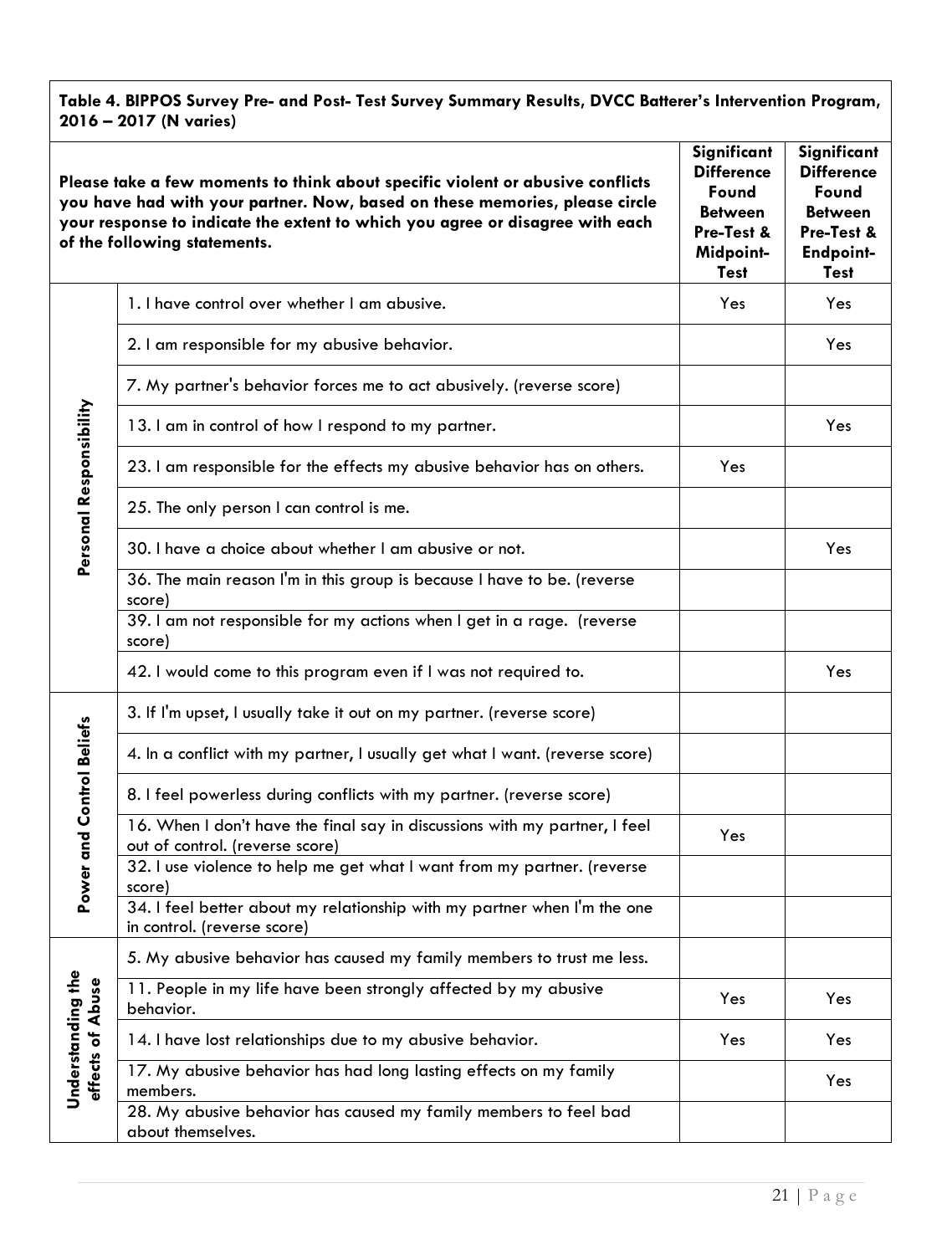**Table 4. BIPPOS Survey Pre- and Post- Test Survey Summary Results, DVCC Batterer's Intervention Program, 2016 – 2017 (N varies)**

|                       | Please take a few moments to think about specific violent or abusive conflicts<br>you have had with your partner. Now, based on these memories, please circle<br>your response to indicate the extent to which you agree or disagree with each<br>of the following statements. | Significant<br><b>Difference</b><br>Found<br><b>Between</b><br>Pre-Test &<br>Midpoint-<br><b>Test</b> | Significant<br><b>Difference</b><br>Found<br><b>Between</b><br>Pre-Test &<br><b>Endpoint-</b><br><b>Test</b> |
|-----------------------|--------------------------------------------------------------------------------------------------------------------------------------------------------------------------------------------------------------------------------------------------------------------------------|-------------------------------------------------------------------------------------------------------|--------------------------------------------------------------------------------------------------------------|
|                       | 31. My abusive behavior has hurt me.                                                                                                                                                                                                                                           | Yes                                                                                                   | Yes                                                                                                          |
|                       | 6. I am dependent on my partner. (reverse score)                                                                                                                                                                                                                               |                                                                                                       |                                                                                                              |
|                       | 12. I worry that my partner is going to leave me. (reverse score)                                                                                                                                                                                                              | Yes                                                                                                   |                                                                                                              |
|                       | 18. I don't know what I would do without my partner. (reverse score)                                                                                                                                                                                                           |                                                                                                       |                                                                                                              |
|                       | 22. I worry about losing my relationship with my partner. (reverse score)                                                                                                                                                                                                      |                                                                                                       |                                                                                                              |
|                       | 26. When my partner disagrees with me, I feel alone. (reverse score)                                                                                                                                                                                                           |                                                                                                       |                                                                                                              |
| Dependency on Partner | 27. I'm responsible for my own happiness.                                                                                                                                                                                                                                      | Yes                                                                                                   |                                                                                                              |
|                       | 29. I feel jealous when my partner spends too much time with other<br>people. (reverse score)                                                                                                                                                                                  |                                                                                                       |                                                                                                              |
|                       | 33. When my partner does something without me, I feel left out. (reverse<br>score)                                                                                                                                                                                             |                                                                                                       |                                                                                                              |
|                       | 37. My happiness typically depends on my partner. (reverse score)                                                                                                                                                                                                              |                                                                                                       |                                                                                                              |
|                       | 40. I need my partner to make me happy. (reverse score)                                                                                                                                                                                                                        |                                                                                                       |                                                                                                              |
|                       | 9. When I am abusive, I feel that I am not under control of myself.<br>(reverse score)                                                                                                                                                                                         |                                                                                                       |                                                                                                              |
|                       | 10. Taking a break helps me manage my anger.                                                                                                                                                                                                                                   |                                                                                                       | Yes                                                                                                          |
| nagement              | 15. I can control my anger during conflicts with my partner.                                                                                                                                                                                                                   |                                                                                                       |                                                                                                              |
|                       | 19. When I feel good about myself, I'm less likely to get into arguments.                                                                                                                                                                                                      |                                                                                                       |                                                                                                              |
|                       | 20. I can express my anger without becoming abusive.                                                                                                                                                                                                                           |                                                                                                       |                                                                                                              |
|                       | 21. Thinking positively about myself helps me avoid becoming abusive.                                                                                                                                                                                                          |                                                                                                       |                                                                                                              |
| Anger Control and Ma  | 24. When I am becoming angry, I can feel it in my body.                                                                                                                                                                                                                        |                                                                                                       | Yes                                                                                                          |
|                       | 35. I know when I'm about to explode.                                                                                                                                                                                                                                          |                                                                                                       | Yes                                                                                                          |
|                       | 38. When I have a bad day, I take it out on people at home. (reverse<br>score)                                                                                                                                                                                                 |                                                                                                       |                                                                                                              |
|                       | 41. I know when I'm getting angry.                                                                                                                                                                                                                                             |                                                                                                       |                                                                                                              |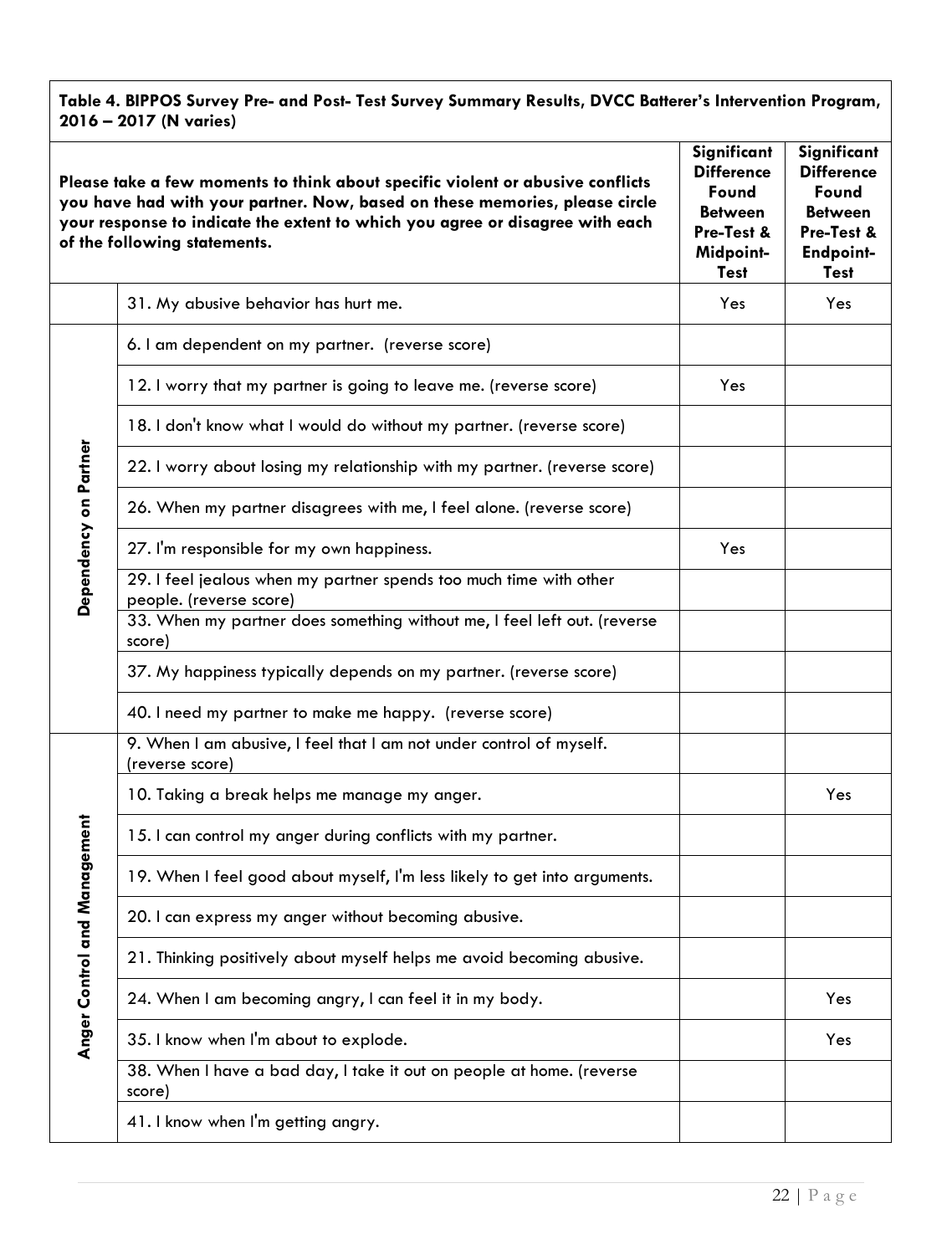## Personal Responsibility

## *Results from paired pre-test and midpoint-test matched analysis:*

The following statements resulted in statistically significant results between the time of pre-tests at week one and the midpoint-test administered at approximately 10 weeks. The two statements which showed statistically significant changes in scores between the pre-test and midpoint-test were:

- Q 1 I have control over whether I am abusive.
- Q 23 I am responsible for the effects my abusive behavior has on others.

A paired-samples t-test was conducted to compare test scores at week one and at 10-weeks among participants in BIP groups. There was a significant difference in scores among midpoint-test scores  $(M=5.49, SD=0.88)$  and pre-test scores  $(M=5.14, SD=1.23)$ ; t  $(70) = 1.994$ , p = 0.033. These results suggest that after 10 weeks, the BIP program has influenced respondents' answers to the statement:

## **1. I have control over whether I am abusive.**

A paired-samples t-test was conducted to compare test scores at week one and at 10-weeks among participants in BIP groups. There was a significant difference in scores among midpoint-test scores  $(M=5.06, SD=1.43)$  and pre-test scores  $(M=4.60, SD=1.72)$ ; t  $(66) = 2.17$ , p = 0.0334. These results suggest that after 10 weeks, the BIP program has influenced respondents' answers to the statement:

## **23. I am responsible for the effects my abusive behavior has on others.**

## *Results from paired pre-test and endpoint-test matched analysis:*

The following statements resulted in statistically significant results between the time of pre-tests at week one and the endpoint-test administered at the conclusion of the program. The two statements which showed statistically significant changes in scores between the pre-test and endpoint-test were:

- Q 1 I have control over whether I am abusive.
- Q 2 I am responsible for my abusive behavior.
- Q 13 I am in control of how I respond to my partner.
- Q 30 I have a choice about whether I am abusive or not
- Q 42 I would come to this program even if I was not required to.

A paired-samples t-test was conducted to compare test scores at week one and at the program end among participants in BIP groups. There was a significant difference in scores among endpoint-test scores (M=5.66, SD=0.75) and pre-test scores (M= 5.05, SD=1.43); t (43) = 2.9398, p = 0.0053.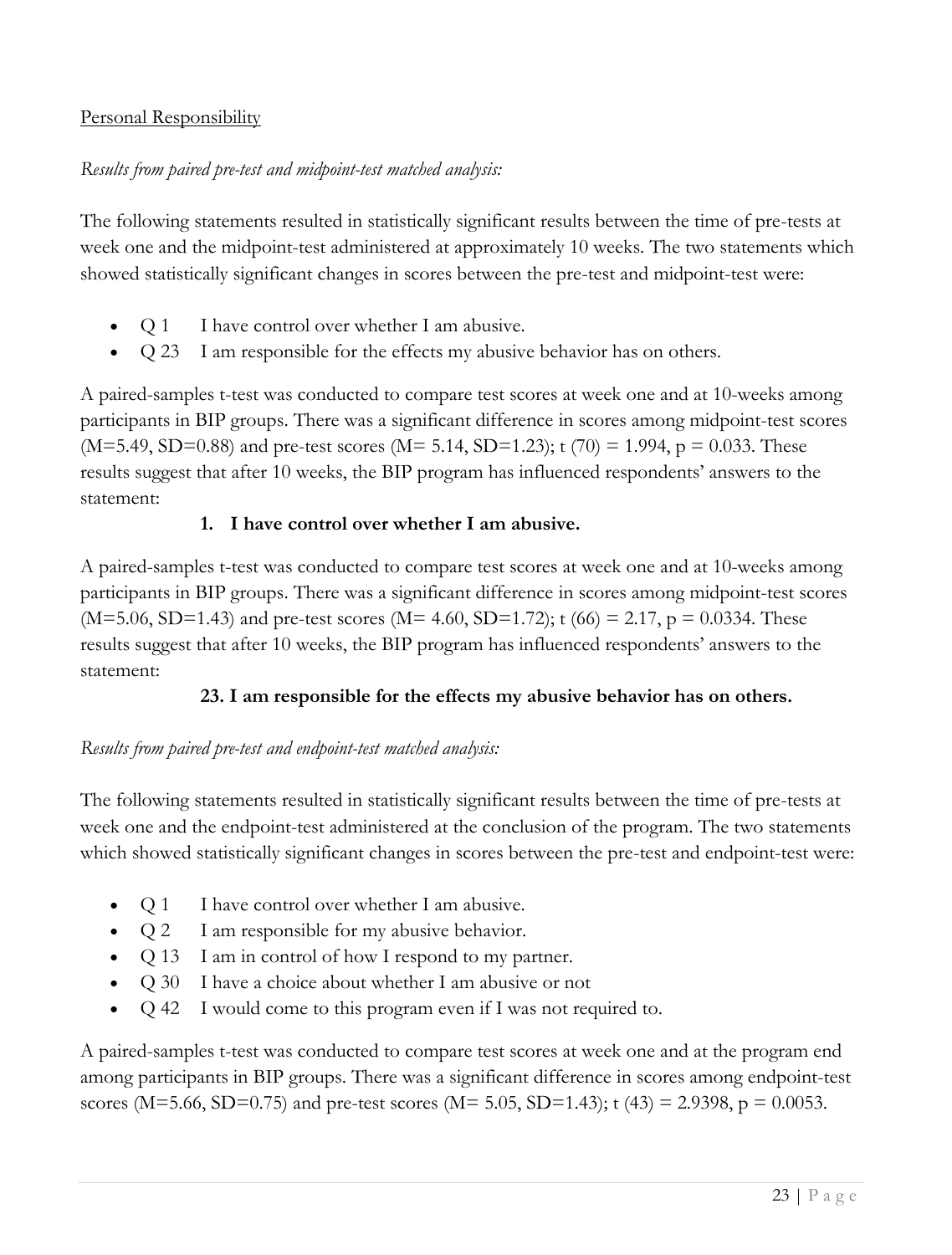These results suggest that at the endpoint, the BIP program has influenced respondents' answer to the statement:

# **1. I have control over whether I am abusive.**

A paired-samples t-test was conducted to compare test scores at week one and at the program end among participants in BIP groups. There was a significant difference in scores among endpoint-test scores (M=5.62, SD=0.91) and pre-test scores (M= 5.05, SD=1.59); t (41) = 2.4684, p = 0.0178. These results suggest that at the endpoint, the BIP program has influenced respondents' answer to the statement:

## **2. I am responsible for my abusive behavior.**

A paired-samples t-test was conducted to compare test scores at week one and at the program end among participants in BIP groups. There was a significant difference in scores among endpoint-test scores (M=5.48, SD=1.11) and pre-test scores (M= 4,73, SD=1.70); t (43) = 2.45301, p = 0.0151. These results suggest that at the endpoint, the BIP program has influenced respondents' answer to the statement:

## **13. I am in control of how I respond to my partner.**

A paired-samples t-test was conducted to compare test scores at week one and at the program end among participants in BIP groups. There was a significant difference in scores among endpoint-test scores (M=5.79, SD=0.47) and pre-test scores (M= 5.29, SD=1.20); t (41) = 2.5835, p = 0.0134. These results suggest that at the endpoint, the BIP program has influenced respondents' answer to the statement:

## **30. I have a choice about whether I am abusive or not**

A paired-samples t-test was conducted to compare test scores at week one and at the program end among participants in BIP groups. There was a significant difference in scores among endpoint-test scores (M=3.41, SD=1.99) and pre-test scores (M= 2.56, SD=1.87); t (40) = 2.4138, p = 0.0205. These results suggest that at the endpoint, the BIP program has influenced respondents' answer to the statement:

## **42. I would come to this program even if I was not required to.**

## Power and Control Beliefs

# *Results from paired pre-test and midpoint-test matched analysis:*

The following statement resulted in statistically significant results between the time of pre-tests at week one and midpoint-test administered at approximately 10 weeks. One statement showed statistically significant changes in scores between the pre-test and midpoint-test were:

• Q 16 When I don't have the final say in discussions with my partner, I feel out of control.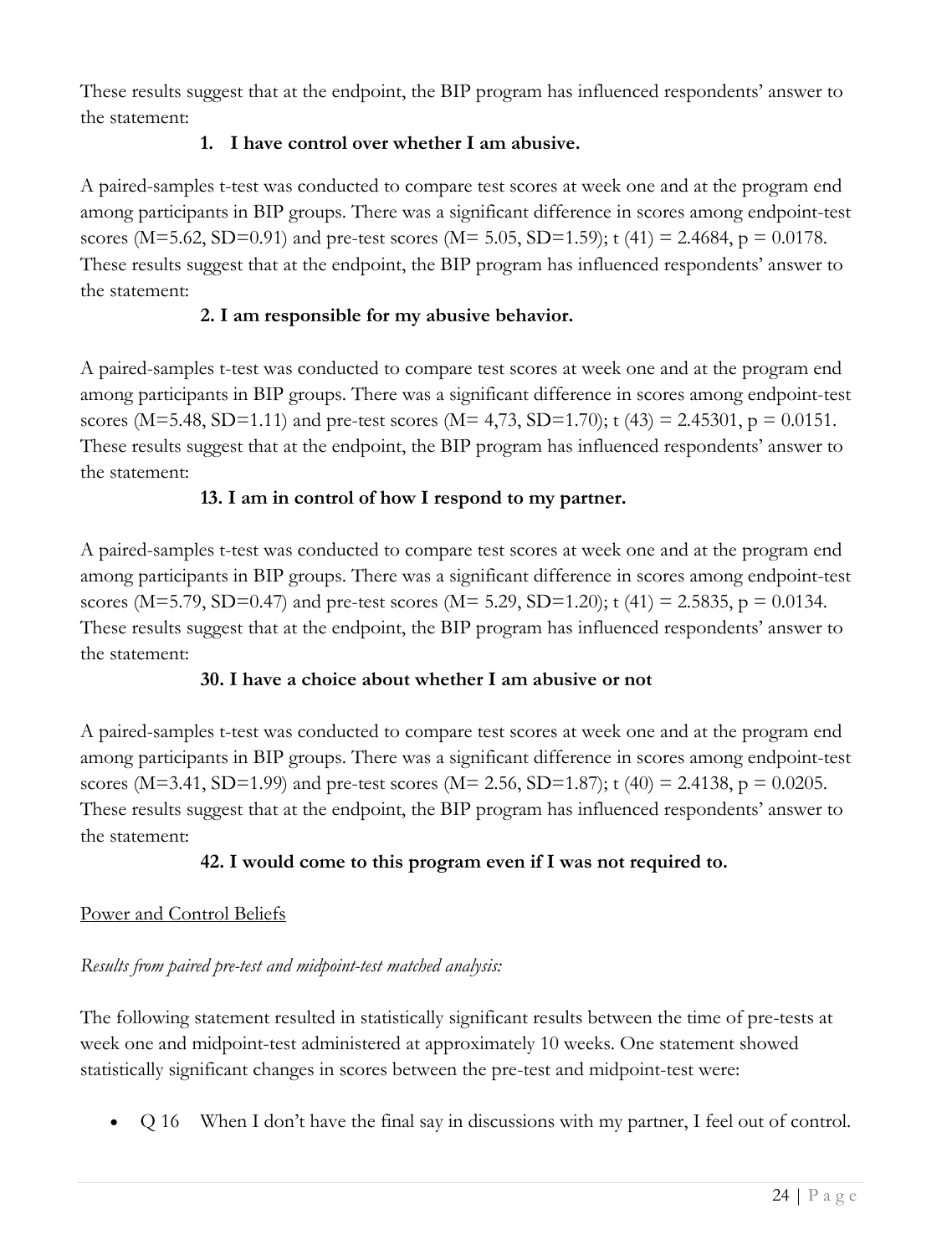A paired-samples t-test was conducted to compare test scores at week one and at 10-weeks among participants in BIP groups. There was a significant difference in scores among midpoint-test scores  $(M=5.06, SD=1.21)$  and pre-test scores  $(M=4.66, SD=1.59)$ ; t  $(69) = 2.1525$ , p = 0.0349. These results suggest that after 10 weeks, the BIP program has influenced respondents' answers to the statement:

# **16. When I don't have the final say in discussions with my partner, I feel out of control. (reverse score)**

#### *Results from paired pre-test and endpoint-test matched analysis:*

No matched pairs resulted in statistically significant results.

## Understanding the Effects of Abuse *Results from paired pre-test and midpoint-test matched analysis:*

The following statements resulted in statistically significant results between the time of pre-tests at week one and the midpoint-test administered approximately 10 weeks. The three statements which showed statistically significant changes in scores between the pre-test and midpoint-test were:

- Q 11 People in my life have been strongly affected by my abusive behavior.
- Q 14 I have lost relationships due to my abusive behavior.
- Q 31 My abusive behavior has hurt me.

A paired-samples t-test was conducted to compare test scores at week one and at 10-weeks among participants in BIP groups. There was a significant difference in scores among midpoint-test scores  $(M=3.16, SD=1.91)$  and pre-test scores  $(M=2.65, SD=1.75)$ ; t  $(68) = 2.3793$ , p = 0.0202. These results suggest that after 10 weeks, the BIP program has influenced respondents' answers to the statement:

## **11. People in my life have been strongly affected by my abusive behavior.**

A paired-samples t-test was conducted to compare test scores at week one and at 10-weeks among participants in BIP groups. There was a significant difference in scores among midpoint-test scores  $(M=2.63, SD=1.94)$  and pre-test scores  $(M=2.07, SD=1.60)$ ; t  $(71) = 2.5441, p = 0.0131$ . These results suggest that after 10 weeks, the BIP program has influenced respondents' answers to the statement:

## **14. I have lost relationships due to my abusive behavior.**

A paired-samples t-test was conducted to compare test scores at week one and at 10-weeks among participants in BIP groups. There was a significant difference in scores among midpoint-test scores  $(M=3.76, SD=1.91)$  and pre-test scores  $(M=3.27, SD=1.99)$ ; t  $(65) = 1.9986$ , p = 0.0498. These results suggest that after 10 weeks, the BIP program has influenced respondents' answers to the statement: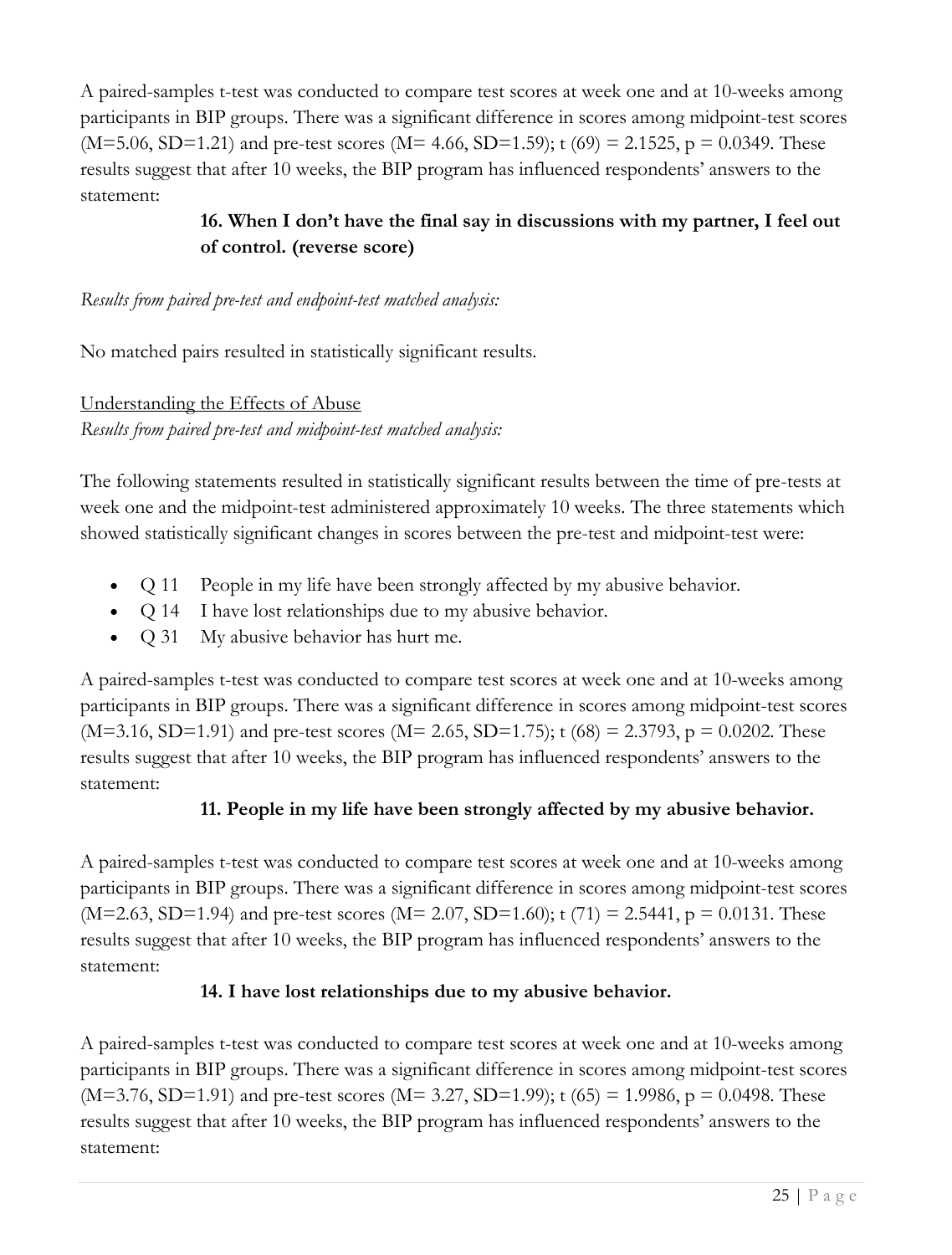## **31. My abusive behavior has hurt me.**

## *Results from paired pre-test and endpoint-test matched analysis:*

The following statements resulted in statistically significant results between the time of pre-tests at week one and the endpoint-test administered at the conclusion of the program. The four statements which showed statistically significant changes in scores between the pre-test and endpoint-test were:

- Q 11 People in my life have been strongly affected by my abusive behavior.
- Q 14 I have lost relationships due to my abusive behavior.
- Q 17 My abusive behavior has had long lasting effects on my family members.
- Q 31 My abusive behavior has hurt me.

A paired-samples t-test was conducted to compare test scores at week one and at the program end among participants in BIP groups. There was a significant difference in scores among endpoint-test scores (M=3.05, SD=1.97) and pre-test scores (M= 2.36, SD=1.74); t (41) = 2.7447, p = 0.0089. These results suggest that at the endpoint, the BIP program has influenced respondents' answers to the statement:

## **11. People in my life have been strongly affected by my abusive behavior.**

A paired-samples t-test was conducted to compare test scores at week one and at the program end among participants in BIP groups. There was a significant difference in scores among endpoint-test scores (M=2.73, SD=1.99) and pre-test scores (M= 2.04, SD=1.74); t (44) = 2.7347, p = 0.0090. These results suggest that at the endpoint, the BIP program has influenced respondents' answers to the statement:

#### **14. I have lost relationships due to my abusive behavior.**

A paired-samples t-test was conducted to compare test scores at week one and at the program end among participants in BIP groups. There was a significant difference in scores among endpoint-test scores (M=2.55, SD=1.84) and pre-test scores (M= 1.95, SD=1.45); t (41) = 2.3122, p = 0.0259. These results suggest that at the endpoint, the BIP program has influenced respondents' answers to the statement:

#### **17. My abusive behavior has had long lasting effects on my family members.**

A paired-samples t-test was conducted to compare test scores at week one and at the program end among participants in BIP groups. There was a significant difference in scores among endpoint-test scores (M=4.28, SD=1.96) and pre-test scores (M= 3.30, SD=2.10); t (39) = 2.8785, p = 0.0065. These results suggest that at the endpoint, the BIP program has influenced respondents' answers to the statement:

#### **31. My abusive behavior has hurt me.**

#### Dependency on Partner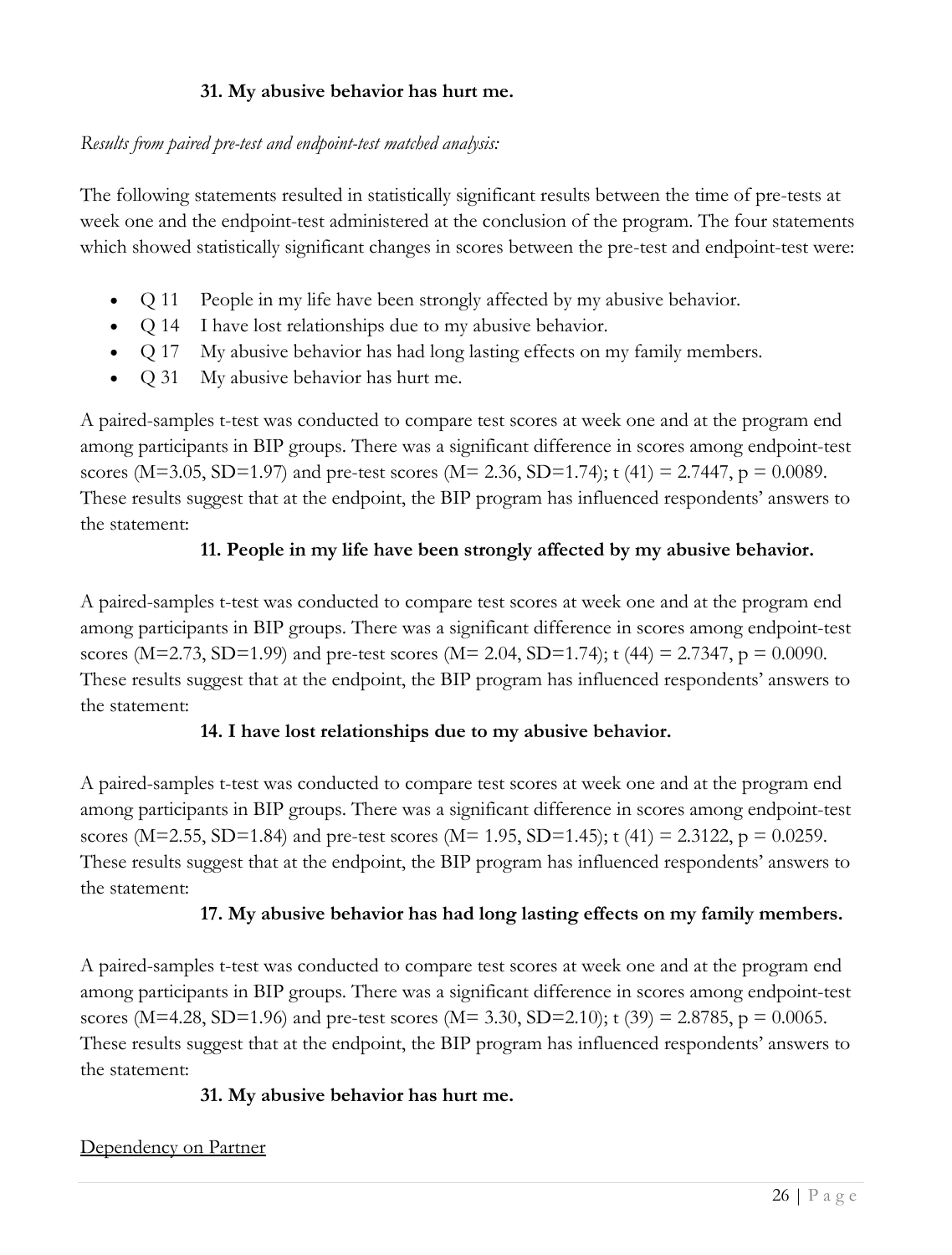The following statements resulted in statistically significant results between the time of pre-tests at week one and the midpoint-test administered at approximately 10 weeks. The two statements which showed statistically significant changes in scores between the pre-test and midpoint-test were:

- Q 12 I worry that my partner is going to leave me.
- Q 27 I am responsible for my own happiness.

A paired-samples t-test was conducted to compare test scores at week one and at 10-weeks among participants in BIP groups. There was a significant difference in scores among midpoint-test scores  $(M=4.79, SD=1.69)$  and pre-test scores  $(M=4.32 SD=1.97)$ ; t  $(71) = 2.3192$ ,  $p = 0.0233$ . These results suggest that after 10 weeks, the BIP program has influenced respondents' answers to the statement:

## **12. I worry that my partner is going to leave me. (reverse score)**

A paired-samples t-test was conducted to compare test scores at week one and at 10-weeks among participants in BIP groups. There was a significant difference in scores among midpoint-test scores  $(M=5.46, SD=0.90)$  and pre-test scores  $(M=4.99, SD=1.43)$ ; t  $(69) = 3.1318$ , p = 0.0025. These results suggest that after 10 weeks, the BIP program has influenced respondents' answers to the statement:

## **1. I am responsible for my own happiness.**

#### *Results from paired pre-test and endpoint-test matched analysis:*

No statements resulted in statistically significant results.

## Anger Control and Management

*Results from paired pre-test and midpoint-test matched analysis:*

No statements resulted in statistically significant results:

*Results from paired pre-test and endpoint-test matched analysis:*

The following statements resulted in statistically significant results between the time of pre-tests at week one and the endpoint-test administered at the conclusion of the program. The three statements which showed statistically significant changes in scores between the pre-test and endpoint-test were:

- Q 10 Taking a break helps me manage my anger.
- Q 24 When I am becoming angry, I can feel it in my body.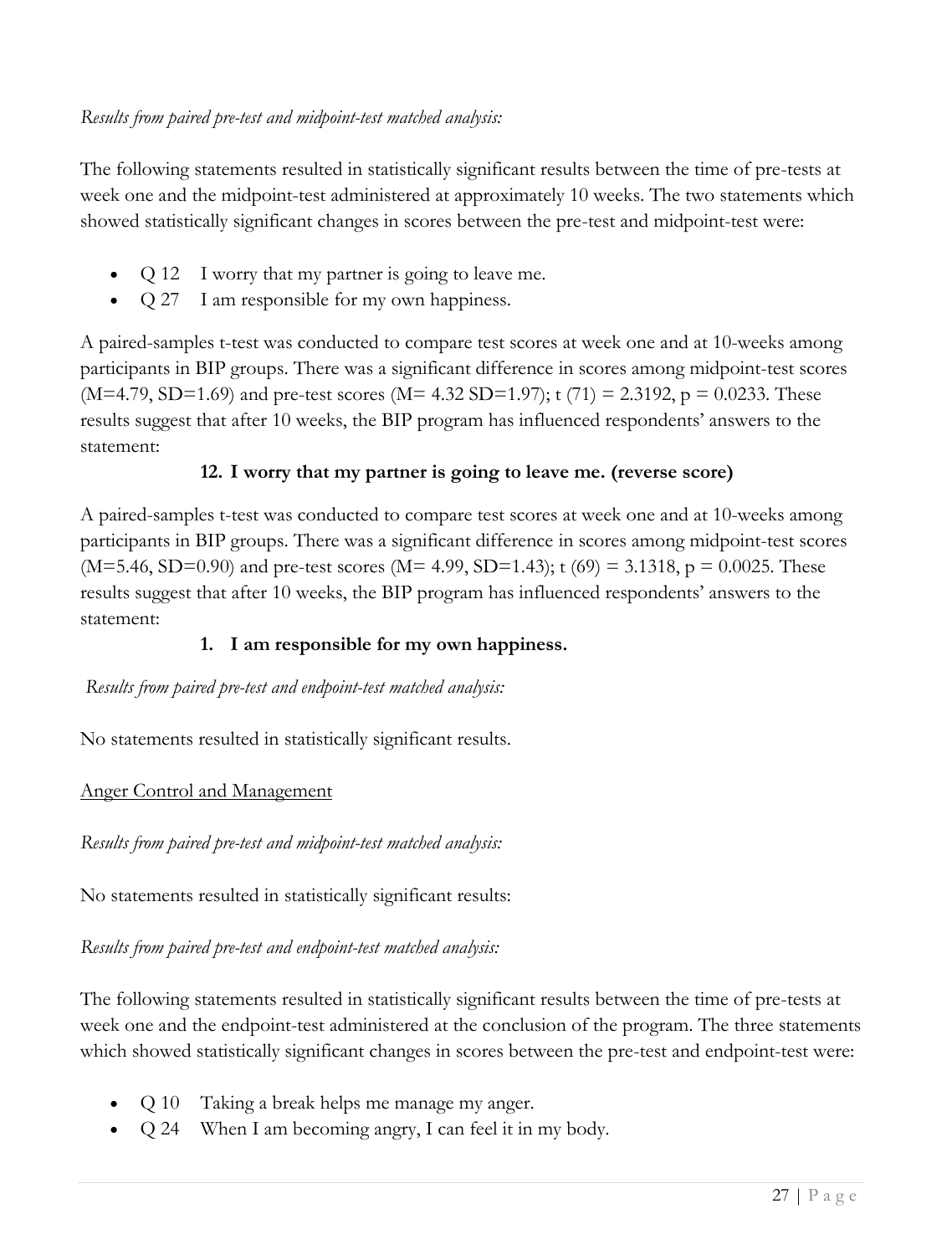• Q 35 I know when I'm about to explode.

## *Results from paired pre-test and endpoint-test matched analysis:*

A paired-samples t-test was conducted to compare test scores at week one and at the program end among participants in BIP groups. There was a significant difference in scores among endpoint-test scores (M=5.37, SD=0.87) and pre-test scores (M= 4.67, SD=1.46); t (42) = 2.9788, p = 0.0048. These results suggest that at the endpoint, the BIP program has influenced respondents' answers to the statement:

## **10. Taking a break helps me manage my anger.**

A paired-samples t-test was conducted to compare test scores at week one and at the program end among participants in BIP groups. There was a significant difference in scores among endpoint-test scores (M=4.86, SD=1.37) and pre-test scores (M= 4.05, SD=1.78); t (43) = 2.5515, p = 0.0144. These results suggest that at the endpoint, the BIP program has influenced respondents' answers to the statement:

## **24. When I am becoming angry, I can feel it in my body.**

A paired-samples t-test was conducted to compare test scores at week one and at the program end among participants in BIP groups. There was a significant difference in scores among endpoint-test scores (M=5.33, SD=0.87) and pre-test scores (M= 4.50, SD=1.84); t (41) = 2.9037, p = 0.0059. These results suggest that at the endpoint, the BIP program has influenced respondents' answers to the statement:

## **35. I know when I'm about to explode.**

## **D. Survey Results: Judges and Commissioners**

## **The Survey Process**

As part of the evaluation of the Batterer's Intervention Program, 130 judges and commissioners were contacted to offer their feedback on the existing programs. Respondents from New Castle, Kent and Sussex counties were contacted from February to March 2016 via a Google electronic survey. Respondents replied to the survey between February 18, 2016 and March 11, 2016. The survey was developed by DVCC staff.

Response rates differed greatly among the discrete categories of judicial branches. All (100%) of the 70 judges and commissioners contacted from Family Court (33 of 33 contacted), the Court of Common Pleas (11 of 11 contacted), and Superior Court (26 of 26 contacted) responded to the survey. One-third (20 of 60 contacted) of the judges in JP Court responded to requests for feedback. This analysis segregates JP Court judges' responses, whose involvement with issues related to the Batterer's Intervention Program is more limited than those of the other courts.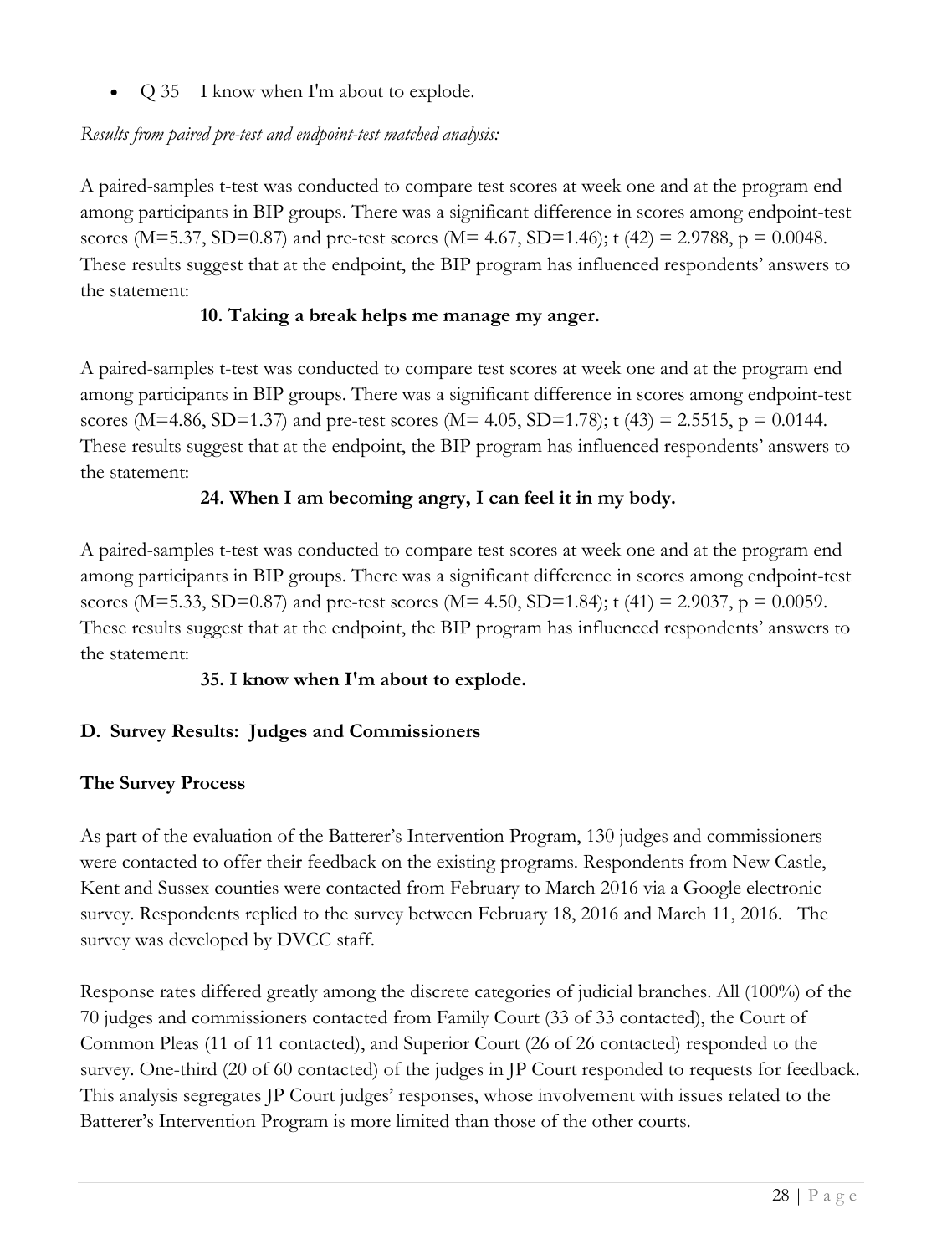## **Key Findings – Court of Common Pleas, Family Court, and Superior Court**

- Among the judges and commissioners who work in the Court of Common Pleas, Family Court, or Superior Court, two-thirds (66%) of the 70 respondents reported that they work in New Castle County.
- **Judges and commissioners are experienced.** Six in 10 (60%) have worked in their capacities for at least 11 years, with 39% having served as a judge or commissioner for "more than 15 years" and 21% for "11-15 years."
- Seven in 10 (70%) respondents reported seeing a number of cases involving domestic violence during an average month: 39% see 16 or more cases and 31% see 6-15 involving domestic violence a month.
- **Nearly 40% (39%) of respondents from the Court of Common Pleas, Family Court and Superior Court reported they were "very aware" of the Certified Batterer's Intervention Programs and 30% were "somewhat aware" of the programs.**
- **About two-thirds (66%) of the responding judges and commissioners indicated an awareness of the distinction between anger management and batterer's intervention programs.** Nearly 40% (39%) reported they were "very aware" of the difference and 27% were "somewhat aware" of the difference between these programs.
- However, more than half of the judges and commissioners who responded indicated that they had no knowledge of the specific aspects of the Batterer's Intervention Program, like its curriculum, length, locations, and costs to participants.
- The majority of respondents expressed limited confidence in the Certified Batterer's Intervention Program's ability to effect behavioral change in batterers. On a scale of 1 ("not confident at all") to 5 ("extremely confident"), the average rating for the 70 respondents was 2.25, with more than half (56%) the respondents offering a score of "1" (30%) or "2" (26%).
- **Judges and commissioners expressed strong interest in an information session about the Batterer's Intervention Programs.** Asked to rate their interest in programs on a scale of 1 ("not interested") to 5 ("very interested"), respondents gave an average score of 4.17. More than three-quarters (77%) reported high interest with scores of "5" (57%) or "4"  $(20\%)$ .
- **Two-thirds (67%) of the court's judges and commissioners responded that an evaluation of the existing intervention programs would be "very valuable"** and an additional 21% responded that an evaluation would be "somewhat valuable."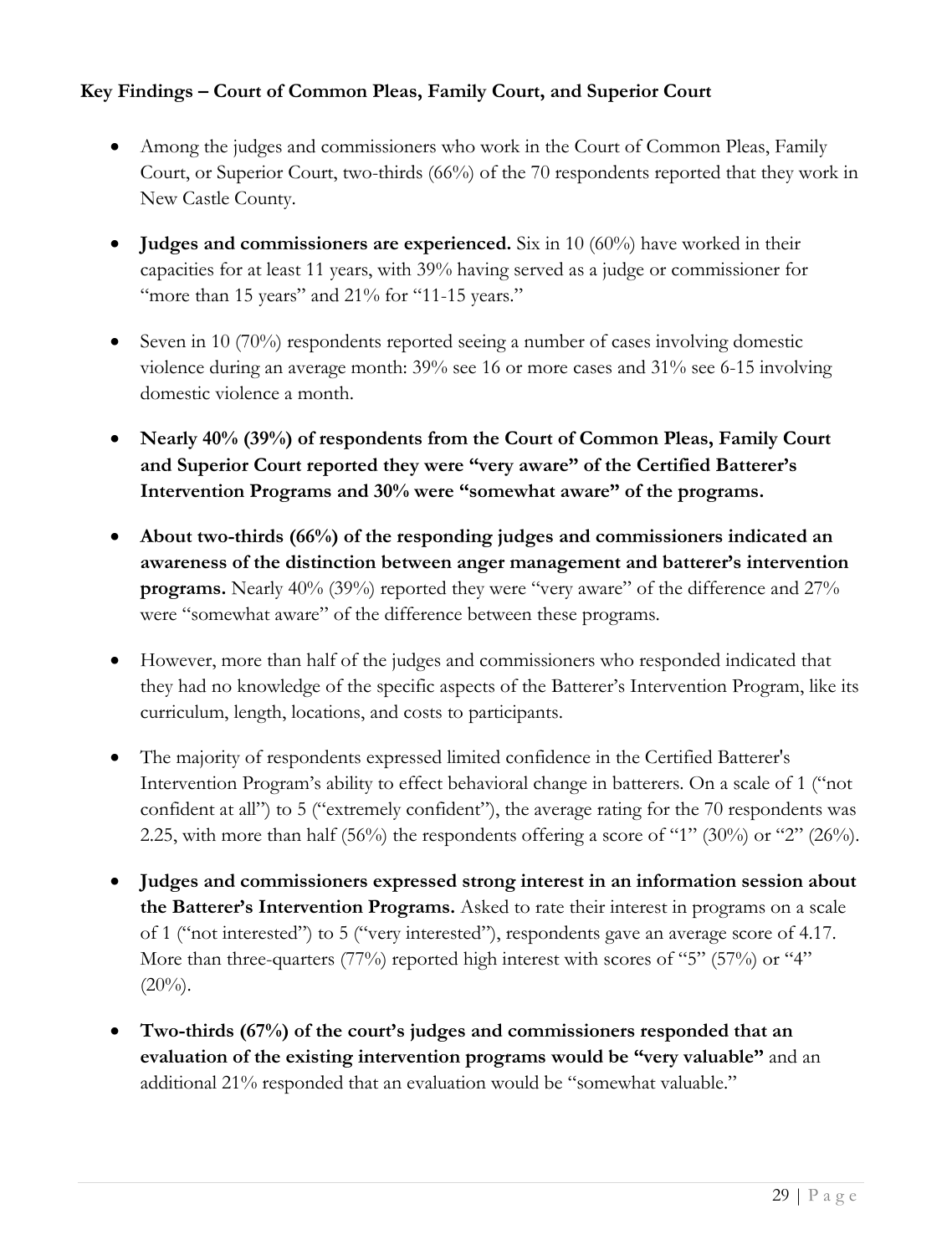• Thirty-six percent (36%) of respondents offered comments about Delaware's Certified Batterer's Intervention Programs. Judges and commissioners were concerned about how to ascertain the efficacy of the programs. Several noted a desire for data that would support the conclusion that program reduces recidivism. Respondents also noted concerns about the burden of cost the program may place on litigants.

## **Detailed Findings – Court of Common Pleas, Family Court, and Superior Court**

#### Description of Respondents

Two-thirds (66%) of the 70 judges or commissioners serving in the Court of Common Pleas, Family Court, or Superior Court work in New Castle County. Nearly 20% (19%) work in Kent County, and 16% work in Sussex County.

Judges and commissioners are experienced. **Six in 10 have worked as a judge or commissioner for at least 11 years, with 21% reporting working as a judge or commissioner for "11-15 years" and 39% for "more than 15 years."** Thirty percent (30%) reported having served as a judge or commissioner for "0-5 years" and another 10% reported serving for "6-10 years."

**Seven in ten (70%) survey respondents see a number of cases involving domestic violence during an average month: 39% reported seeing 16 cases or more involving domestic violence and 31% report seeing 6-15 cases a month.** About one-quarter (27%) reported seeing 1-5 domestic violence cases per month. Two respondents (3%) reported no cases during the typical month.

### Awareness of the Certified Batterer's Intervention Program

Court judges and commissioners were asked, "Are you aware that there are Certified Batterer's Intervention Programs?" They indicated strong awareness of the program. **Nearly 40% (39%) of respondents from the Court of Common Pleas, Family Court and Superior Court reported that they were "very aware" of the Certified Batterer's Intervention Programs and 30% reported being "somewhat aware" of the programs.** About three in 10 (31%) responded that they were "not at all aware."

Respondents were also asked, "Are you aware of the differences between Anger Management and Batterer's Intervention Programs?" Judges and commissioners indicated an awareness of this distinction. **Nearly 40% (39%) were "very aware" of the difference and 27% were "somewhat aware" of the difference between the programs.** About three in 10 (31%) responded that they were "not at all aware" of the distinction between anger management and batterer's intervention initiatives.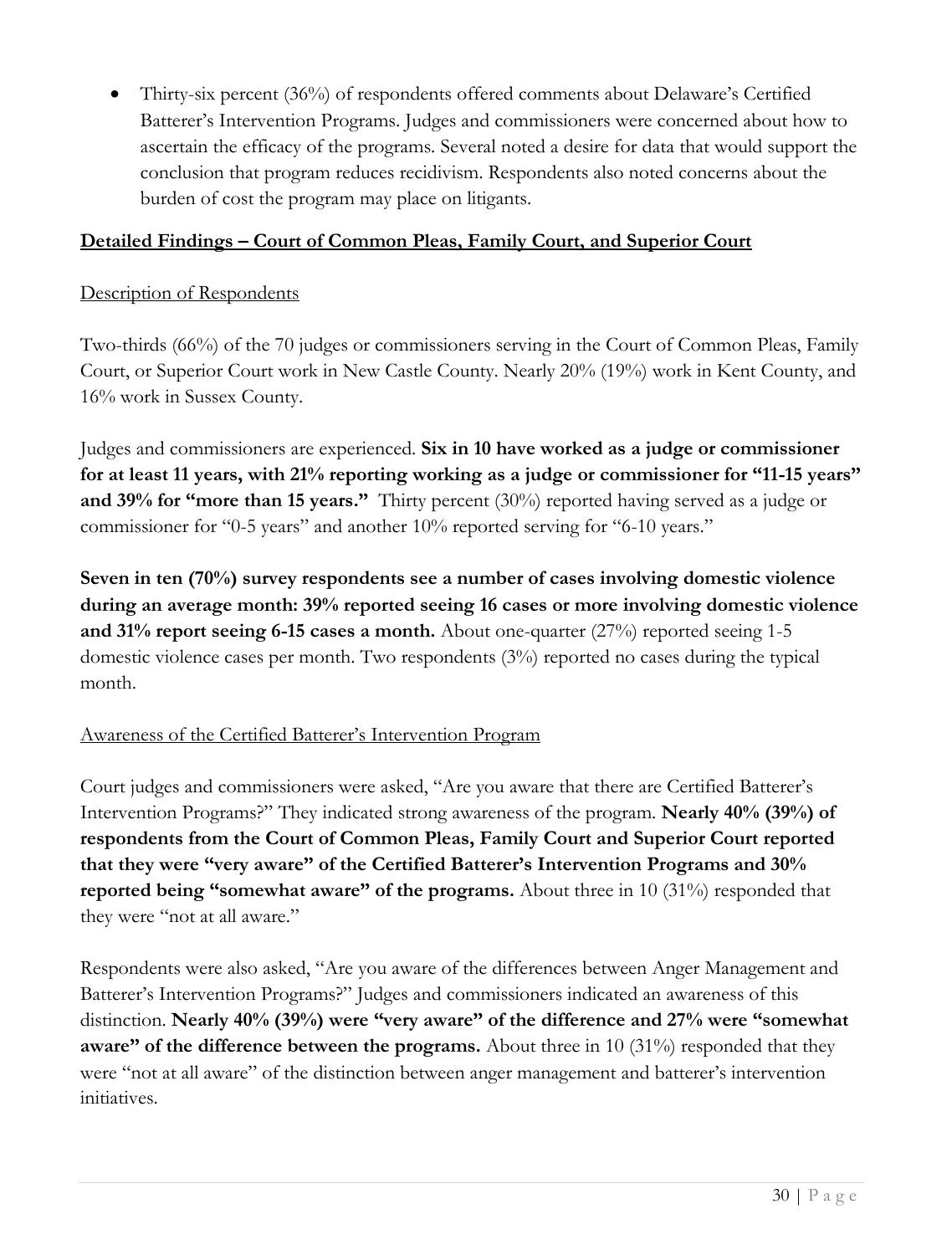As indicated in Table 5 below, more than half of the judges and commissioners reported a lack of knowledge of the specific aspects of the program.

| Table 5. Court Judges and Commissioners Knowledge of Certified Batterer's Program (N=70)                               |    |                             |                |               |                |      |    |               |   |                                   |    |               |                   |
|------------------------------------------------------------------------------------------------------------------------|----|-----------------------------|----------------|---------------|----------------|------|----|---------------|---|-----------------------------------|----|---------------|-------------------|
| Judges &<br>Commis-<br>sioners'<br>Knowledge<br>of Certified<br><b>Batterer's</b><br><b>Intervention</b><br>Programs': |    | (Not<br>Knowledge-<br>able) |                | $\mathbf 2$   |                | 3    |    | 4             |   | 5<br>(Very<br>Knowledge-<br>able) |    | Total         | Average<br>Rating |
|                                                                                                                        | #  | $\%$                        | #              | $\frac{0}{0}$ | #              | $\%$ | #  | $\frac{0}{0}$ | # | $\frac{0}{0}$                     | #  | $\frac{0}{0}$ |                   |
| Curriculum                                                                                                             | 38 | 54%                         | 13             | 19%           | 10             | 14%  | 6  | 9%            | 3 | 4%                                | 70 | 100%          | 1.91              |
| Length                                                                                                                 | 38 | 54%                         | $\overline{7}$ | 10%           | 4              | 6%   | 16 | 23%           | 5 | 7%                                | 70 | 100%          | 2.20              |
| Location                                                                                                               | 41 | 59%                         | 8              | 11%           | $\overline{7}$ | 10%  | 7  | 10%           | 7 | 10%                               | 70 | 100%          | 2.03              |
| Costs                                                                                                                  | 42 | 60%                         | 12             | 17%           | 8              | 11%  | 8  | 11%           |   | $\blacksquare$                    | 70 | 100%          | 1.75              |

The majority of respondents expressed limited confidence in the Batterer's Intervention Program's ability to effect behavioral change in batterers. On a scale of 1 ("not confident at all") to 5 ("extremely confident"), the average rating for the 70 respondents was 2.25, with more than half  $(56\%)$  of the respondents offering a score of "1"  $(30\%)$  or "2"  $(26\%)$ .

As a corollary, judges and commissioners expressed strong interest in an information session about the intervention programs. Asked to rate their interest in programs on a scale of 1 ("not interested") to 5 ("very interested") responded provided an average score of 4.17. More than three-quarters (77%) reported high interest with a score of "5" (57%) or "4" (20%).

Nearly 90% of the respondents saw value in an evaluation of the existing Batterer's Intervention Program. Two-thirds (67%) of the courts' judges and commissioners responded that an evaluation would be "very valuable;" an additional 21% responded that an evaluation would be "somewhat valuable." Three percent (3%) responded that there was "no value" to an evaluation and 9% had no opinion.

Respondents were asked to relay any concerns they may have had about Delaware's Certified Batterer's Intervention Programs. Of the 70 respondents, 25 (36%) offered comments or queries. Sample comments included:

# *Questions of Efficacy*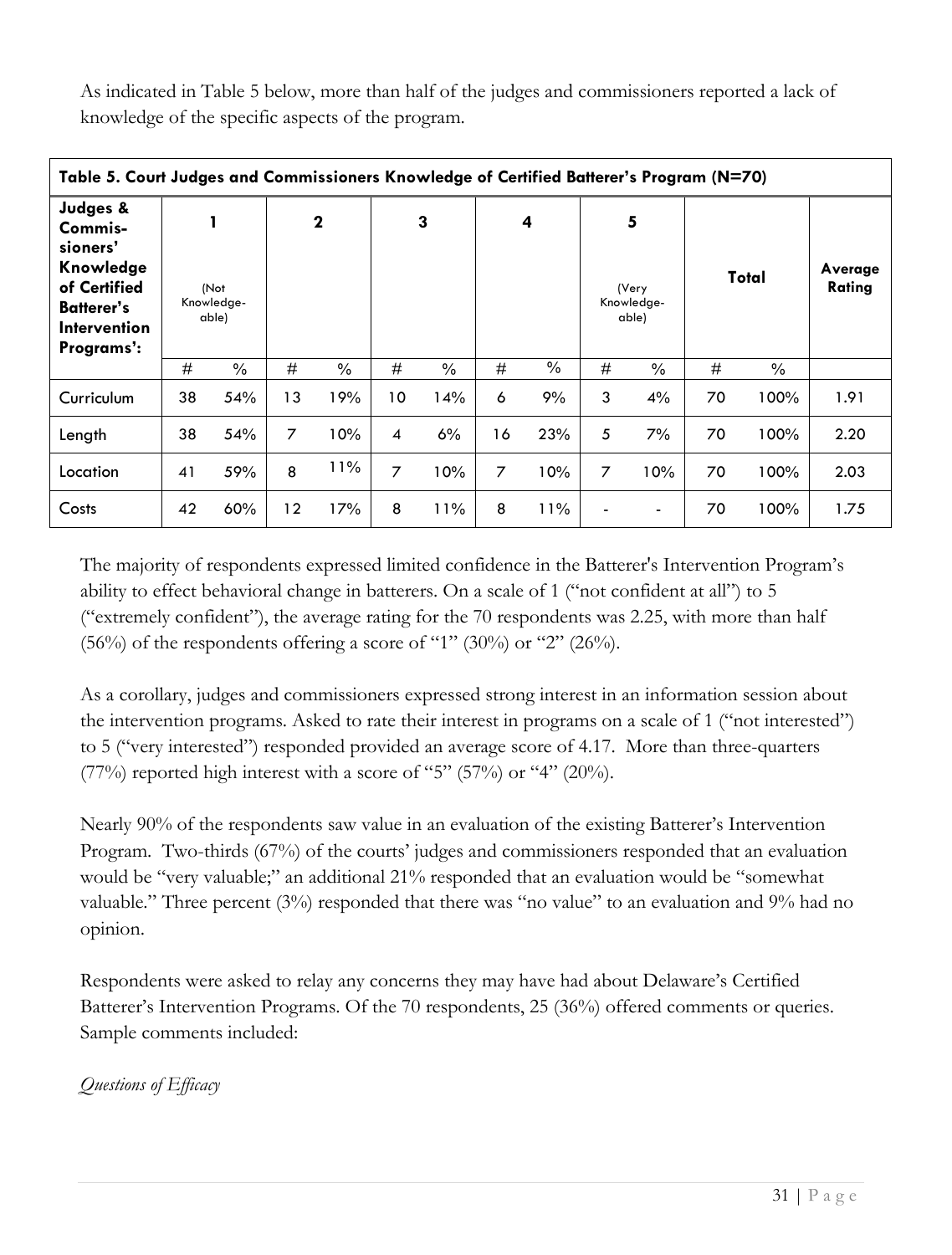- *"We order the class but never find out whether it was helpful or successful. Is there any information available to determine the success rate?"*
- *"People complete programs and commit additional acts of domestic violence. I do not by any means know the statistics and it is likely that we see a greater number of repeat offenders as they probably end up back in Court for PFA's, custody disputes, etc."*
- *"Almost every person referred to the CBIP is screened in, and screened in for the same curriculum--even though the behaviors, attitudes and needs of the people referred seem to vary a lot. The concern is that the programs are both over- and under- intervening."*
- *"In dependency cases, I am hearing rumors that everyone who is referred for an evaluation as a perpetrator of domestic violence is recommended to complete the entire course. This begs the question of what is the point of* the 'evaluation' if there is no other possible outcome than a recommendation to complete the entire program."
- *"I am concerned that the curriculum is not evidence based and that we have no data to support the notion that completion of such a program reduces recidivism."*
- *"I am troubled by the difference between the programs from County to County. That raises the question of what is best practice, and how is the length of program determined."*
- *"I have had some Respondents/defendants go through the process more than once. It does not seem to be very effective or the person is just not internalizing the program."*
- *"When and whether a certain program will ever be scientifically proven to actually reduce [domestic violence]."*
- *"I am concerned about one size fits all. Every participant comes in with a different profile of personal trauma, substance abuse, mental illness, and tendency towards general violence. Yet they all take the same program. It is also very concerning that BIP is not offered in the prisons (or so I am told)."*
- *"It has been reported that there is no known batterer's intervention or domestic violence treatment program for offenders that is statistically or scientifically proven to reduce domestic violence."*

*Questions of Cost*

- *"I would be concerned if the cost of the program would be an impediment for some to seek treatment. Also, I would hope that the program serviced non-English speaking clients."*
- *"Delaware's private programs assert that cost is not a barrier to participation, but we regularly encounter persons whose participation is stymied by inability to pay. There needs to be a way for poor people to attend without paying."*
- *"Cost. Most litigants in my court are struggling financially. If I civilly order them to complete this that is one thing but if it is ordered as the result of criminal probation, all the costs associated with that can be overwhelming for the individual."*
- *"Defendants say that it is costly."*

*Need for Additional Information*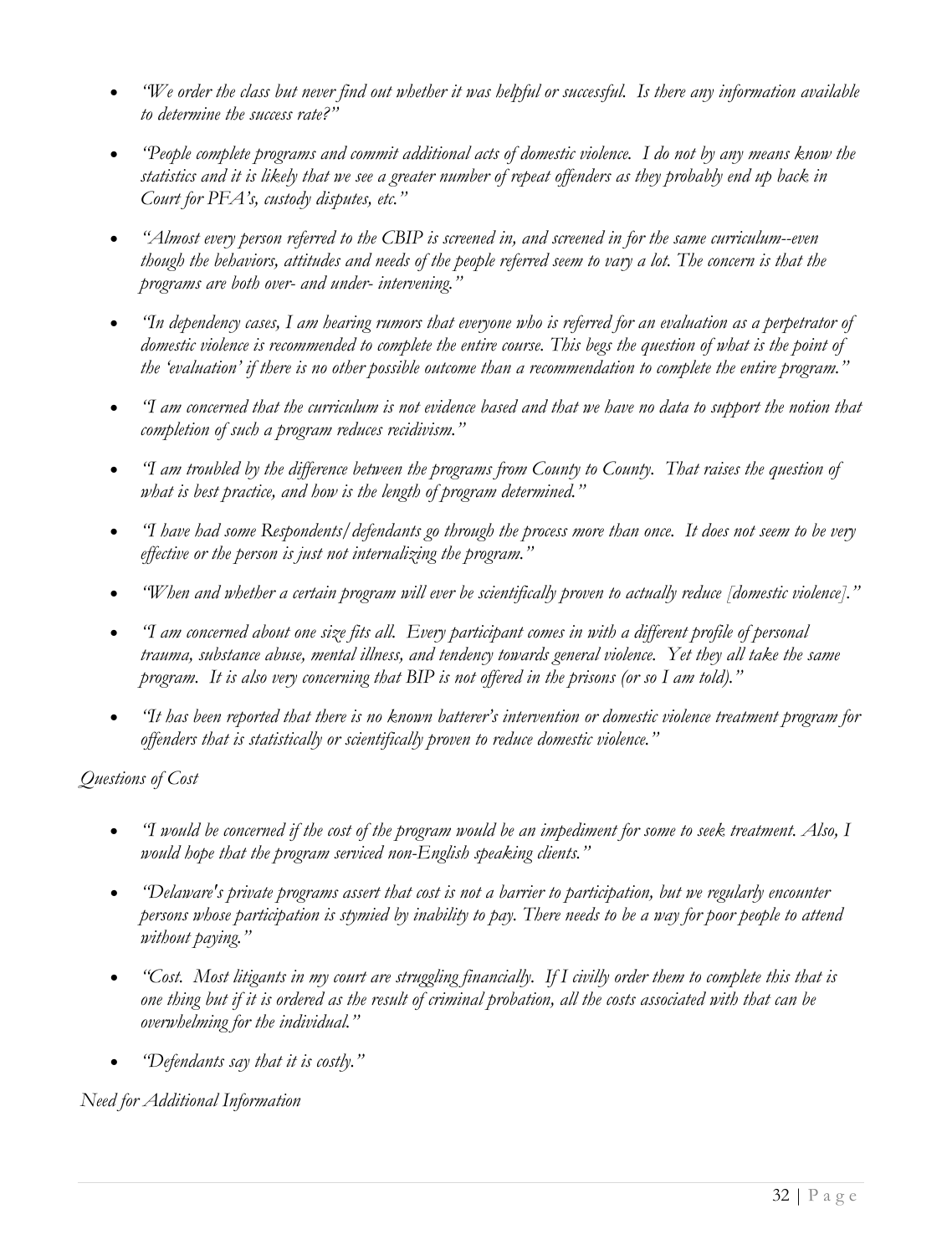- *"The programs do not educate judges about their programs, whether they follow evidence based practices, how they measure effectiveness of program, what completion/failure rates are etc."*
- *"The lack of judicial knowledge of the program appears to minimize the impact of the program."*
- *"At present, I know little about it or how it works, and of course, if it works."*
- *"I would be very interested in more information about Delaware's Batterers' Intervention Program. Thanks."*
- *"I answered the question regarding confidence in the program the way I did only because an answer is required and I do not know anything about it."*
- *"I feel that the Programs have been sufficiently evaluated. I understand that each provider undergoes a rigorous initial review as well as a re-certification review conducted by a panel of experienced individuals that assure that the providers are using the power and control Duluth treatment model and that they are using victim input to evaluate batterer progress."*
- *"It feels more like a financial monopoly than a service. I have never seen anyone who went for an evaluation that was not recommended to complete the entire program and have heard the woes of countless attendees about fees and the inability to complete the programming because of financial constraints. I would love to know more about what the providers do and how they see their role in the system."*
- *"I don't need an all-day orientation just quick to the point presentation regarding where the programs are offered, how long they last, how much they cost, what cost reductions are offered, and whether any program has been shown to reduce [domestic violence], and whether the latter is being studied."*

# **Key Findings – JP Court**

- More than half (55%) of the JP Court respondents work in New Castle County.
- JP Court judges were experienced. Six in 10 reported serving in a JP Court for at least 11 years, with 45% for "more than 15 years" and 15% for "11-15 years."
- Over two-thirds (68%) of respondents see a number of cases involving domestic violence during an average month; 38% see 6-15 cases a month and 30% see 16 cases or more involving domestic violence a month.
- JP Court judges indicated a relatively low level of awareness of Certified Batterer's Intervention Programs. While 10% were "very aware" of the program, half (50%) were "somewhat aware" and 40% responded that they were "not at all aware" of the programs.
- **JP Court judges reported minimal awareness of the distinction between anger management and batterer's intervention programs.** Over half (55%) responded that they were "not at all aware" that there was a difference between the two programs and an additional 40% said they were "somewhat aware." Only one respondent (5%) indicated they knew about the difference.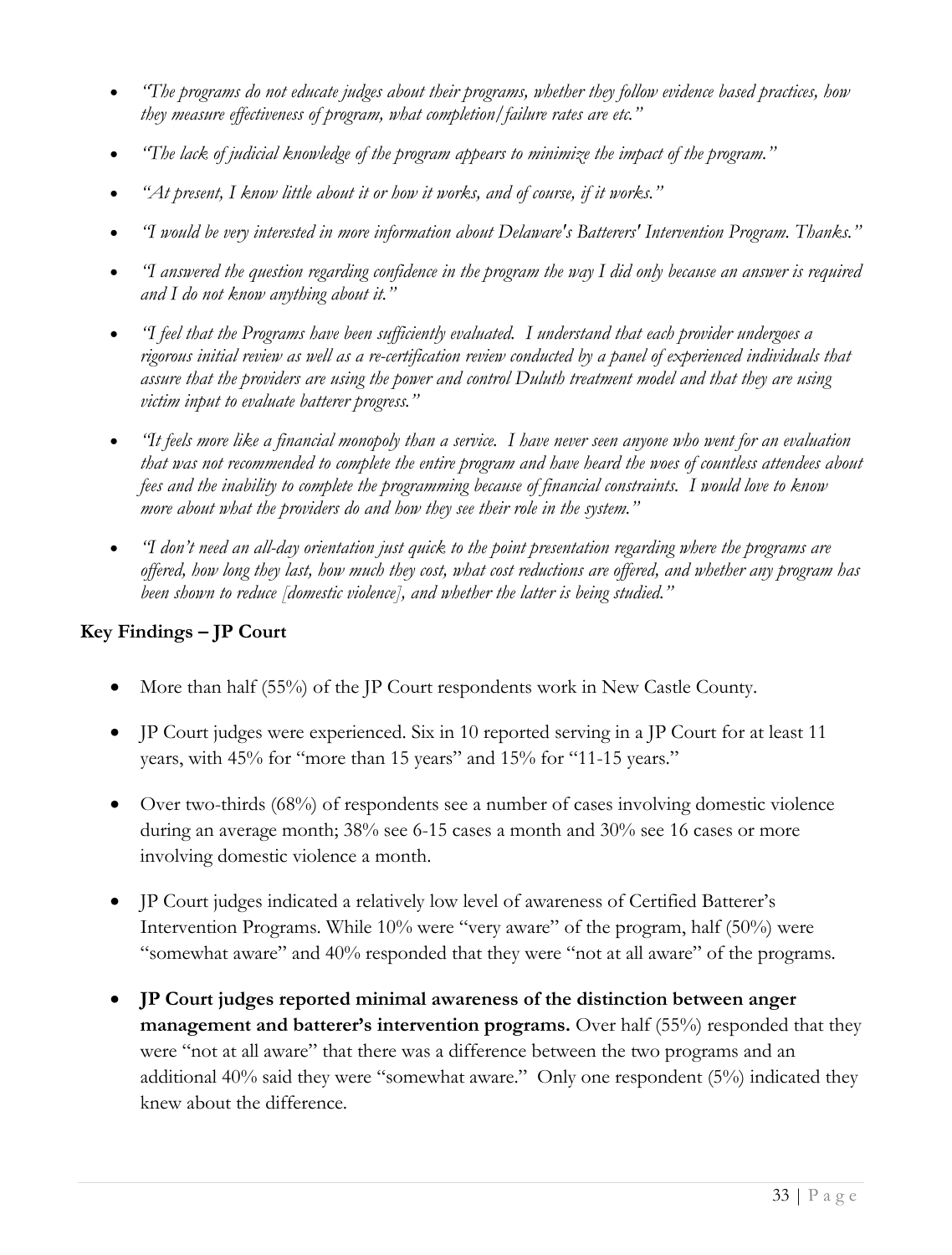- IP Court judges reported little to no knowledge of the program's curriculum or location. All (100%) respondents reported no ("1") or minimal ("2") knowledge of the program's length or costs.
- **The majority of respondents expressed confidence in the Certified Batterer's Intervention Program's ability to effect behavioral change in batterers.** On a scale of 1 ("not confident at all") to 5 ("extremely confident"), the average rating for the 20 respondents was 3.90, with half (50%) the respondents offering a score of "5" and 20% rating their confidence at "4."
- **Few JP Court judges expressed interest in an information session about the intervention programs.** Asked to rate their interest in programs on a scale of 1 ("not interested") to 5 ("very interested") the average score was 1.50. About two-thirds (65%) reported they were "not interested" with a score of "1;" another 25% reported minimal interest with a score of "2."
- Nearly two-thirds (65%) of JP Court respondents stated an evaluation of the existing **intervention programs would be "very valuable."**
- One in five respondents offered a comment about the Delaware's Certified Batterer's Intervention Programs, noting they have limited contact with these types of cases or that they might like more information.

# **Detailed Findings – JP Court**

More than half (55%) of the JP Court respondents serve as judges in New Castle County. Onequarter (25%) of respondents worked in Sussex County and one-fifth (20%) worked in Kent County.

JP Court judges were experienced. Sixty percent (60%) had worked as a judge or commissioner for 11 years or more, with 45% reporting working as a judge or commissioner "for more than 15 years" and 15% for "11-15 years." Thirty percent (30%) reported having worked as a judge for "0-5 years" and another 10% reported serving for "6-10 years."

More than two-thirds (68%) of respondents reported seeing a number of cases involving domestic violence during an average month. Thirty percent (30%) see 16 or more cases involving domestic violence a month and 38% see 6-15 cases a month. One in five respondents (20%) reported seeing 1-5 domestic violence cases per month and three respondents (15%) reported no cases during the typical month.

# Awareness of the Certified Batterer's Intervention Program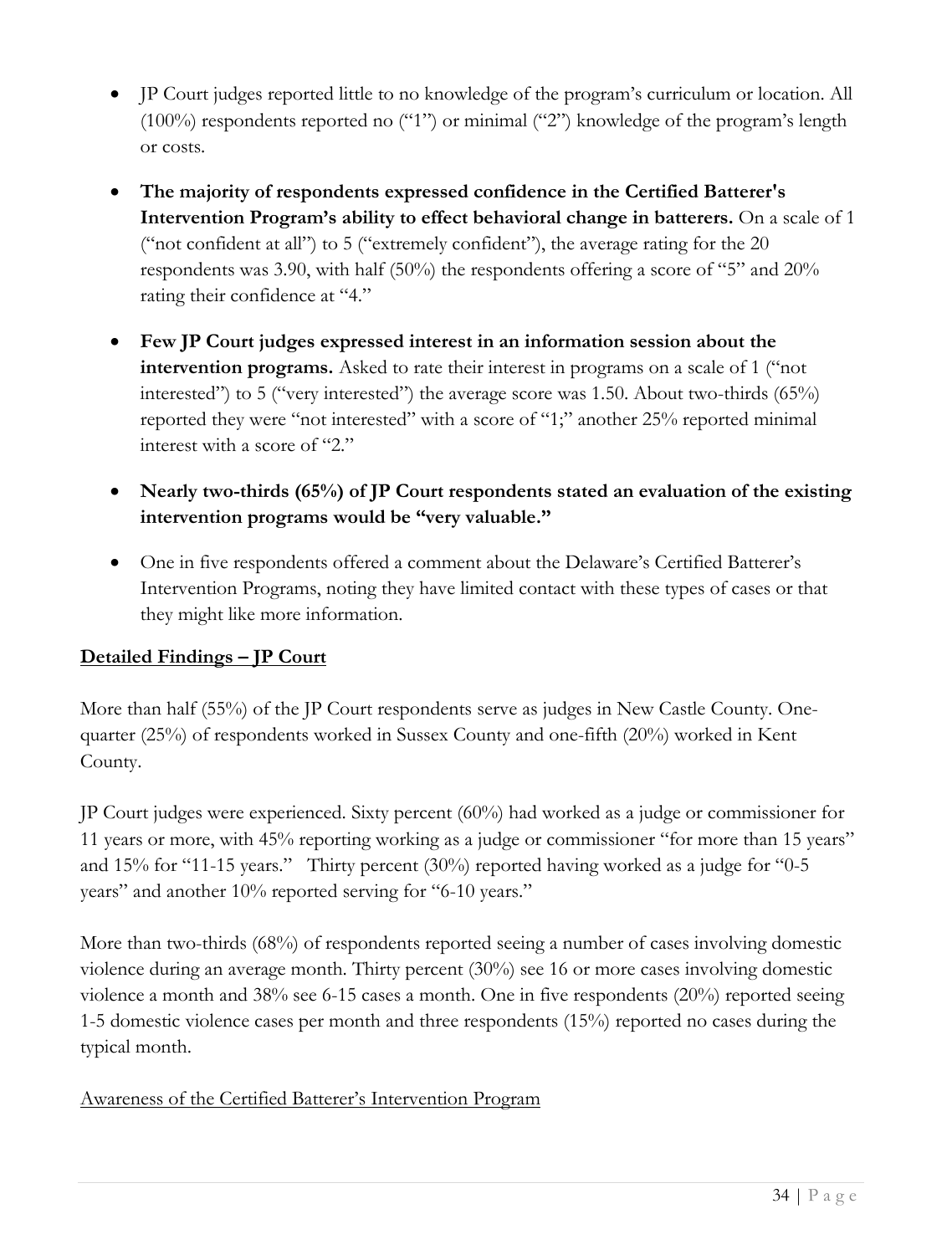When asked, "Are you aware that there are Certified Batterer's Intervention Programs?" JP Court judges indicated a limited level of awareness of the program. While 10% were "very aware" of the program, half (50%) were "somewhat aware" and 40% responded that they were "not at all aware." Respondents were further queried, "Are you aware of the differences between Anger Management and Batterer's Intervention Programs?" JP Court judges indicated minimal awareness of this distinction. Over half (55%) responded that they were "not at all aware" that there was a difference between the two programs and 40% said they were "somewhat aware." Only one respondent (5%) indicated that they knew about the difference.

As indicated in Table 6 below, the JP Court judges reported little to no knowledge of specific aspects of the program. All (100%) respondents reported no ("1") or minimal ("2") knowledge of the program's length or costs.

| Table 6. JP Court Judges' Knowledge of Certified Batterer's Intervention Program (N=20)           |    |                             |                |               |   |                          |   |               |                |                                   |    |               |                   |
|---------------------------------------------------------------------------------------------------|----|-----------------------------|----------------|---------------|---|--------------------------|---|---------------|----------------|-----------------------------------|----|---------------|-------------------|
| JP Judges'<br>Knowledge<br>of Certified<br><b>Batterer's</b><br><b>Intervention</b><br>Programs': |    | (Not<br>Knowledge-<br>able) |                | $\mathbf 2$   |   | 3                        |   | 4             |                | 5<br>(Very<br>Knowledge-<br>able) |    | Total         | Average<br>Rating |
|                                                                                                   | #  | $\frac{0}{0}$               | #              | $\frac{0}{0}$ | # | $\%$                     | # | $\frac{0}{0}$ | #              | $\%$                              | #  | $\frac{0}{0}$ |                   |
| Curriculum                                                                                        | 13 | 65%                         | 5              | 25%           |   | 5%                       |   | 5%            |                | $\blacksquare$                    | 20 | 100%          | 1.50              |
| Length                                                                                            | 16 | 80%                         | $\overline{4}$ | 20%           |   | $\overline{\phantom{0}}$ |   |               |                | $\overline{\phantom{a}}$          | 20 | 100%          | 1.20              |
| Location                                                                                          | 15 | 75%                         | 4              | 20%           |   | $\overline{\phantom{0}}$ |   | 5%            | $\blacksquare$ | $\overline{\phantom{0}}$          | 20 | 100%          | 1.35              |
| <b>Costs</b>                                                                                      | 18 | 90%                         | $\overline{2}$ | 10%           |   | $\blacksquare$           |   |               |                | $\blacksquare$                    | 20 | 100%          | 1.10              |

The majority of respondents expressed confidence in the Certified Batterer's Intervention Program's ability to effect behavioral change in batterers. On a scale of 1 ("not confident at all") to 5 ("extremely confident"), the average rating for the 20 respondents was 3.90, with half  $(50\%)$  of the respondents offering a score of "5" and 20% rating their confidence at "4."

Few judges expressed interest in attending an information session about the intervention programs. Asked to rate their interest in programs on a scale of 1 ("not interested") to 5 ("very interested"), respondents had an average score of 1.50. About two-thirds (65%) reported they were "not interested" with a score of "1;" another 25% reported minimal interest with a score of "2." Most JP Court respondents did, however, see value in an evaluation of existing intervention programs. Nearly two-thirds (65%) said that an evaluation would be "very valuable" and 25% said that it would be "somewhat valuable," with 10% having no opinion about the value of an evaluation. Respondents were asked to relay any concerns they may have about Delaware's Certified Batterer's Intervention Programs. Of the 20 respondents, four offered comments or queries: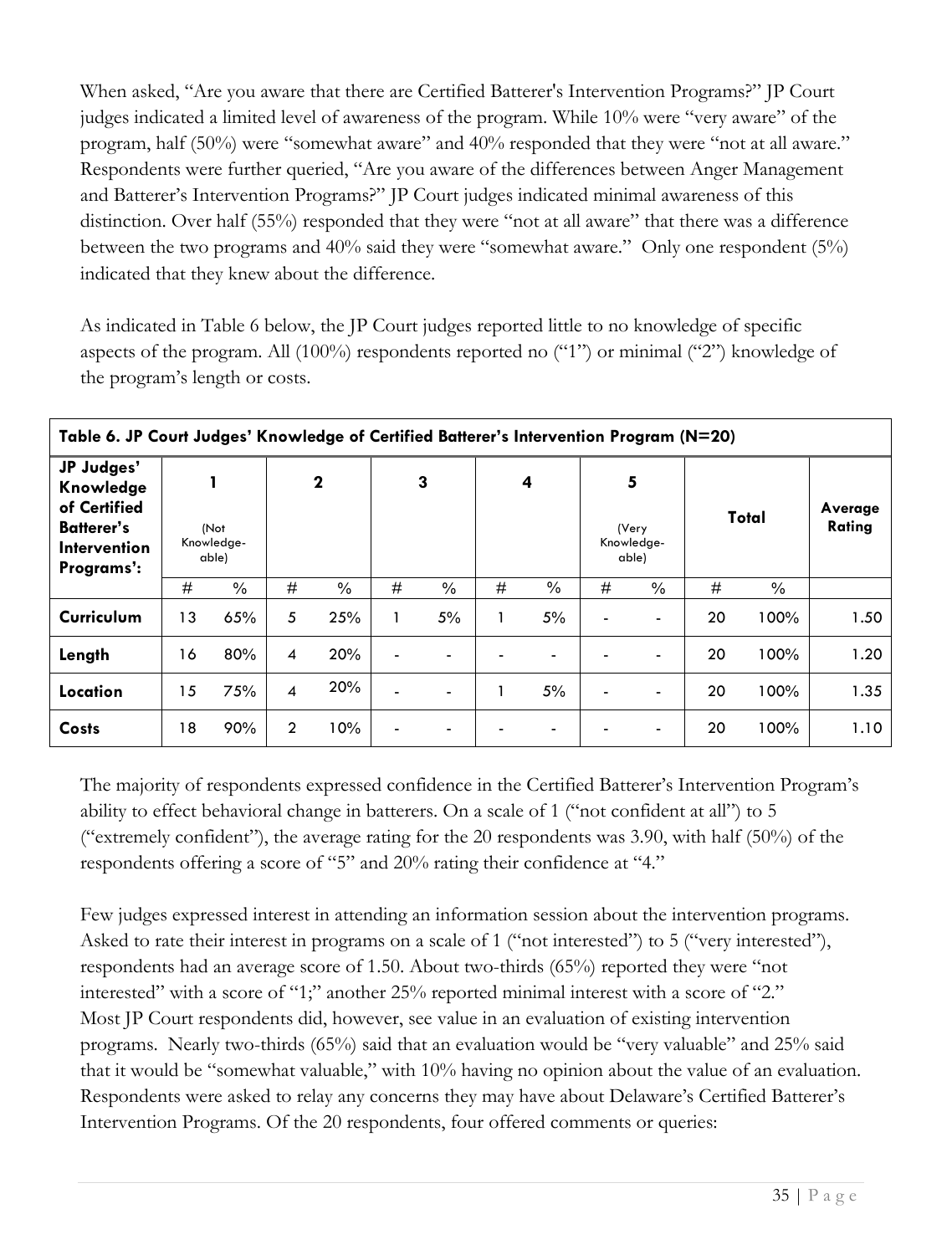- *"I would like to learn more about your programs. I normally just set bail on these cases."*
- *"What is the JP court involvement with these programs? If there are pretrial services it would be good but if it is at the trial level then we aren't involved."*
- *"In the JP courts we rarely see defendants. [They] plead guilty and go to another court at that point we are done with them since they appear in the next court sometimes the next day. We could if they plead guilty send them to services, again many/most go to family court or CCP it is not timely for us to have them go to presentence services. The only way I could see the JP courts getting involved would be if we had a system such as truancy where we deal with them on the same day, work with them, and follow them. Like a low level domestic violence court."*
- *"The success rate among the 'graduates'."*

### **E. Summary of Interviews with Judges and Commissioners**

### **Judicial Interview Process**

As part of the evaluation of the Batterer's Intervention Program, 11 key informant interviews were conducted with selected judges and commissioners in October and November 2016. The list of those interviewed was developed by DVCC staff and was designed to represent the breath of Delaware's judicial involvement with the Batterer's Intervention Program. The state's judicial leadership was included, along with judges and commissioners from New Castle, Kent and Sussex Counties. Everyone who was contacted welcomed the opportunity to participate in the interviews. Interviews lasted from 45 to 90 minutes.

Some interviewees have deep understanding of the program through involvement with the DVCC's Certification panel that authorizes agencies to offer the program to groups in the state while other informants had become aware of the program more recently.

Interviews were conducted with:

- President Judge Jan R. Jurden
- Chief Judge Michael K. Newell
- Judge Carl Danberg, New Castle County
- Commissioner Danielle Blount, New Castle County
- Commissioner James Maxwell, New Castle County
- Commissioner Jennifer Mayo, New Castle County
- Judge Janell Ostroski, New Castle County
- Commissioner Loretta Young, New Castle County
- Commissioner Angela Fowler, Kent County
- Judge Louann Vari, Kent County
- Commissioner Sonja Truitt Wilson, Sussex County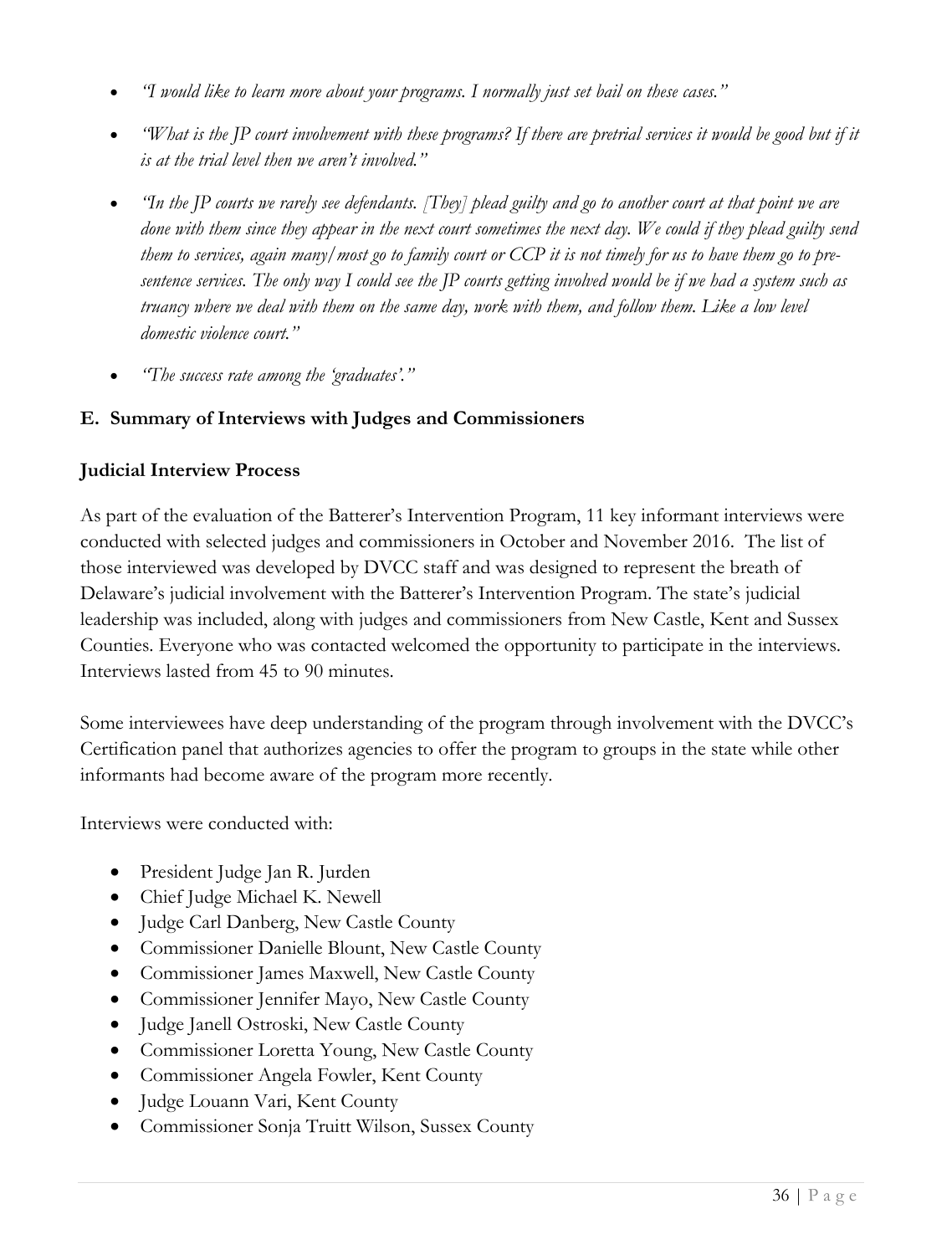# **Key Findings**

- Of the 10 interviewees who answered the question, 70% stated they were "very satisfied" (20%) or "somewhat satisfied" (50%) with the Court's role in the Batterer's Intervention Program; 20% stated they were "somewhat dissatisfied" and 10% were "very dissatisfied."
- Nine  $(90\%)$  of the 10 interview subjects who responded to the question suggested changes they would like to make in the Court's role in the BIP program. Their suggestions focused on communication, program efficacy, sentencing, and program costs.
- Five (56%) of the nine judges or commissioners who responded to the question did not feel that there was adequate communication between the treatment programs and the Courts.
- When asked "What do you feel are the greatest overall strengths or accomplishments of the Batterer's Intervention Program?" judges and commissioners pointed to (1) the certification of the treatment providers and consistency of treatment and (2) the reputation of the providers and – for those who had seen them in action – the quality of the services delivered by the providers.
- More than one-third (36%) of the judges and commissioners felt that the program's interventions and strategies positively impact offenders "to a great extent" (9%) or "somewhat" (27%). However, 55% felt that they lacked the knowledge to answer the question and 9% found no evidence of impact.
- Asked to offer a grade for the Batterer's Intervention Program, eight judges and commissioners offered a grade: six (75%) rated the program as a "B," one (13%) rated the program a "C," and one (13%) an "F" (for communication only – otherwise they were unable to grade).
- Judges and commissioners were asked where they would like to see the Batterer's Intervention Program in five years. Suggestions coalesced around assuring the judges and commissioners that:
	- the Batterer's Intervention Program had **evidence** that would warrant its continued use;
	- the agencies utilizing the model would comply with **best practices**;
	- the Courts, DVCC, and the agencies would develop and implement more **effective communication strategies**;
	- the agencies would ensure **access** to more litigants by addressing a variety of barriers (cost, location, language, etc.).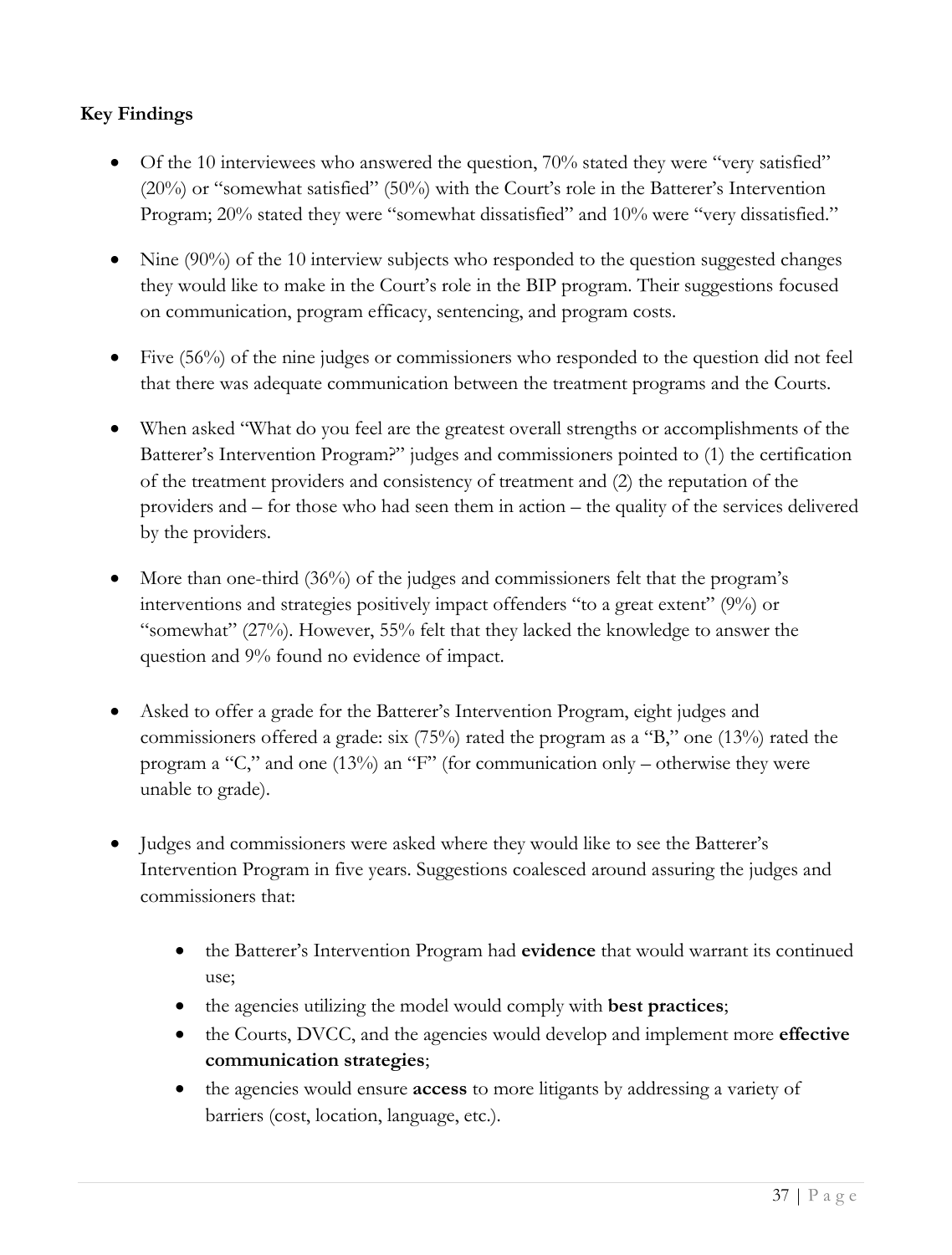# **Detailed Findings**

### *About their Role in the Program*

The Delaware Family Court comprises 17 judges of equal judicial authority, one of whom is appointed by the Governor as Chief Judge and who is the chief administrative and executive officer for the Court. Qualifications for this position include the practice of law before the Supreme Court of Delaware for at least five years prior to appointment and demonstrated "knowledge of the law interest in and understanding of family and child problems."<sup>13</sup> The Court website currently notes 16 commissioners who hear a broad range of cases, including child support, misdemeanor crimes and delinquency, civil protection orders, bail hearings and other cases as assigned. Commissioners – who, like judges are nominated by the Governor and confirmed by the Senate – are attorneys at law. Orders from commissioners are subject to review by judges in the Family Court.<sup>14</sup>

The evaluation team interviewed three judges and six commissioners in the Delaware Family Court (including the Chief Judge), one judge from the Court of Common Pleas, and the President Judge of the Superior Court. Two judges reported they were new in their role as a judge, but as commissioners, their work more frequently involved Protection from Abuse (PFA) work that would result in a referral to the Batterer's Intervention Program. The remaining commissioners reported serving from between two and half to 16 years.

Judges and commissioners reported their role in the program primarily involves referring litigants to treatment. As one judicial interviewee put it, *"I would say that I have no role. I serve as a referral agent and direct people to the program."*

For judges who serve on the DVCC, their roles, as would be expected, are more complex and include involvement in: (1) establishing the standards of treatment that agencies provide through the Batterer's Intervention Program and (2) certification of the agencies that provide treatment. Judicial leadership officials have further sought to function as catalysts in ensuring that agency providers, the Courts, and the Batterer's Intervention Program understand each stakeholder's role: (1) in ensuring litigants have received appropriate adjudication and treatment; (2) in improving services, when possible; and (3) in determining whether victims have been appropriately protected and served in the process.

Among the 10 interview subjects who answered the question, 70% stated they were "very satisfied" (20%) or "somewhat satisfied" (50%) with the Court's role in the Batterer's Intervention Program; 20% stated they were "somewhat dissatisfied" and 10% were "very dissatisfied." One respondent did not answer about their level of satisfaction, but commented, *"I don't know how to answer that. Judges don't have a sense. We don't know the efficacy of the program. Another problem is that judges are not attuned to look*

<sup>13</sup> "Judicial Officers and Staff." Judicial Officers and Staff - Family Court - Delaware Courts - State of Delaware. Accessed January 16, 2017. http://www.courts.delaware.gov/family/judges.aspx.

<sup>14</sup> Ibid.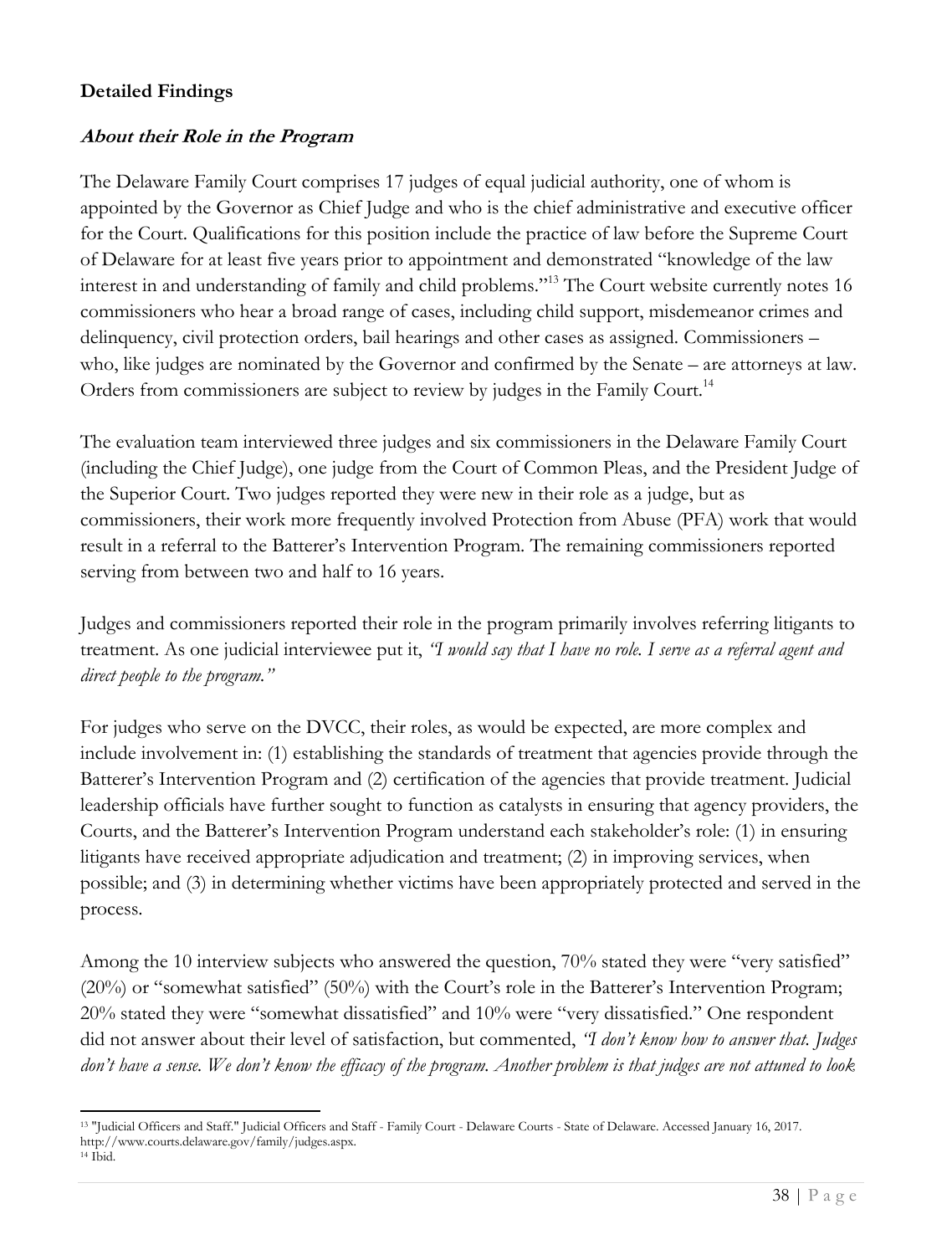*at assault necessarily as related to domestic violence."* Respondents were able to provide reasons for their ratings. For example:

- *"DVCC is communicating back compliance notices on the PFA side. So, I get their notice that they have failed to comply. The problem is I don't know success rate and recidivism rate. What are they really getting out of it? Are they just better batterers now that they know what they can and can't get away with?" (Very satisfied.)*
- *"When we bring the agencies that conduct the program, they let us know if the offender doesn't show up. The agency doesn't automatically come to the hearing. I'd rather have someone there." (Very satisfied.)*
- *"I am 'somewhat satisfied' with the Court's role in the programs. In looking at the statistics provided to the DVCC by the providers, it appears that the referrals to treatment from PFA orders is relatively low when compared to the total number of PFA orders issued by the Court. I would like to find out if there's a reason behind the low number and if the Court could play a role in getting more respondents evaluated. Also, the Court has increased its role in ensuring compliance with treatment over the past 10 years, but I think the Court could improve the flow of information between the Court and providers in reporting on compliance." (Somewhat satisfied.)*
- *"I think that it's always nice to have it there as a referral. If they agree to it, I will sign off on it. If they do agree, I think they'll get a lot out of it."(Somewhat satisfied.)*
- *"As a commissioner, what I would like to do is increase the interaction between the Court and intervention programs." (Somewhat satisfied.)*
- *"Time frame makes it difficult to decide, so we default to direct offenders for evaluation at BIP–good and bad. So, we rely on others expertise. But it feels like we are covering ourselves… and let the program weed them out. I am concerned about profit motives of program." (Somewhat satisfied.)*
- *"I don't really want a role in the program. I want feedback. Does the program work? I want better communication of the evidence behind the program. I don't like that the entity decides which level of service you go into." (Somewhat dissatisfied.)*
- *"We don't know a ton about what they are doing." (Very dissatisfied.)*

Nine (90%) of the 10 interviewees who responded to the question suggested changes they would like to make in the Court's role in the program. Suggestions focused on communication, program efficacy, sentencing, and mitigating program costs, as detailed below.

# *About communication*

- *"… I would like to improve the flow of information between the Court and the providers regarding compliance with Court ordered treatment.*
- *"… I want the programs to provide a progress report. I get nothing from the programs."*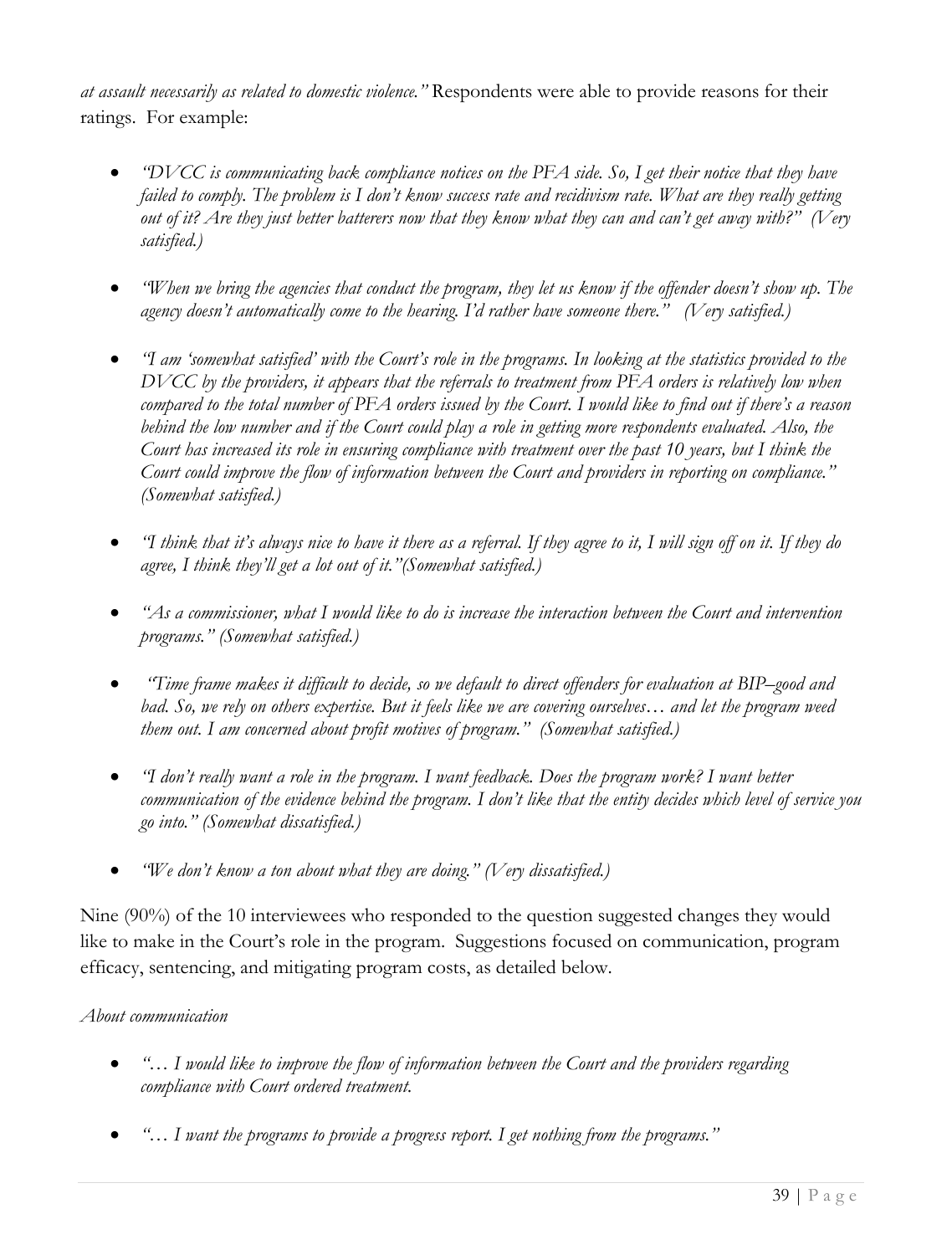- *"Helpful to the Court–if we had more time–to have follow up for every person. We get info for those who don't comply, and simply refuse to attend. We don't really know about those who are in. Significant percentage return to courts. Many have children so its concerning. We never hear how they did, if they have other issues (DA, mental health). Possibly, an offender will have someone testify from BIP, otherwise don't know if the father benefitted or if they just sat and did nothing. A typical case may involve someone who appears, is referred for evaluation, then later the family is in for custody or other adjudication. We have no info on their participation in the program."*
- *"Greater interactive feedback. We have no reports, no relationship. Monitor for compliance, but no idea if anything in sticking. It seems perfunctory thing."*

### *About program efficacy*

- *"I would say that I will be thrilled if someone can show me the research that this improves behavior. Sometimes hard to sort out that batterers say can't afford, don't qualify for sliding scale. Hard to negotiate that. Some of these litigants have substance abuse, mental health, and a [domestic violence charge]."*
- *"The court should be more active in what they are doing, compliance, what they are learning. No idea in what they are doing if it is effective. I've never been to the course, don't know if it is effective."*

### *About sentencing*

- *"Sentencing laws. For example, regarding strangulation, a judge can only sentence for a maximum of 5 years, unless it is a second offense or more or if a deadly instrument is involved. This statutory maximum is too low. If you can only give a five-year sentence, that will become 3-1/2 years. A longer prison sentence would give more leverage."*
- *"Right now if I sentence through a PFA or criminal order, the AG will recommend anger management or DV programming. I can't tell what is appropriate. I send them to be evaluated so that they'll determine the best course of treatment. Sometimes that process disrupts the plea agreement and I don't get any feedback. What matters to me a lot is a violation of probation. I would like to take the plea, take the evaluation, and then take that into account before sentencing. If I could change the order somewhat, it might be helpful."*

### *About the cost*

- *"Just the cost. Yes, there is a sliding scale, but these people are so poor, so it's a barrier. I don't think you'll get the compliance you want without it being free. It's hard even to get there. Many folks don't have a car. Without access to transportation. Buses don't run on time or frequently on the weekends."*
- *"Not with the Court's role, the feedback we get from litigants is about the financial burden and about the length of program. Sometimes they are dismissed because they have missed too many weeks. They are given three times to miss classes, but then are referred back to us."*

Nine judges and commissioners answered "yes" or "no" to the question, "Do you feel that there is adequate communication between the treatment programs and the Courts?" and 44% stated "yes"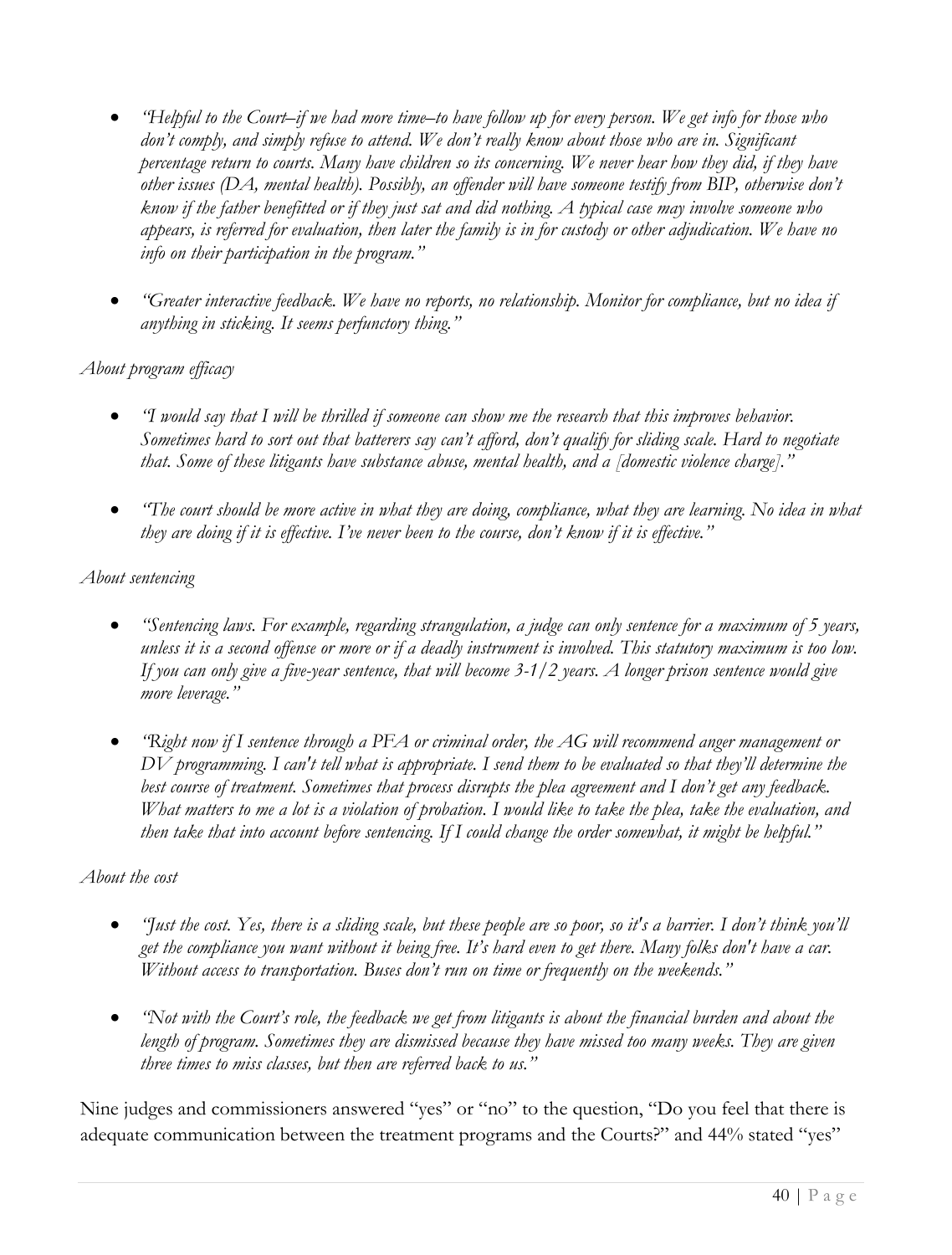while 56% stated "no." The remaining two interview subjects offered comments indicating that communication flowed to DVCC and then back to the Courts or that they didn't need communication except at the hearing or compliance review, at which point there was adequate information available.

# *Among "yes" responses*

- *"Not directly with my office. There is one person statewide who handles follow up and it is a part of their job. I do believe they are as diligent as they can be. What happens is we get a batch of notices of those who are not complying every few months. Then we set up hearings to follow up with those who are not complying. But there is a delay."*
- *"Yes, within the structure that exists. But we are constantly balancing due process and sometimes sending a child to a home with known batterers, which causes us great concern."*
- *"Yes and no. There is adequate communication when it comes to discussing policy level issues, the providers are very willing to address issues when they arise, and they will present to the Court on their programs and answer questions whenever the Court requests that they do so. However, as mentioned above, I think there should be more communication between the Courts and the treatment providers regarding the compliance in individual cases."*

*Among "no" responses*

- *"Absolutely not. I can't remember a time when I've gotten information. The program has never been presented as part of a [Continuing Legal Education] session, in contrast to some other comparable programs like the Delaware Council on Gambling Problems, which frequently present."*
- *"The programs should provide a progress report."*
- *"It would be a big deal to share the database of information. We used to have a liaison through a grant, but we don't have that person. That was helpful to get the info in a timely way. We don't know if the there is a domestic violence background. Also, are there other issues? Mental Health, substance abuse, etc.—other agencies to which I should refer. There may be HIPAA concerns here, but a complete record or simply a fulltime liaison or contact person could be very helpful to fill out the picture."*
- *"I don't know if there is [communication]."*
- *"Remotely concerned that it is a monopoly from the one program available to us rather than a true treatment service."*

When asked "What do you feel are the greatest overall strengths or accomplishments of the Batterer's Intervention Program?" judges and commissioners pointed to the certification of the treatment providers and consistency of treatment and the reputation of the providers and – for those who had seen them in action – the quality of the providers. Representative comments included: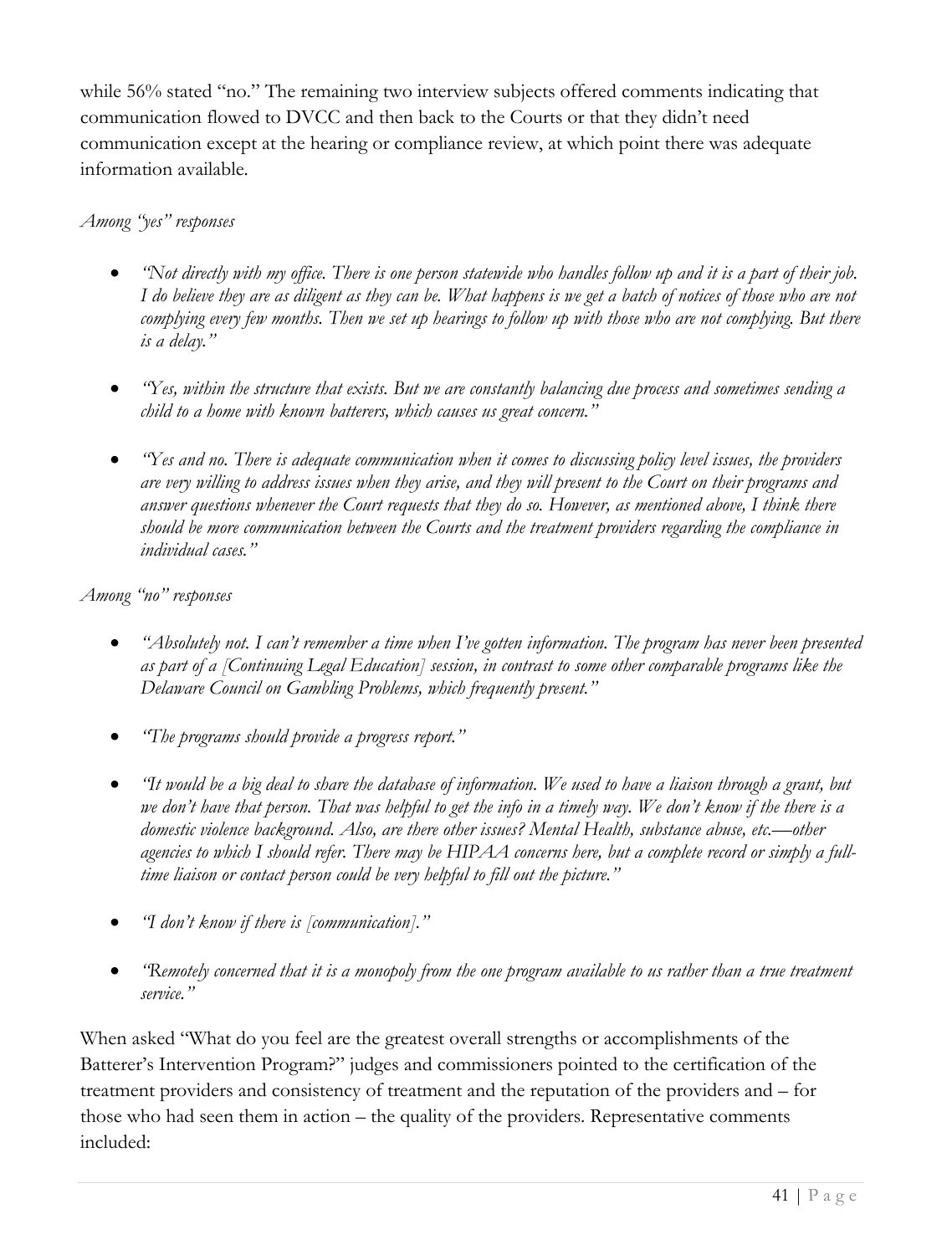### *About the certification program*

- *"In addition to the reputable programs, having standards for treatment and a certification process ensures the quality and effectiveness of the programs. The greatest accomplishment is having language added to sentencing orders and PFA orders that evaluation and treatment must be with a DVCC certified treatment provider. By requiring the treatment be through the certified providers, the Court can be confident that the treatment is consistent for all offenders and respondents."*
- *"Just the fact that it is standardized programming with the Duluth model. I'm sure at one time we had many different models. I don't know what would happen without the standardization."*

# *About the quality of providers*

- *"[I am] very comfortable with the downstate program, People's Place. We get the right 'bad' reactions from offenders. I am glad that they are complaining about what they have to do. The providers are asking for accountability–that's reasonable. We do get some who say they 'got it' – but that is the minority and they are less serious offenders."*
- *"One of the greatest overall strengths of BIP in Delaware is the reputable programs that are providing the treatment."*
- *"I think that they... all of the agencies... try hard to work with them as individuals. These are structured as group programs, but they don't always do well in groups. They begin in groups, but the agencies do pull people out if necessary. The agencies don't give up on them. They do it on the offender's terms."*
- *"I have met the people and those people are very committed to this work. They are willing to work with the batterers and care for the victims, and they don't get paid that much. They are running on as many cylinders as possible. … It is frustrating that victims keep coming back and back and back. I wish there was a program for them."*

### *About communication*

- *"The communication is a strength. The court is able to act promptly instead of waiting. If it is getting to us too late, then their compliance is in jeopardy. They have a limited amount of time to complete the program, so we need to follow up."*
- *"I assume that it is helping people if they haven't come back. I don't really get feedback other than that they did or didn't do [the program]."*

Asked about strengths, some respondents took time instead to offer concerns:

• *"Don't know. I don't get any information and don't know their success rate. I am concerned that the same agency that is providing the services is doing the initial assessment/evaluation to determine the level of service. I would like there to be an independent evaluation of the needs of the batterer. What level of services is*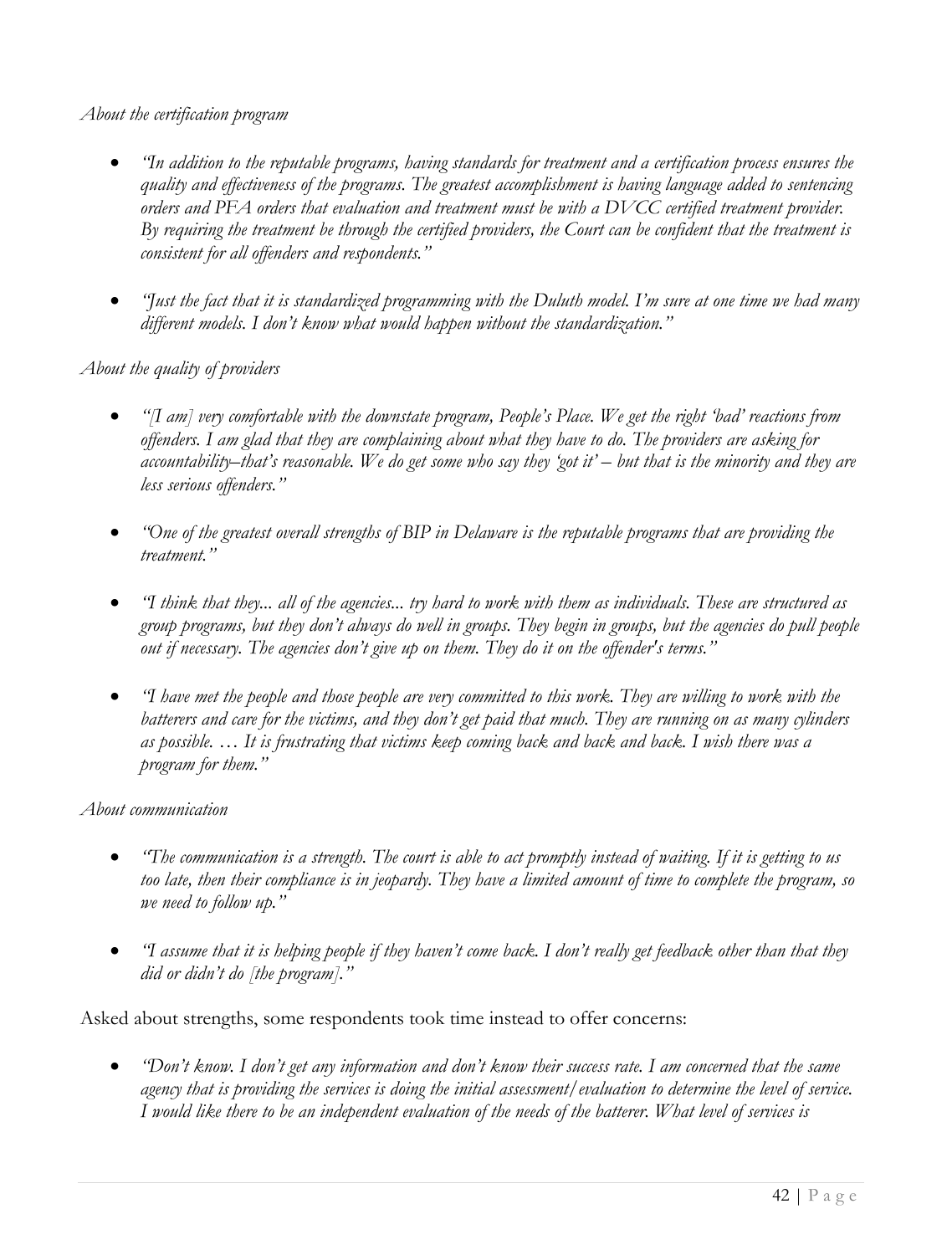*appropriate for the batterer? The provider shouldn't be making the decisions about the level of services because they have a financial interest in the outcome."*

- *"Don't know. Know that they are active group—they believe that what they doing is working. But I have no direct knowledge."*
- *"I don't know what they are. I don't know if there is tracking of recidivism rates…any of that."*

Judges and commissioners were asked, "To what extent do you think the program's interventions and strategies are positively impacting offenders who participate in the program – to a great extent, somewhat, a little bit or not at all." More than one-third (36%) felt the program positively impacts offenders "to a great extent" (9%) or "somewhat" (27%).

One interviewee (9%) stated "a great extent:"

• *"For those who finish it. Sometimes, some have gone through already, and we make them go through it again. They do learn something and that is all we can ask for."*

Three interview respondents (27%) stated "somewhat:"

- *"I haven't heard otherwise. Very rarely will someone come in and say they already did it, the prosecutors may be aware of that fact and simply not recommend it as part of the recommended sentence."*
- *"For some offenders, no program will change them or their behavior. But for those who are receptive, it seems that we have less trouble with them in the future."*

One interview respondent (9%) stated "not at all:"

• *"No idea…no idea of the continuity."*

Six (55%) of the 11 judges and commissioners stated they could not answer about the impact of the program's strategies and interventions for offenders without more information. Representative comments are below:

- *"I don't think I can answer that. I don't see the impact. We're not privy to their incoming evaluation or their outgoing evaluation. We don't know. As of yet, we don't get that information. Maybe something else is appropriate if this course isn't going be effective."*
- *"I don't really know; we don't really get the feedback. We know if they don't complete it. The prosecutor might say that they completed DV counseling before. But other than that, every event has a separate file and they may be archived. Sometimes it gets carried into DELJIS. But if there is no violation of probation (VOP), I can assume they completed it. It gets presented to probation officer that [the program] was completed. We need to do more regular reviews and hold the perpetrator accountable. I sat in on some of the trainings...and sometimes they just sit there and don't participate. They may be disruptive and treatment resistant. I would like to know that. In week four, if I were to know that they are resistant, then I might be able to follow up with some advice from the Court…If they know that the Court is going to follow up, their*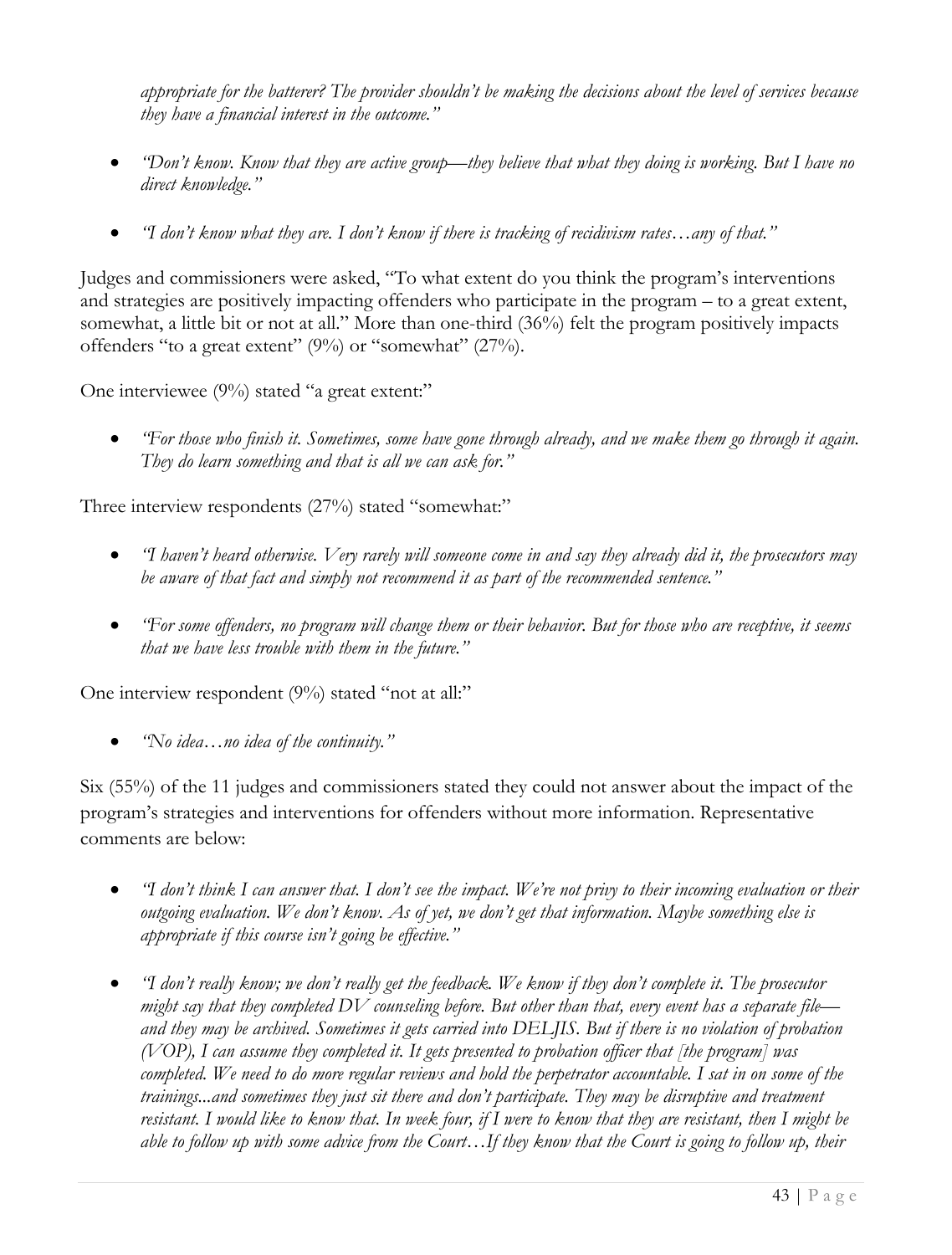*attitude may change. The Court is just now creating a special unit to work on mediating this. I don't know what the criteria is or their treatment records."*

• *"Can't tell. I would find it hard to believe given the extent of the program – the length and compliance. It can't be hurting. If 100 go through and two people "got it" that it good. I'll take what I can get…I would rather have that not have anything."*

When asked what, if any, feedback had been received regarding the referrals made to the Batterer's Intervention Program, responses included that they receive notification of compliance (four responses), that they receive no feedback at all (four responses), that they receive complaints about the cost of treatment (three responses), and that they hear complaints about length of treatment (one response). Representative comments include:

- *"…I have heard concerns about the cost of treatment, the length of the program, and a belief that everyone gets the same program despite an evaluation. There has also been positive feedback from Commissioners, especially those that are more familiar with the treatment standards and the research behind the intervention."*
- *"[We receive] process-based reminders from the programs. It's a system, but the programs don't have a way to offer feedback to the Court. The Court is working on a grant to improve domestic violence cases, particularly custody cases. [We are] trying to redesign the system and collect more information than we are currently getting…perhaps from providers. It's in transition."*

Two (18%) of the 11 judges and commissioners stated that they refer batterers to alternative programs or resources, including anger management classes and parenting classes on a limited basis. Respondents noted that the DVCC certification requires them to use one of the approved agencies and the Batterer's Intervention Program. As a follow-up question, those interviewed were asked, "Are there other alternative programs for batterers that you wished existed in Delaware?" Nine (55%) respondents said "no" and couldn't think of a suggestion of a comparable program. One noted that while there are complaints about the length of the program, shorter versions or online versions did not seem adequate. The three (27%) interviewees who did wish for alternate programs focused on cost, addressing language barriers, and targeting programming to specific needs, as their comments indicated:

- *"We do hear that some are cost-prohibitive. It's \$20/session and \$100 for the evaluation I believe. I would like to see a program that is providing what is needed for those who are indigent. Food, water, and shelter are first on their list. They don't see this as necessary. We hear that it is cost prohibitive. They are unemployed or underemployed. It may not be reflected on their W2 so that they can get qualified on the sliding scale. Affording this may cause yet more anxiety in the family."*
- *"I wish there were a shorter course for just excessive discipline…parenting classes like that. More Spanish groups would be good."*
- *"It would be nice if there were another option, a refresher or shorter course. The length could really depend on evaluation results—right now everyone is referred after evaluation and they all get the same 26 weeks."*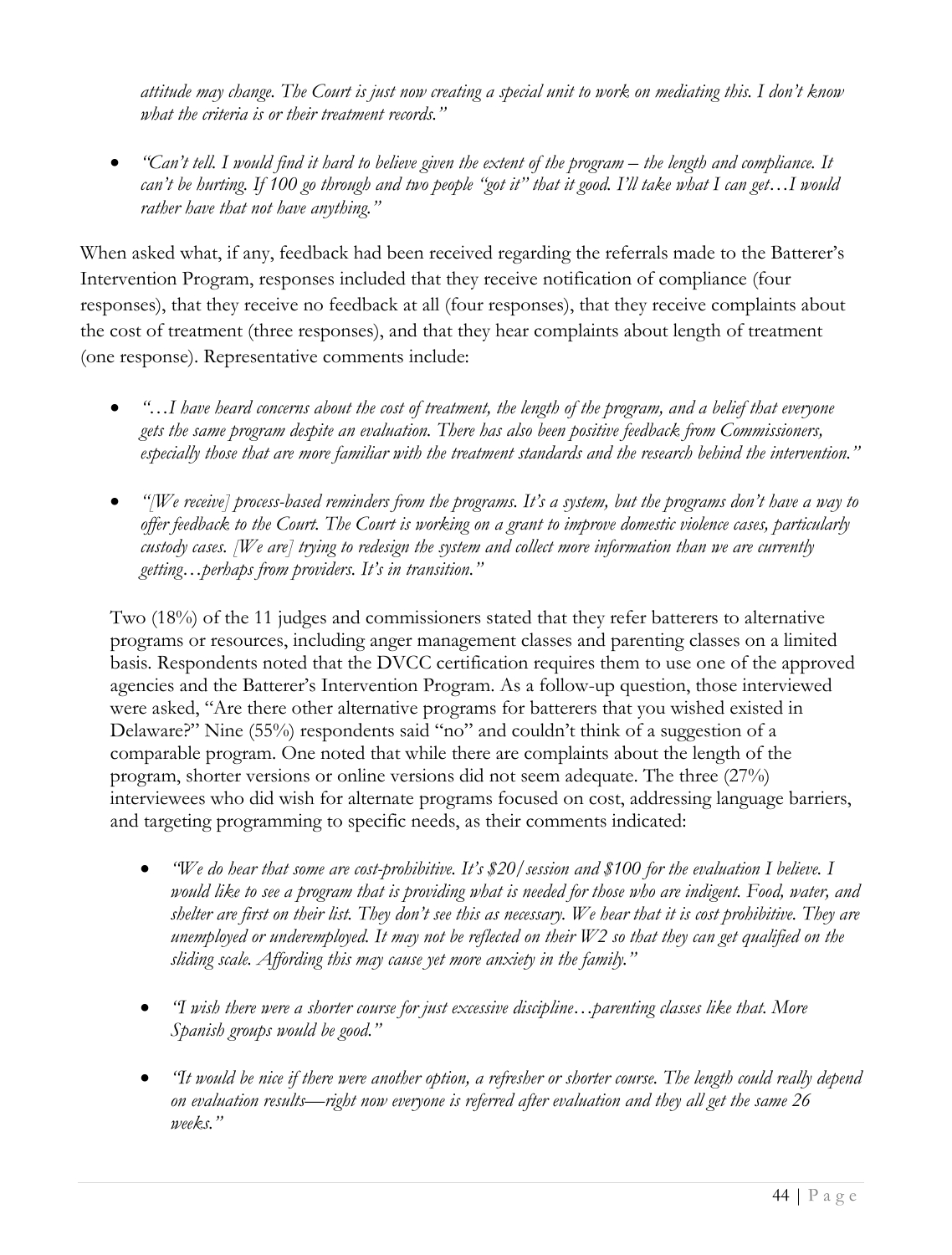Five (45%) of the 11 who were interviewed answered the question "How well do you perceive that the Batterer's Intervention Program is working? On what do you base your perception?" Responses among these five indicated that while some were confident in the program, others were looking for additional information.

- *"Pretty good."*
- *"It's working well, if you get people to finish it. A good 30%- 40% maybe don't complete. Perhaps if they offered dinner, just feeding people and offering a pizza, like some school programs do to boost attendance, or to have a remote location for the agencies. That could help."*
- *"They did produce some stats…but I don't recall what they were. Reoffending rates I think…It is a little bit different between the counties. In the lower counties, it is harder to get there and attend. There is a waiting list, stated on VOP— but they can't do it in 3 months."*
- *"Assume that is working, only hear if they don't comply. They don't offer a confirmation that they have completed it. But we don't really get any feedback from litigants or from victims."*
- *"Better than nothing."*

Most respondents (55%) stated they "had no idea" or "don't know" how well the Batterer's Intervention Program is working. As one interview subject put it, *"I have no measuring stick. If someone comes back for PFA, I may look through their file, but there is no way to track recidivism in a systematic way. Only anecdotal."* Another stated, *"Makes me reluctant to order it. Expensive, time consuming. Litigants complain about this in any case. I can't truly say that I know."*

When asked to grade the Batterer's Intervention Program, eight interviewees offered a grade, six (75%) rated the program a "B," one (13%) rated the program a "C," and one (13%) an "F" (for communication only – otherwise they were unable to grade) for an overall "GPA" of  $2.5<sup>15</sup>$ 

# Among "B" ratings:

- *"I would give the program a 'B' because I have no direct experience with ordering litigants to treatment in my cases."*
- *"B+, It isn't that they don't do a great job. We don't have the financial resources to let them do a perfect job."*
- *"They do a pretty good job; If I had more feedback, I might go to an A. I would like to have information. They say you can call. But the information comes a week or so later."*
- *"Don't have a real sense. It would be better with more alternatives. Feel that it is one size fits all. Don't know how to approach this, but it feels that the evaluation always leads to the same 26-week program."*

<sup>15</sup> Percentages exceed 100% due to rounding.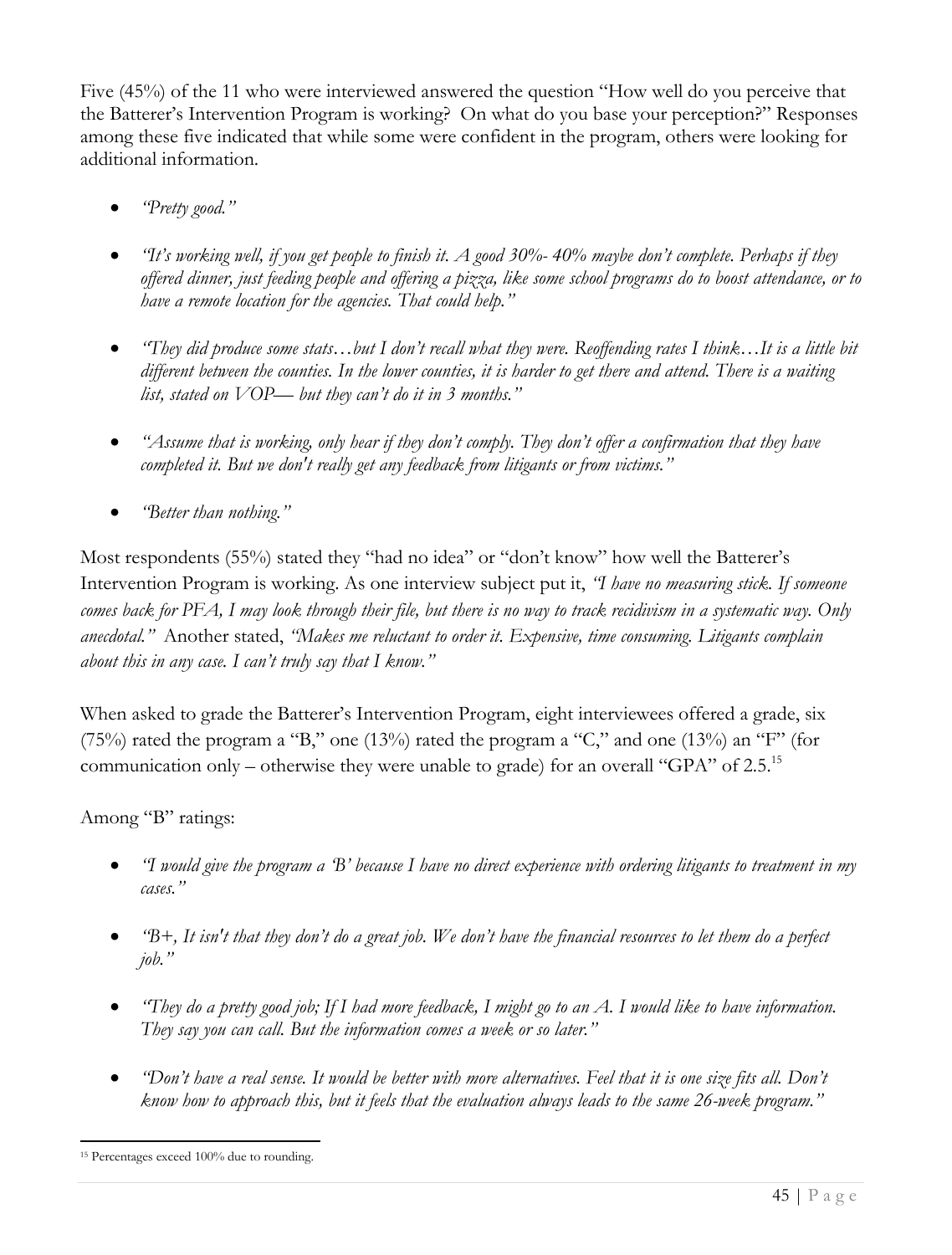- *"From being down there, documentation of compliance. I haven't experienced the program or sat in classes, but it sounds comprehensive."*
- *"B-B+; Concerned about the screening. Is it capturing everything? Is it adequate? Everyone is sent to the BIP—but worry that they may need mental health or drug/alcohol treatment first. Given the paucity of MH, they are defaulted into BIP. It's that or nothing."*

The comment for the "C" rating:

• *"C- to D; Lack of communication breeds a certain concern. I feel in the dark. I have no way to know how they are gauging their progress and treatment."*

The comment for the "F" rating:

• *"For communication only. Otherwise, I am unable to give a grade."*

Among those who chose not to grade the program, they explained they need more information:

- *"NC Not complete, I don't want to unjustly grade them. But it is costly. The prosecutors are constantly trying to zero in on the dollar amount. Also, the organizations are nonprofit organizations and are required to charge, particularly if it is because they are first-time offenders. They need to make their budgets too."*
- *"No way to grade."*

Judges in the leadership positions were asked, "What do you see as the greatest challenges or barriers facing the program?" They focused on the lack of evidence currently and the perception that the programs were revenue sources for providers.

- *"The greatest challenge is the lack of any data to establish its efficacy; lack of confidence on why to order it for someone."*
- *"The greatest challenge is probably the perception that treatment programs generate revenue for the providers."*

Judges and commissioners were asked where they would like to see the Batterer's Intervention Program in five years. Suggestions coalesced around assuring the judges and commissioners 1) that the Batterer's Intervention Program had **evidence** that would warrant its continued use; 2) that the agencies utilizing the model would comply with **best practices**; 3) that the Courts, DVCC, and the agencies would develop more **effective communication**; and 4) that the agencies are **insuring access** to more litigants across a variety of barriers (cost, location, language, etc.).<sup>16</sup>

### *About evidence and best practices*

• *"A model for the country. An evidence-based program that uses best practices. Shared data that indicates how effective it is. The program is visible and known to all who sentence. (One model is the Delaware Council*

<sup>16</sup> Some interview subjects mentioned more than one issue area.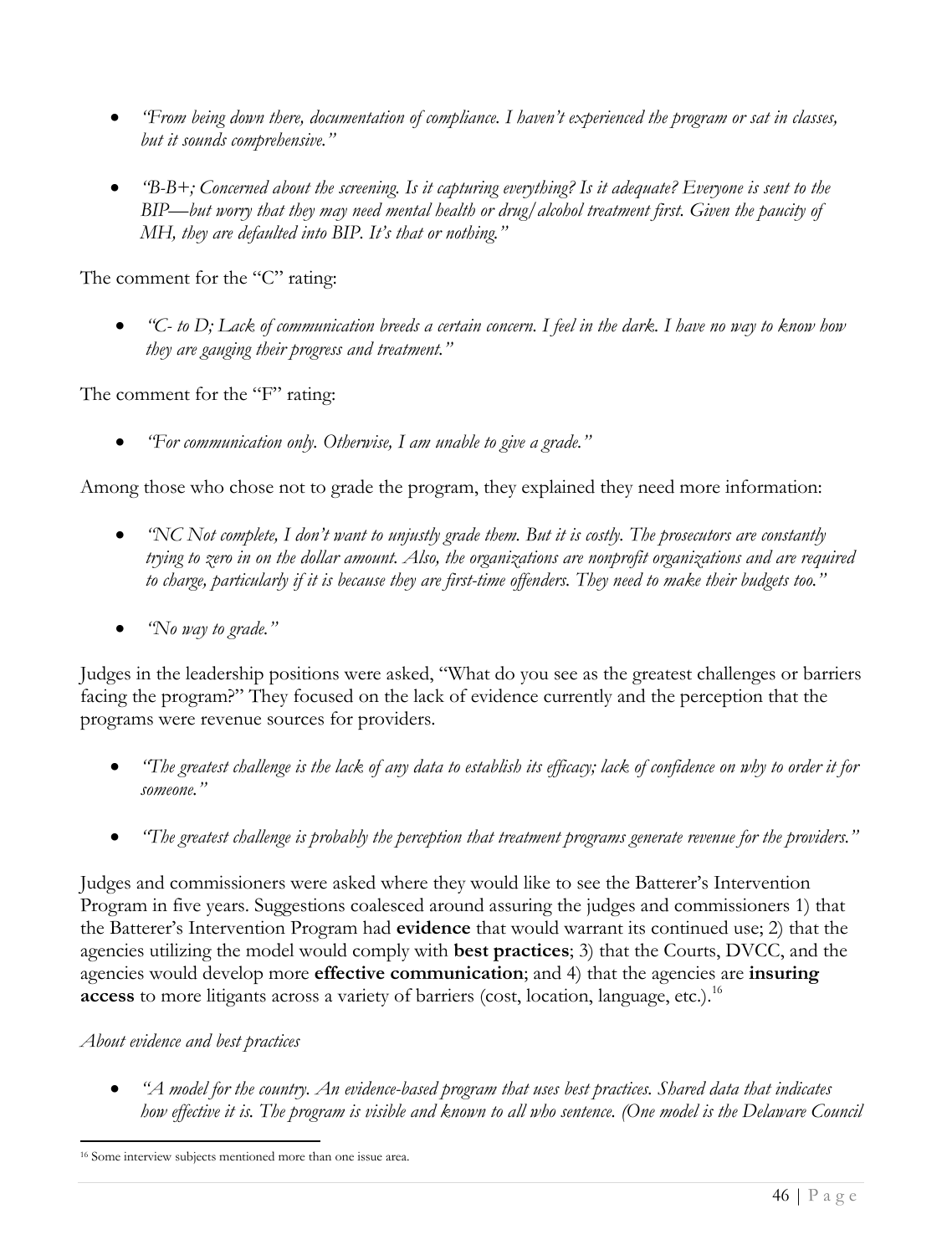*on Gambling Problems.) The program should be wanting judges to be educated about the program and about the law. Key is more education for both the judges and the probation officers."*

- *"1. An independent evaluation of the batterers that is not tied to the providers, 2. Annual reporting on the intervention, 3. Project compliance with best practices, 4. Reporting of success rate through monitoring - an annual or bi-annual audit."*
- *"I guess more engagement to see what offenders are walking away from the program with."*
- *"Some research that this is the kind of DV programming effective for perp. Part will have to focus on victims too."*
- *"I don't know that they have any data…how to track their people. Nice to know that John Doe has been to group, that there are no more cases against him, that he is now doing well …vs. John Doe has been back, has further cases, is back in the system.…linking recidivism. Also, would like to see programs that are more convenient to litigants—perhaps on-line or locations more convenient to their needs. Duration may be an issue. Let's look at efficacy vs. length."*
- *"Like to be evidence-based programs. I just don't know whether they are working. I am not convinced that they are getting out of it what they should be getting out of it."*

*About effective communication*

- *"I would like to see the treatment providers working more collaboratively with the Courts five years from now. The Court and the providers currently collaborate on policy issues, but I would like to see more collaboration as it related to specific cases with the providers giving the Court reports on compliance with treatment."*
- *"More responsive to the Courts."*
- *"I would like to see it have more satellite offices. And either free and provide something like transportation tickets, meals something to allow people to get there."*
- *"I'd like to have more interface. Maybe if we had that liaison in the building, pick up the phone and get information while someone is standing in court."*
- *"More sites. If there is that connection between mental health or drug and alcohol, I don't know about it. Hope that they can coordinate and connect."*
- *"Like to see system partners. Like to see them more connected to the system."*

#### *About insuring access*

• *"Also, the locations are limiting. It's hard to get there if they don't have bus money or a car. A great compromise would be locations that are near bus paths and mass transit… maybe right near the Courts. Really more accessible."*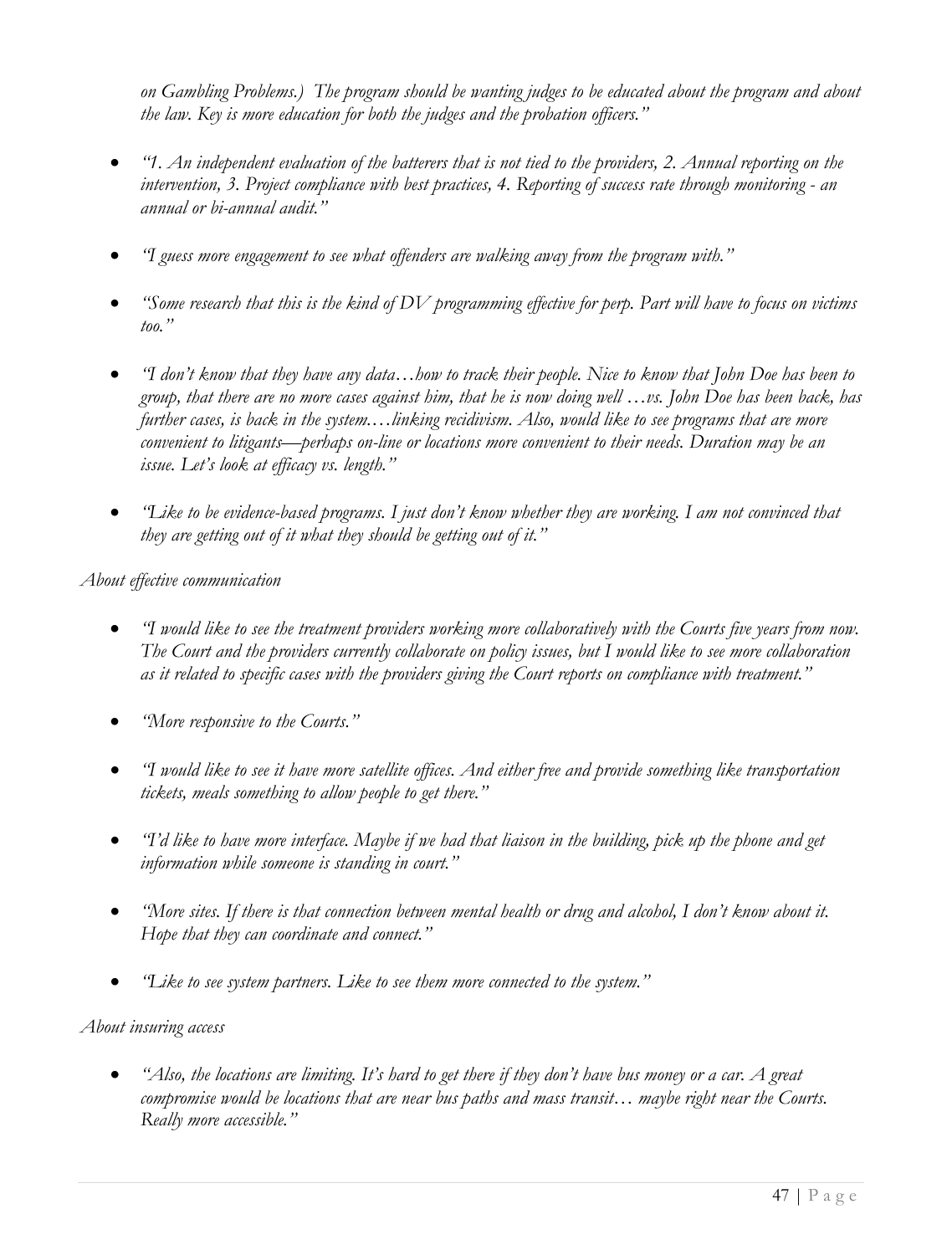• *"I would to see more providers in Sussex to lower the cost and be more convenient to litigants. Also, to offer more levels of programming. Some are more severe cases and some less—yet all go through the same course….at the beginning there was an anger management option, but now that is only for non-intimate partners. There are sometimes outside issues (D&A, other stresses). It could be that a shorter course of treatment might be more targeted and appropriate."*

Judges and commissioners were next asked if they had any recommendations for improving the Batterer's Intervention Program at the Court level and at the DVCC/State level.

## *At the Court level*

- *"To improve the program on the Court and provider level, I would recommend collaboration between the Court and providers with increased communication regarding compliance with the program."*
- *"For the Court, additional communication about what is really happening would be great."*
- *"The court needs to be better. It is a resource issue. New Castle has more personnel, but I have no idea if they are monitoring more effectively. We have one person who is adding this task upon others. There used to be a Domestic Violence Coordinator position and I don't know if that was funded for just a short period, but they follow up isn't at the same level."*
- *"Court—compliance and checks. We should have more compliance hearings to let litigants know that we are serious when we refer them to these programs."*
- *"Honest conversation about changing our process. How did they do? Did they change behavior?"*

# *At the DVCC/State level*

- *"An issue to be addressed is the cost of the program. Even though the providers offer a sliding scale, the cost should never be a barrier."*
- *"From a DVCC/state level, I would recommend looking at options for reducing the cost of treatment or offsetting the cost for litigants."*
- *"With DVCC, add other service providers to take the challenge on of being in more locations and at a cheaper cost. More Sat/Sun workshops. Then offenders might be more able to enter and successfully complete the program."*
- *"I'd be interested in more individual counselors authorized, more of them. To be frank, it seems like a monopoly. There may be ways to get those contracts out to other people to get the services out further."*
- *"It is really communication and information availability. Can't complain about the quality of treatment or services. It is appropriate treatment."*
- *"More options…more locations…and a staff member to monitor this and get more teeth in this. I won't get the notice that there is non-compliance for 3 or 4 months."*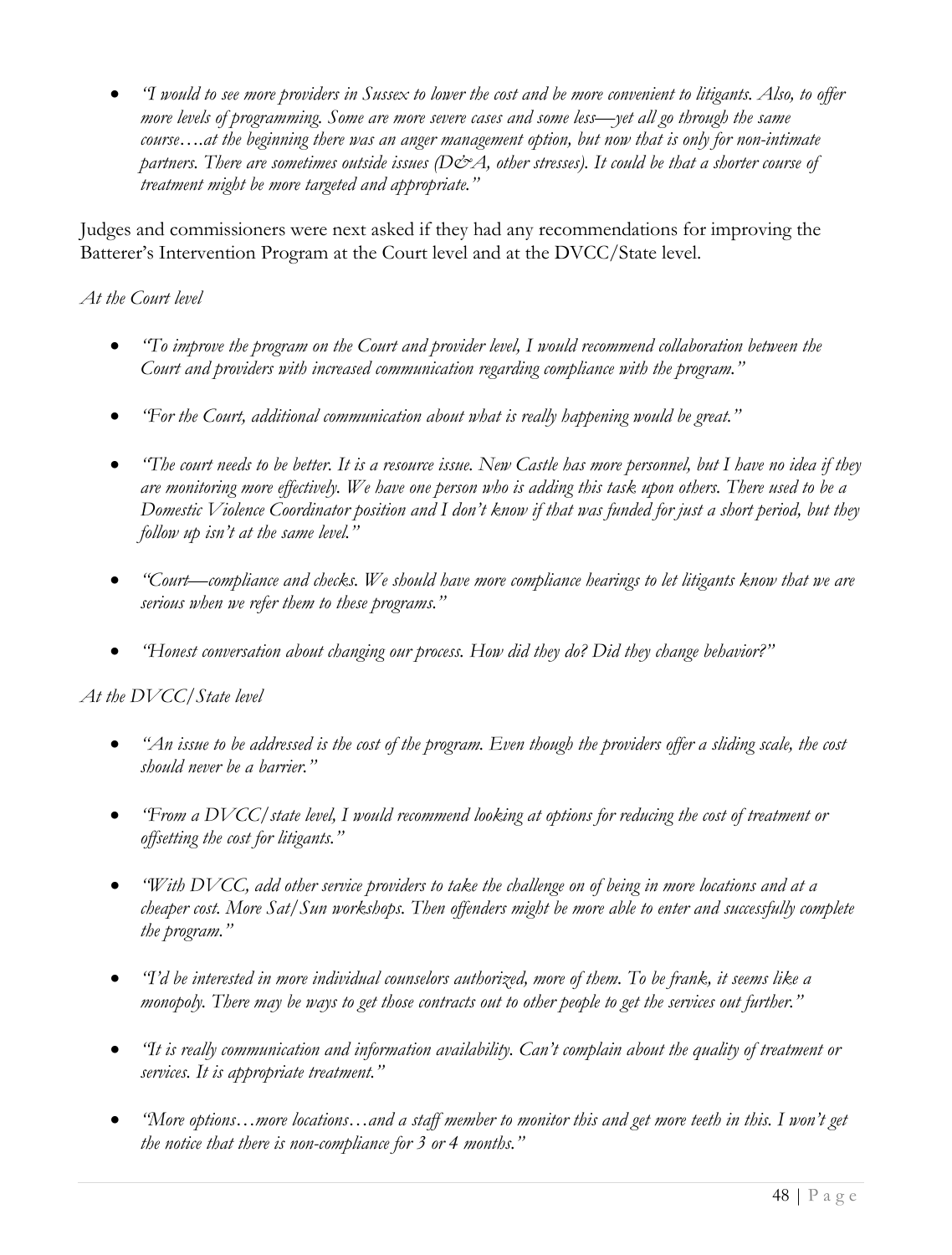- *"I don't think I can…money should not be a barrier to completing the program. More locations, ease of access."*
- *"I don't know the DVCC role? Is it to monitor or certify? Make it more concise or affordable and feasible for litigants."*
- *"They need to increase contact and involvement with the Court. Communicate regarding offenders they are working with and provide individualized reports – offenders' progress reports would be my dream scenario. Even if I knew that someone was routinely showing up—any feedback at all would be helpful."*

# **F. Facilitators' Survey Results**

### **Facilitators' Survey Process**

As part of the evaluation, facilitators of intervention treatment groups at each of the three providers were asked to complete an online survey, designed to solicit their feedback about their experience with the Batterer's Intervention Program and their attitudes regarding the program. Facilitators were contacted between October 28, 2016 and November 28, 2016; 14 of 17 facilitators responded, for a response rate of 82%. Response rates among the staff at the three agencies ranged between 75% and  $100\%$ .

# **Key Findings**

- More than one-third (35%) of staff reported working with their agency between 11-15 years  $(21\%)$  or 16-20 years  $(14\%)$ . In addition, more than one-third  $(36\%)$  of experienced facilitators have worked in the field of domestic violence programs for more than 15 years.
- Nearly eight in 10 (79%) of the facilitators rated their professional or personal growth during the time they had been part of the Batterer's Intervention Program as "significant growth." Seventy-nine percent (79%) of facilitators agreed with the statement, "The training I've received meets my needs to do my job effectively."
- Facilitators reported a high level of satisfaction with five of six program components. For example, 93% of facilitators were "very satisfied" with orientations, 86% of facilitators were "very satisfied" with the group sessions, 86% of facilitators were "very satisfied" with DVCC standards, 77% of facilitators were "very satisfied" with assessments, and 71% of facilitators were "very satisfied" with program resources. Levels of satisfaction with the court referral system were lower: Nearly 30% (29%) of facilitators were "very satisfied" with the court referral system, 57% were "somewhat satisfied" and the remainder (14%) were "somewhat dissatisfied."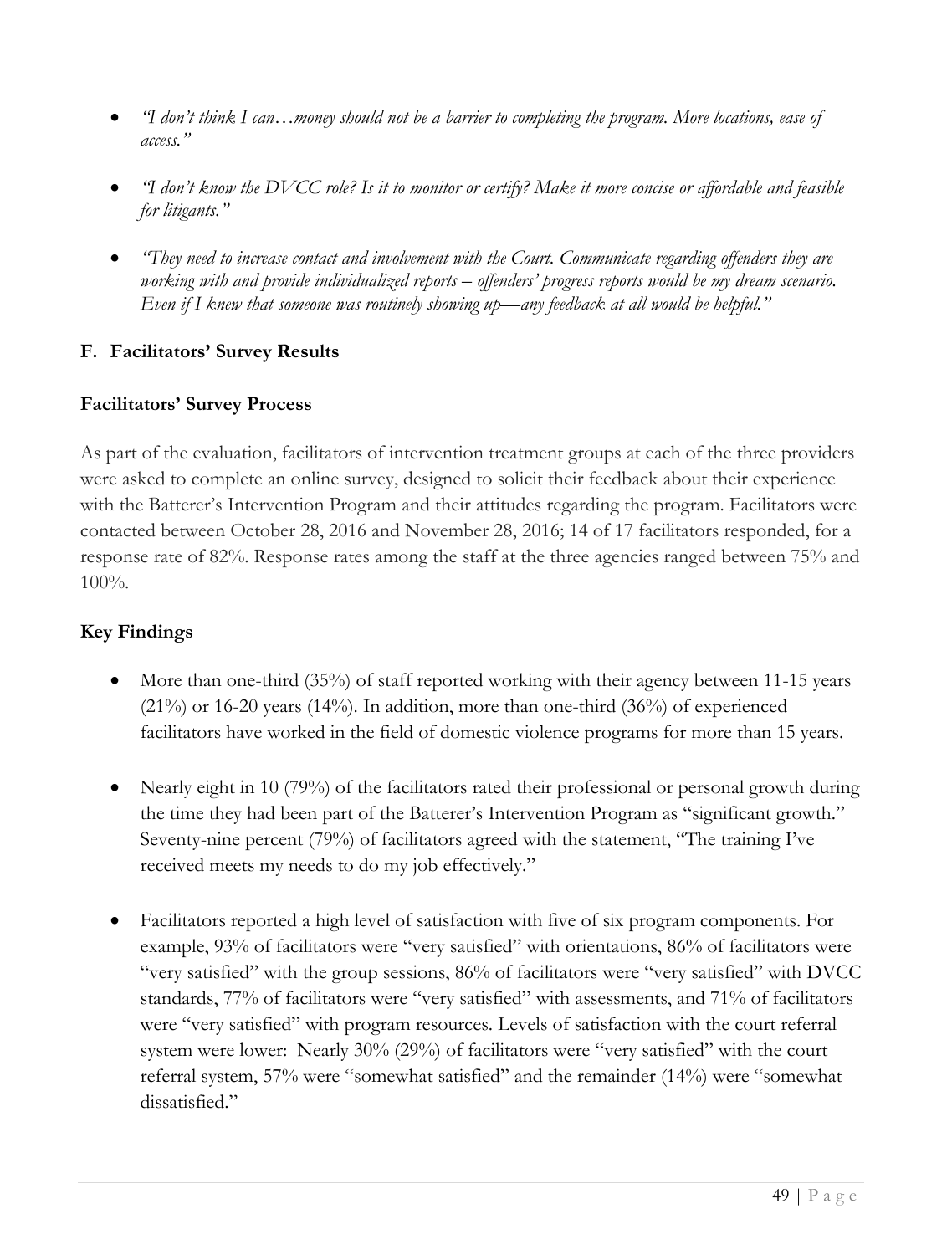- Facilitators noted the rigor of the assessment process, the positive outcomes for participants and the impact on their families as primary strengths of the Batterer's Intervention Program.
- Facilitators identified resource limitations for agencies and their impact on provision of services as a primary challenge.
- When asked to rate the significance of impacts in the past program year, all (100%) of the facilitators offered the highest ratings of "5 (significant positive impact)" to "understanding the effects of abuse on intimate partners," "better understanding the dynamics of domestic violence," and "developing awareness and accountability for abusive actions."
- Asked to assign an overall grade to the Batterer's Intervention Program, facilitators rated the program highly; 85% rated the program as an "A" (64%) or a "B" (21%)" for a "GPA" of 3.50.

# **Detailed Findings**

As shown in Table 7 below, more than one-third (35%) of staff reported working with their agency between 11-15 years (21%) or 16-20 years (14%); another 7% have worked at their agency for more than 20 years. The remaining respondents had worked at their agency 10 years or fewer: half (50%) of facilitators have worked with their current agency between one to five years and 7% worked at their agency between six and 10 years. Those respondents who had less experience at their agency also reported having worked specifically in the field of domestic violence programs for similar periods of time.

More than one-third (36%) of experienced facilitators have worked in the field of domestic violence programs for more than 15 years; one respondent (7%) between 16-20 years and the remaining 29% for more than 20 years. **All three agencies had staff with more than 20 years of experience in working in domestic violence programs.** (See Table 7.)

**Table 7. Facilitators' years of service working at their current agency and specifically in domestic violence programs (N=14)**

|              | (Range 1-34 Years) | <b>Years Working at This Agency</b> | <b>Years Working in Domestic Violence</b><br>Programs (Range $=$ 1-36 Years) |         |  |  |
|--------------|--------------------|-------------------------------------|------------------------------------------------------------------------------|---------|--|--|
|              | Number<br>Percent  |                                     | Number                                                                       | Percent |  |  |
| 1-5 Years    |                    | 50%                                 |                                                                              | 50%     |  |  |
| 6-10 Years   |                    | 7%                                  |                                                                              | 7%      |  |  |
| 11-15 Years  | 3                  | 21%                                 |                                                                              | 7%      |  |  |
| 16-20 Years  |                    | 14%                                 |                                                                              | 7%      |  |  |
| $<$ 20 Years |                    | 7%                                  |                                                                              | 29%     |  |  |
| Total        | 14                 | 99%                                 | 14                                                                           | 100%    |  |  |

\*Percentages do not total 100% due to rounding.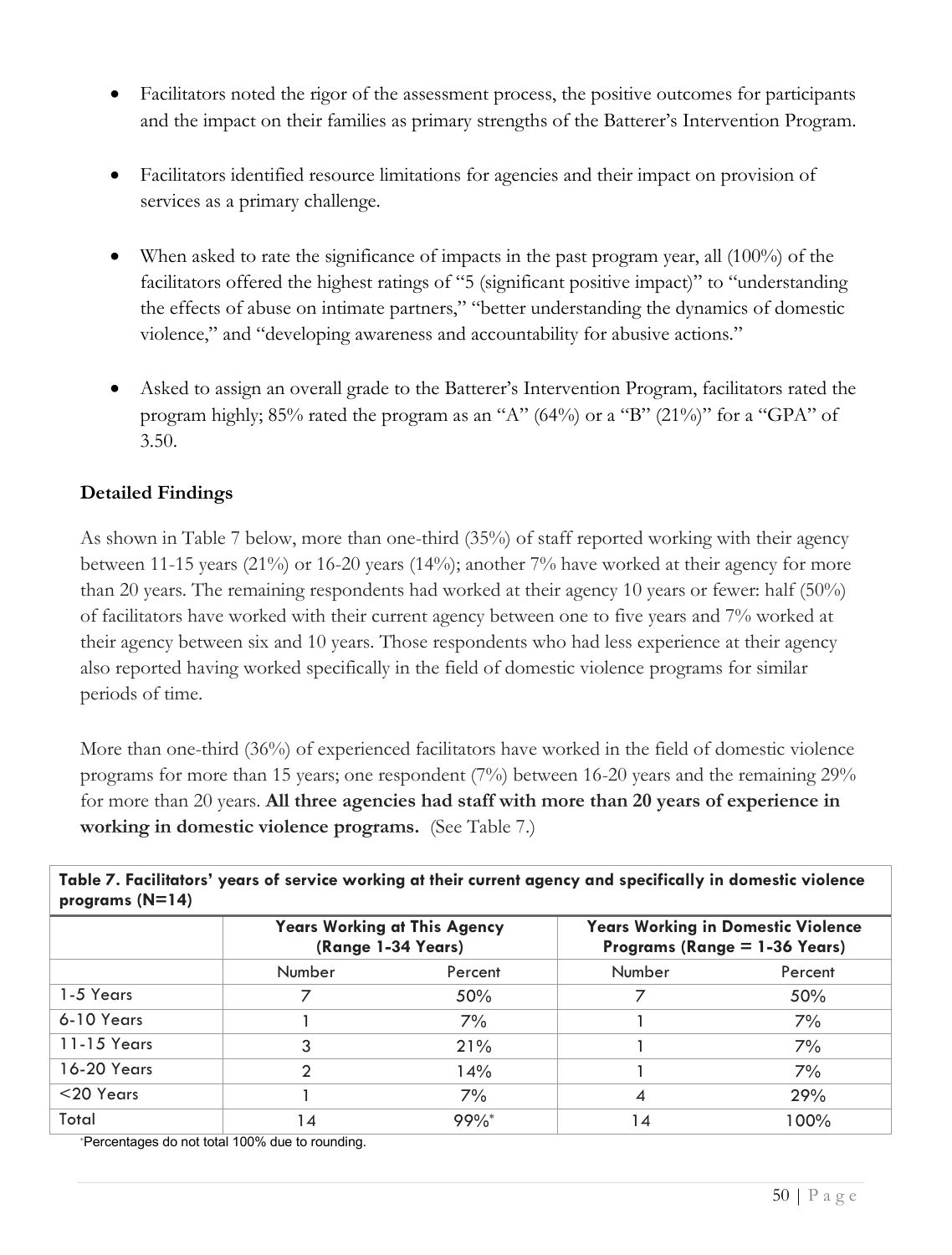When asked to describe their role in the Batterer's Intervention Program, 12 (86%) of the 14 respondents identified themselves as group facilitators. One facilitator reported that they also coordinate Spanish language domestic violence programming at their agency and another has administrative responsibilities in addition to leading some groups. Two respondents reported that they hold additional responsibilities of performing intake evaluations.

## **About the Batterer's Intervention Program**

For the most part, facilitators are satisfied with their roles in the BIP, with their professional and personal growth as part of the BIP, and with the program's operation at their agency. All but one (93%) of the facilitators responded their "role in the program worked out in the way [they] expected." The sole respondent who did not feel this way said, *"I had no clear expectation when I began providing services to adult perpetrators in 1982."*

All (100%) of the facilitators were "very satisfied" (86%) or "somewhat satisfied" (14%) with their role in the Batterer's Intervention Program. As one respondent commented, *"I enjoy working with the men and sharing things from a woman's perspective. They also teach me things."*

Nearly eight in ten (79%) of the facilitators rated their professional or personal growth during the time they had been part of the Batterer's Intervention Program as "significant growth;" the remaining 21% rated this time as offering "moderate growth."

Nearly 80% (79%) of facilitators agreed with the statement, "The training I've received meets my needs to do my job effectively." Another 14% agreed that "The training I've received is a good start, but I need more training." Seven percent (7%) of respondents agreed that, "The content of the training does not provide sufficient information or guidance to me."

Two respondents offered comments:

- *"Training through [my agency] for new employees is done well. Trainings offered through the State and DVCC are all victim based with no treatment methods for dealing with perpetrators."*
- *"I have had the privilege of attending many outstanding seminars both specific to domestic violence and focused on other clinical areas which effect persons who engage in domestic violence. While the training has been very beneficial, it is never sufficient as it is essential to continue to interact with and learn from others both in the field and in related areas."*

All (100%) of facilitators stated the Batterer's Intervention Program is operating as they expected it would be at their agency. As one respondent commented, *"I believe that the program is operating responsibly and effectively given the resources available to operate the program."*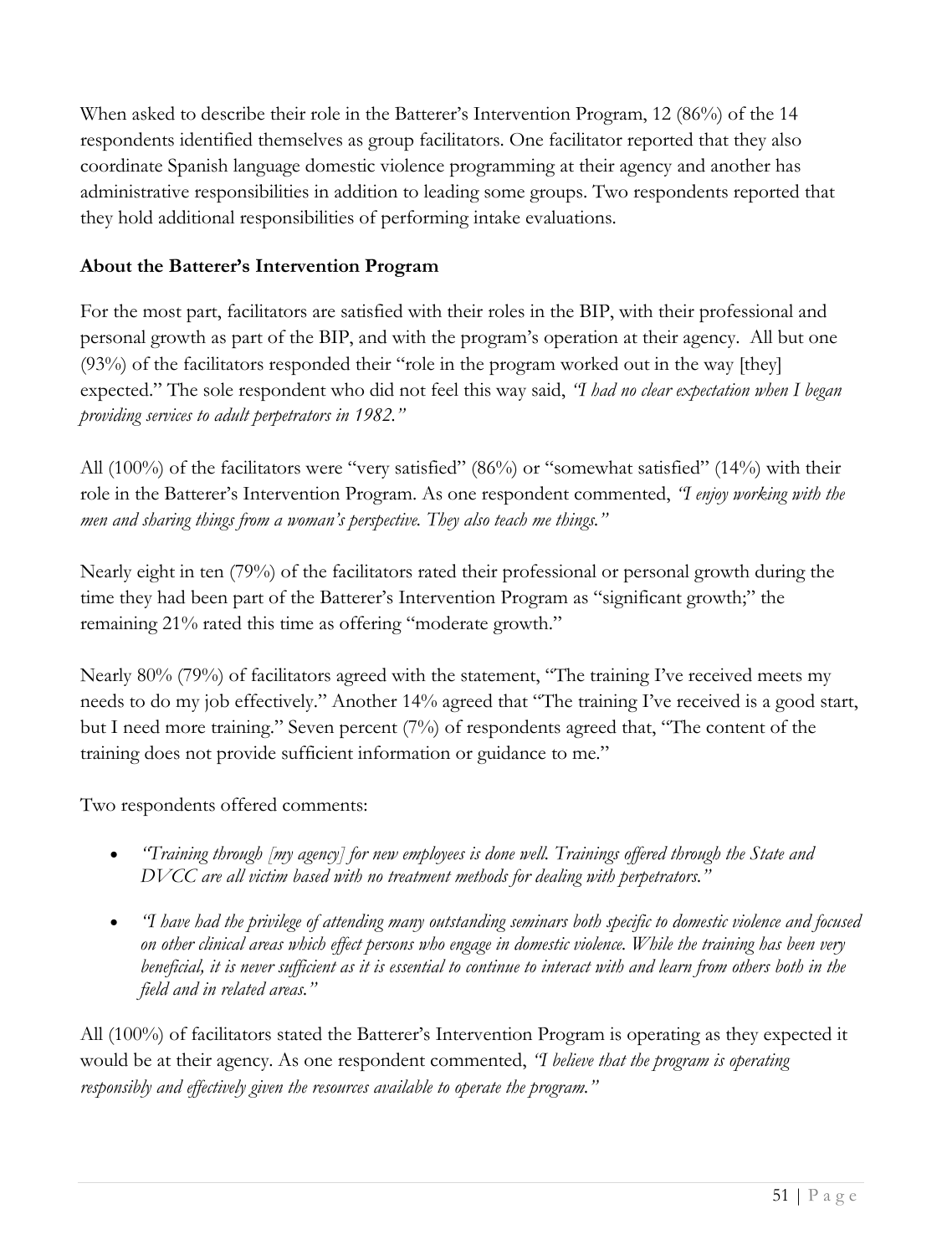Although 79% of facilitators were "not sure" there were **unexpected benefits** from the program for their agency, three respondents (21%) found benefits and offered details:

- *"The benefit that I'm doing something to help others and help victims of [domestic violence]."*
- *"Offenders often refer family members (mainly children) for counseling in our department."*
- *"There are wonderful surprises when the most resistant participants eventually become the most desirous of changing their behavior."*

Nearly two-thirds (64%) found no **unexpected barriers** to carrying out the program at their agency and 14% of facilitators stated they didn't know. The 21% of facilitators who were aware of barriers explained:<sup>17</sup>

- *"At times, cooperation and collaboration from law enforcement and the courts have been strained."*
- *"This is not unexpected it is just a reality. Given that there is large percentage of African-American participants I believe an African [American] Male Facilitator is CRUCIAL for role modeling."*

Facilitators were asked to assess six program components and were given the opportunity to suggest "other" components. As seen in Chart 3 below, respondents reported a high level of satisfaction with program components. At least seven in 10 facilitators were "very satisfied" with five of the six program components:

- 93% of facilitators were "very satisfied" with orientations,
- 86% of facilitators were "very satisfied" with the group sessions,
- 86% of facilitators were "very satisfied" with DVCC standards,
- 77% of facilitators were "very satisfied" with assessments, and
- 71% of facilitators were "very satisfied" with program resources.

About 30% (29%) of facilitators were "very satisfied" with the court referral system, 57% were "somewhat satisfied" and the remainder (14%) were "somewhat dissatisfied."

<sup>17</sup>Percentages do not total 100% due to rounding.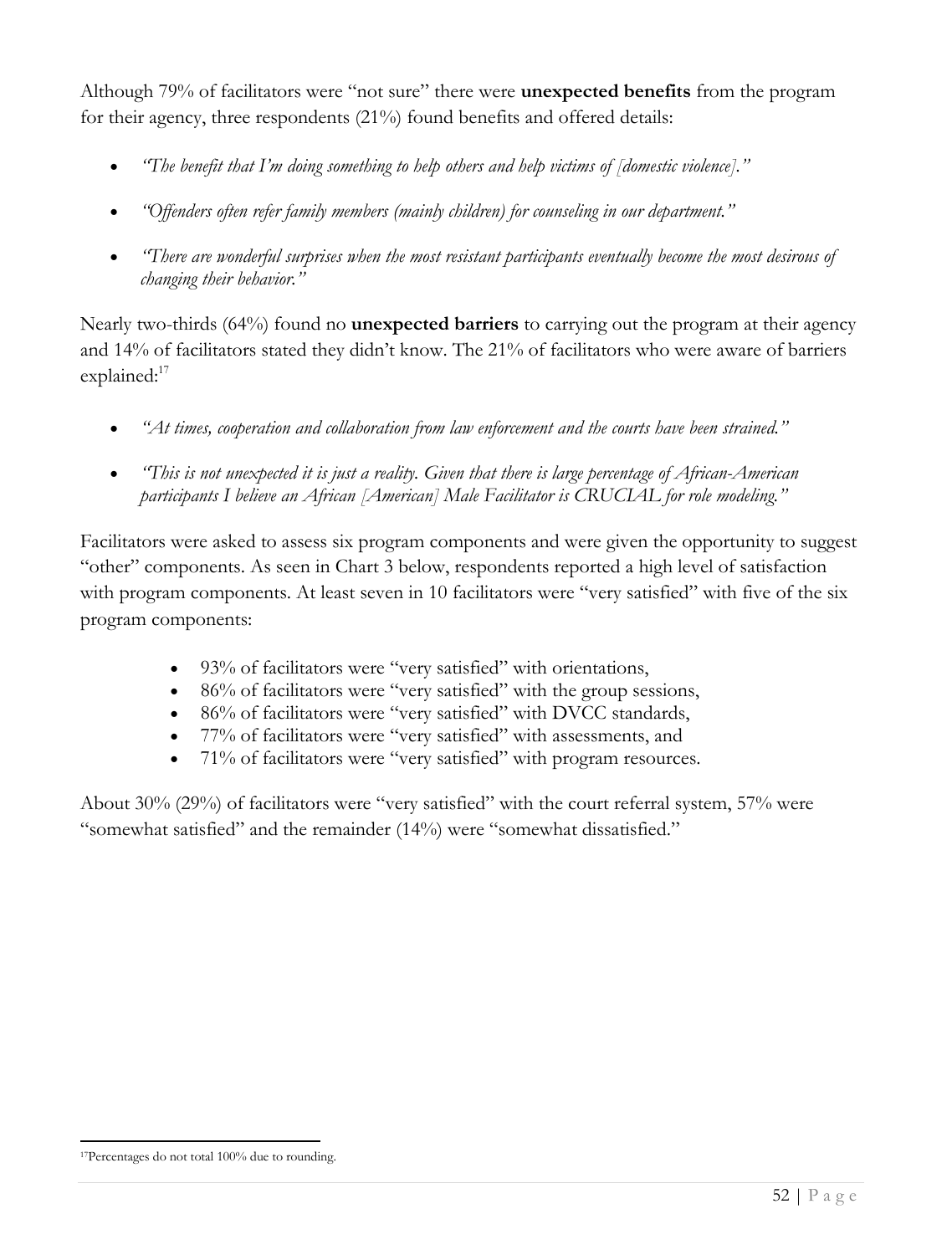

Respondents offered comments about the program components as well.

# *About Orientations*

• *"I believe our orientations are effective in conveying essential dynamics of intimate partner violence, our non-shaming approach to personal responsibility and explaining the program structure*."

# *About Group Sessions*

• *"I believe that the groups achieve a good balance between attending to the issues and concerns expressed by group members, and presenting psycho-educational material which addresses Intimate Partner Violence concerns."*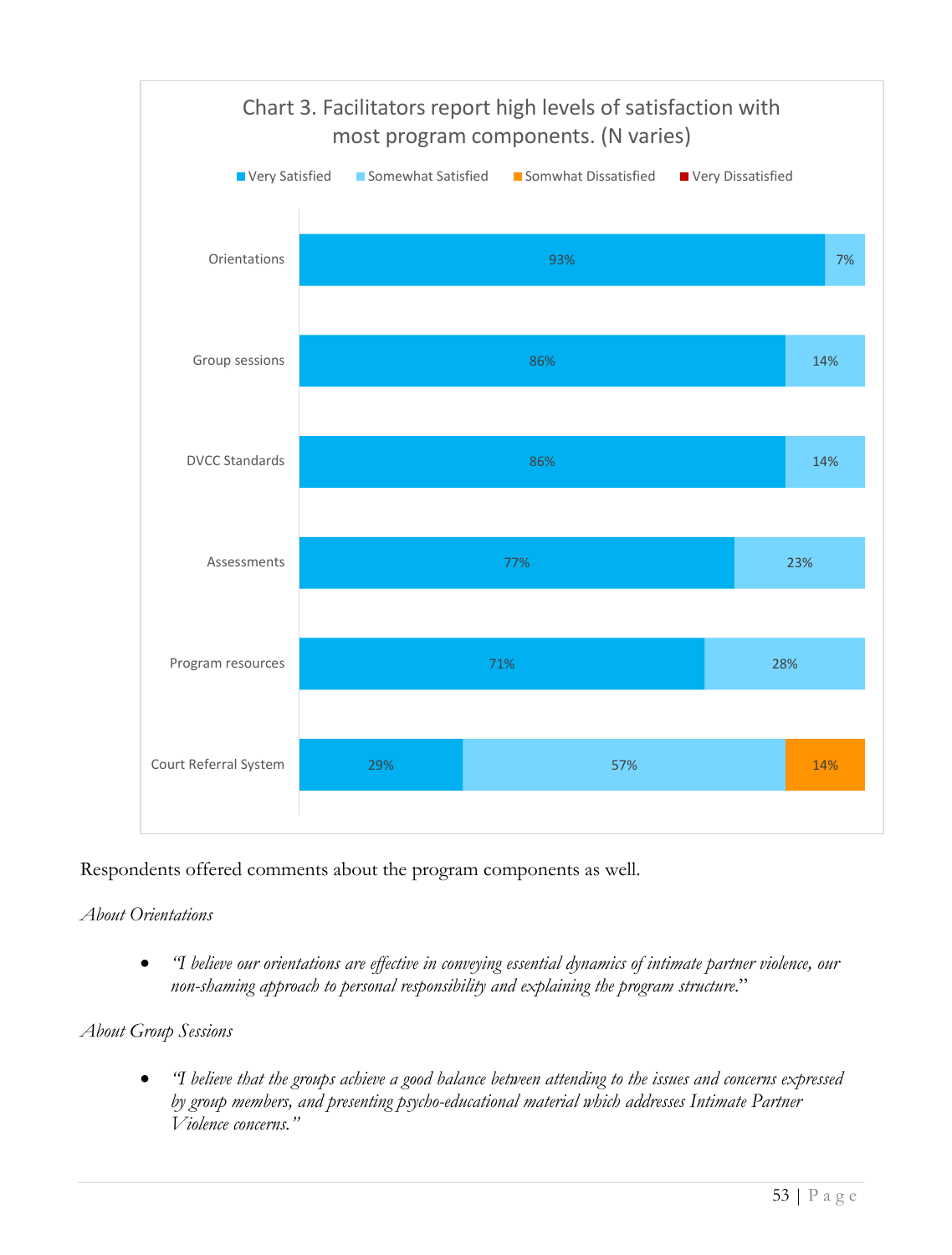### *About DVCC Standards*

• *"I value the fact that the standards allow for a good balance between a basic structure to which all certified programs must adhere, and the flexibility for each certified program to have its own unique identity."*

#### *About Assessments*

• *"I believe that we conduct a thorough and meaningful evaluation given the resources available."*

### *About Program Resources*

- *"I believe that [our agency] has been more open to allowing funding to be used for offender services then is the case with many agencies. It is however still a difficult area to fund."*
- *"More money is needed to hire an African American Male."*

### *About the Court Referral System*

- *"Sometimes the courts tell the clients they only have to attend anger management when they would best be served in the Batterer's Program."*
- *"I believe that the Court referral system for offenders who are on probation is structured and well monitored. There is less structure or monitoring for offenders who are referred only on a Protection From Abuse [PFA]."*

In the "Other" category, three respondents offered a response with an explanation:

- *"Training and educational opportunities"* "Somewhat satisfied" response;
- *"I believe the Men sentenced to the BIP would benefit from a longer than 25-week program."* "Somewhat dissatisfied" response; and
- *"In [our] County, the Probation Officers, often allow the clients to get off probation prior to finishing the programs." –* "Very dissatisfied" response.

Facilitators were asked, "What do you feel are the three greatest overall strengths or accomplishments of your agency's Batterer's Intervention Program this year?" More than threequarters (78%) of respondents offered one to three strengths or accomplishments of the program:

*Nature of the BIP assessments and group (six responses)*

- *"Providing an assessment process which allows a participant to feel some sense of empathy and connection before entering the group."*
- *"Offender accountability."*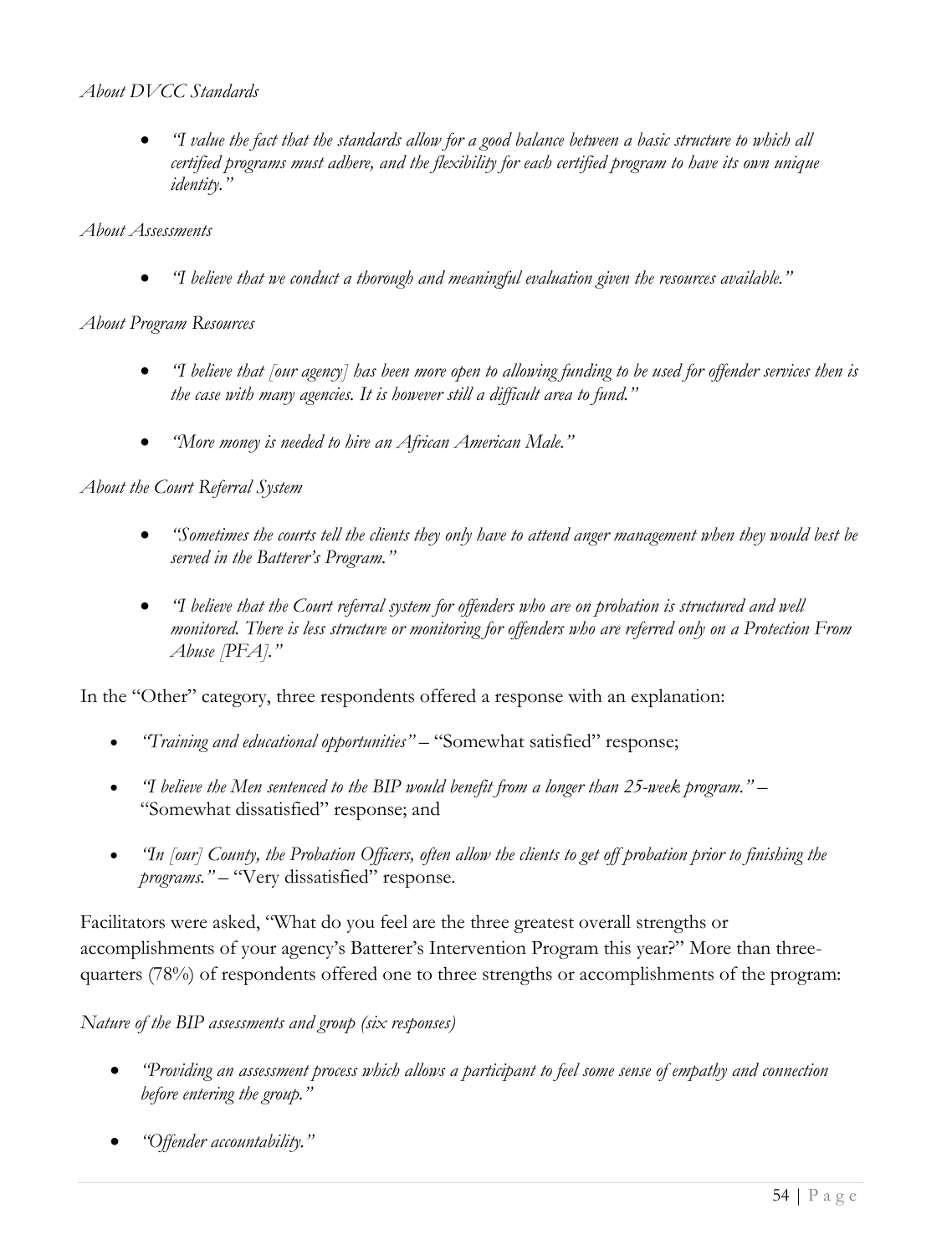- *"Treatment of core issues surrounding the offender's behavior."*
- *"Licensed therapists complete evaluations and facilitate groups."*
- *"Implementing a Humanistic Approach."*
- *"One of the strengths is how the participants say they feel connected to the instructors.*

*Outcomes for Participants (five responses)*

- *"Many men are helped."*
- *"Providing a quality service at minimal cost to low income participants."*
- *"Seeing changes in participants."*
- *"Group completion seems to have increased."*
- *"Another strength is the feedback that is given from those who participate."*

### *Outcomes for Participants' Families (three responses)*

- *"Increased victim safety."*
- *"Increased protection for children."*
- *"Help the victims, break the chain of violence for most of the offenders."*

# *Training and Supervision (five responses)*

- *"Our agency has monthly meetings with the facilitators to discuss issues and successes."*
- *"It provides training that we need."*
- *"We are constantly encouraged to attend trainings around domestic violence."*
- *"[Name redacted] is an insightful director."*
- *"Facilitator meetings are helpful."*

# *BIP Program Resources and Accountability (three responses)*

• *"We have a chance to learn more objectively about the program from your research."*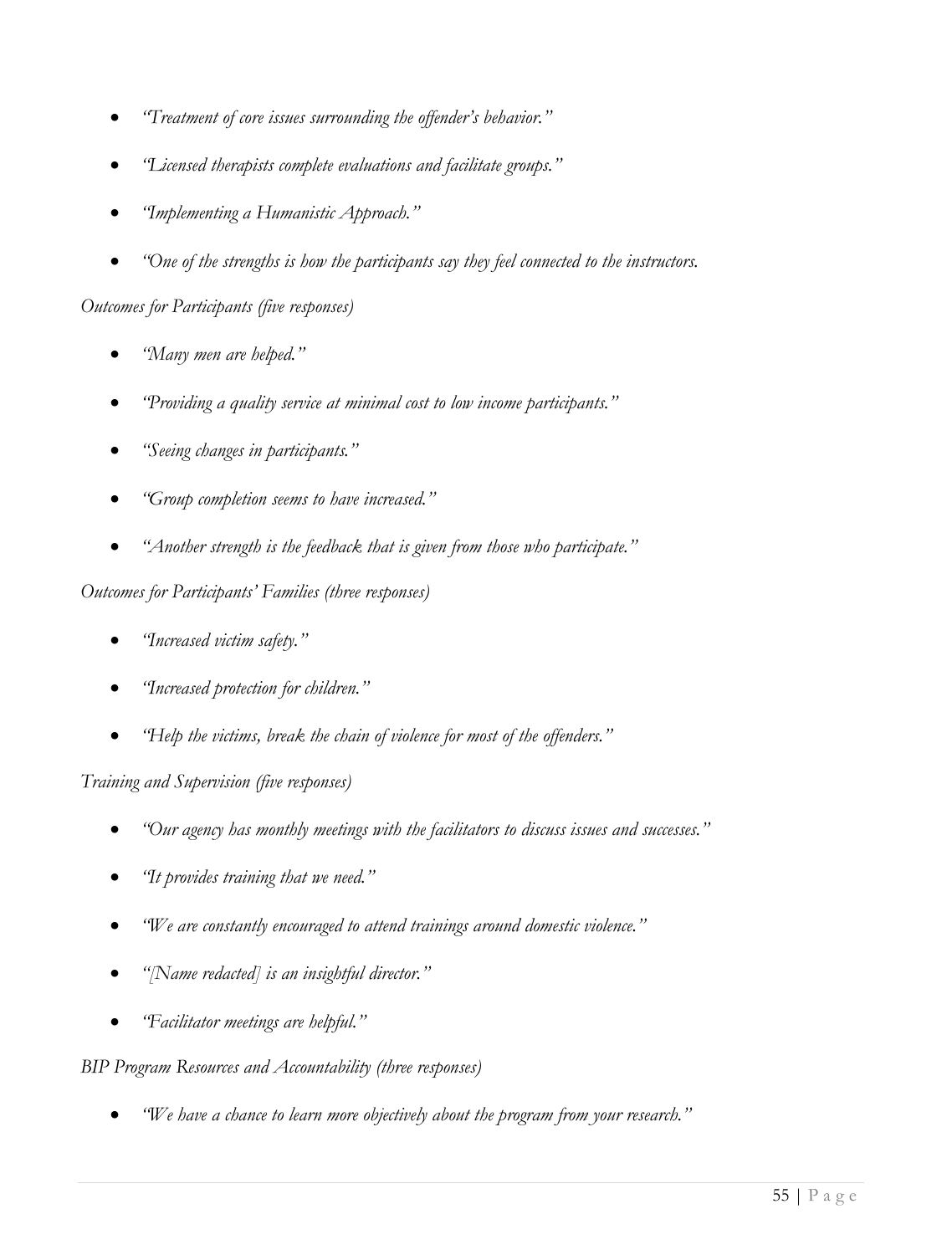- *"It provides the resources we need."*
- *"Also, the materials that are used are very relatable to the participants."*

*Program Flexibility (two responses)*

- *"We have continued to have a steady stream of Spanish speaking referrals. We are known in the community as providing services for Spanish speaking men. We have cultivated our program to be culturally appropriate."*
- *"Flexibility in meeting time and structure, which allows participants with unusual schedules or hardships to participate in the intervention."*

Facilitators were then asked, "What do you feel have been the most significant challenges that have faced your agency's Batterer's Intervention Program during this program year? More than seven in 10 (71%) of respondents provided a challenge faced by their agency. As a follow-up, facilitators were also asked how they felt that challenge was resolved. Challenges and their resolution, if any are noted below:

|                       | Table 8. Challenges and Agency Response of Batterer's Intervention Program during Past Program Year |                                                                                            |  |  |  |
|-----------------------|-----------------------------------------------------------------------------------------------------|--------------------------------------------------------------------------------------------|--|--|--|
| Area                  | <b>Challenge Cited</b>                                                                              | <b>Response Offered</b>                                                                    |  |  |  |
| Program Resources     | <b>Budget constraints</b>                                                                           | Preserve service continuity $-$ "we do the best we<br>can with what we have to work with." |  |  |  |
|                       | Lower numbers of offenders                                                                          | Low enrollment                                                                             |  |  |  |
| Cost for Participants | Participant complaints                                                                              | Income based payment plans                                                                 |  |  |  |
|                       | Fewer referrals, transportation costs,<br>and lower income levels of<br>participants                | Increased communication between agency and<br>referral sources                             |  |  |  |
|                       |                                                                                                     | Supply bus passes                                                                          |  |  |  |
|                       |                                                                                                     | Income based payment plans                                                                 |  |  |  |
| Appropriate Care      | Participants are mandated                                                                           | Managed by staff "most of the time."                                                       |  |  |  |
|                       | Personality disordered participants                                                                 | Offer supplemental sessions                                                                |  |  |  |
|                       |                                                                                                     | Closely monitor participants                                                               |  |  |  |
|                       | Probation Officers seem unhelpful<br>and rush clients through the process                           | Varies by county                                                                           |  |  |  |
|                       | Spanish language needs                                                                              | Not addressed. No Spanish language services at the<br>agency                               |  |  |  |
| <b>Staffing</b>       | DVCC certification requirements are<br>burdensome to hiring                                         | Program complies with the standards                                                        |  |  |  |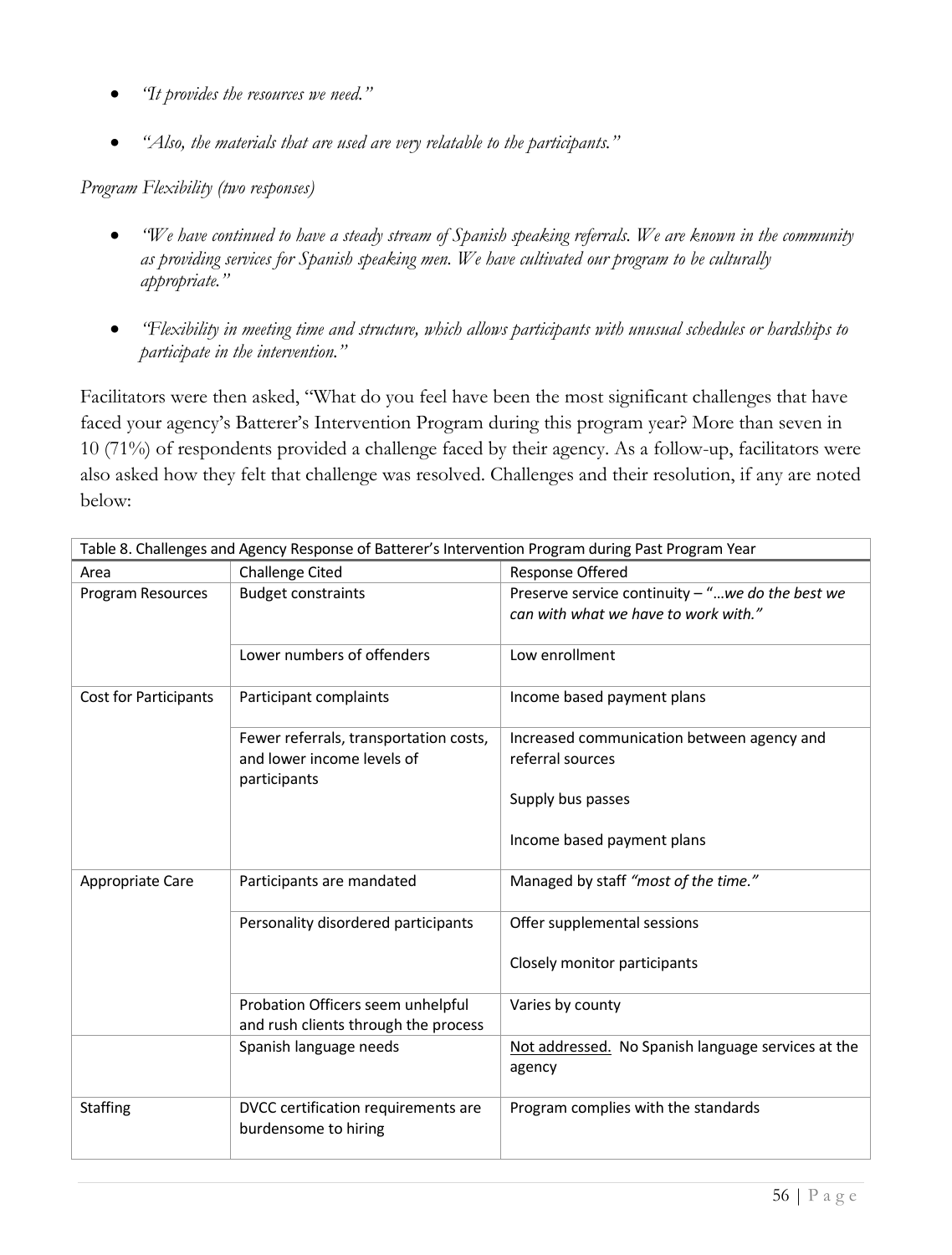| No African American male facilitator<br>(limited resources) | Not addressed. Suggest grooming a graduate<br>student |
|-------------------------------------------------------------|-------------------------------------------------------|
|                                                             |                                                       |

Facilitators were asked to reflect on the most recent program year and assess, "How well you think the program interventions and strategies are positively impacting offenders who participate in the DVCC Batterer's Intervention Program, with 1=no positive impact and 5=significant positive impact." (See Table 9 below.) All (100%) facilitators felt that each of the interventions and strategies that were listed had an impact. All (100%) facilitators gave three interventions and strategies exclusively positive ratings.

- 100% of facilitators offered a rating of "5" (43%) or "4" (57%) to "understanding the effects of abuse on intimate partners."
- 100% of facilitators offered a rating of "5"  $(36\%)$  or "4"  $(64\%)$  to "better understanding the dynamics of domestic violence."
- 100% of facilitators offered a rating of "5" (14%) or "4" (86%) to "developing awareness and accountability for abusive actions."

One respondent added an additional strategy of *"holding other men accountable for their abusive actions."*

Two additional comments focused on the variations among clients. As one facilitator put it, "*I feel that the program is a great program and is working well. However, I believe that the outcomes are different depending on the client."* Another facilitator mentioned that ratings were difficult to account for great disparity among individual clients, *"In most areas I believe that there is some overall gain. Therefore, I rated it above a 3 which would be neutral. In reality, a small percentage makes a substantial gain, and a much larger percentage makes a very modest gain.*

| Table 9. Batterer's Intervention Program Facilitators' Ratings of Program Interventions and Strategies.<br>$(N=14)$ |                                                                  |                       |                                                     |                                    |                                                                                                    |                     |  |  |  |  |
|---------------------------------------------------------------------------------------------------------------------|------------------------------------------------------------------|-----------------------|-----------------------------------------------------|------------------------------------|----------------------------------------------------------------------------------------------------|---------------------|--|--|--|--|
| Program Intervention and<br><b>Strategy</b>                                                                         | <b>Ratings "5"</b><br>(Significant<br><b>Positive</b><br>Impact) | <b>Ratings</b><br>44" | <b>Ratings</b><br>"5" and<br>"4"<br><b>Combined</b> | <b>Ratings</b><br>"3"<br>(Neutral) | <b>Ratings</b><br>"2" or "1"<br><b>Ratings</b><br>"1"<br>(No<br><b>Positive</b><br>$Im$ pact $)^*$ | Weighted<br>Average |  |  |  |  |
| Understanding the effects of<br>abuse on intimate partners.                                                         | 43%                                                              | 57%                   | 100%                                                |                                    |                                                                                                    | 4.43                |  |  |  |  |
| Better understanding the<br>dynamics of domestic<br>violence.                                                       | 36%                                                              | 64%                   | 100%                                                |                                    |                                                                                                    | 4.36                |  |  |  |  |
| Developing awareness and<br>accountability for abusive<br>actions.                                                  | 14%                                                              | 86%                   | 100%                                                |                                    |                                                                                                    | 4.14                |  |  |  |  |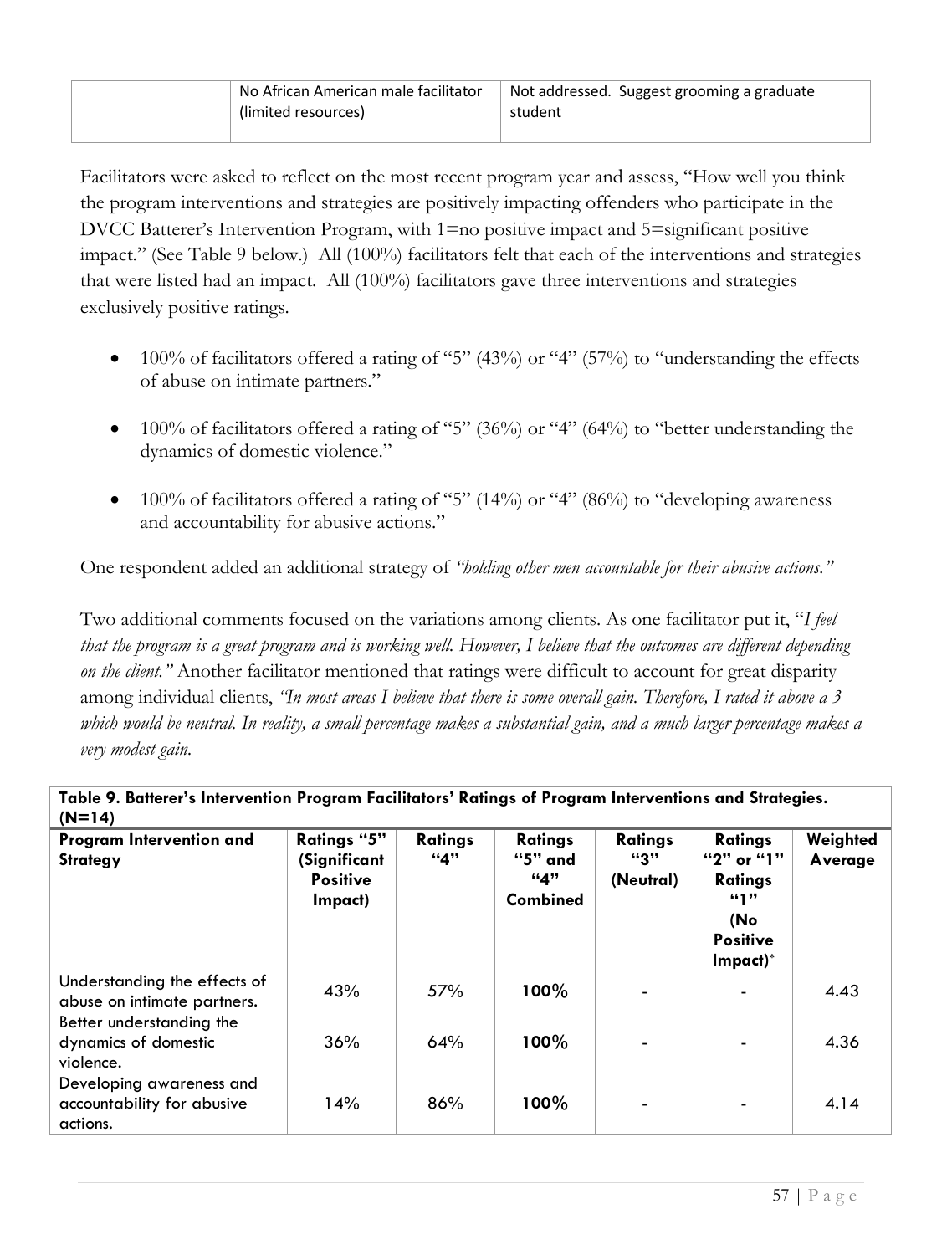**Table 9. Batterer's Intervention Program Facilitators' Ratings of Program Interventions and Strategies.**  $(M=14)$ 

| $(19 - 14)$                                                                                   |                                                           |                       |                                              |                                    |                                                                                      |                     |
|-----------------------------------------------------------------------------------------------|-----------------------------------------------------------|-----------------------|----------------------------------------------|------------------------------------|--------------------------------------------------------------------------------------|---------------------|
| Program Intervention and<br><b>Strategy</b>                                                   | Ratings "5"<br>(Significant<br><b>Positive</b><br>Impact) | <b>Ratings</b><br>411 | <b>Ratings</b><br>"5" and<br>411<br>Combined | <b>Ratings</b><br>43"<br>(Neutral) | <b>Ratings</b><br>"2" or "1"<br>Ratings<br>"1"<br>(No<br><b>Positive</b><br>Impact)* | Weighted<br>Average |
| Understanding the effects of<br>abuse on children.                                            | 43%                                                       | 50%                   | 93%                                          | 7%                                 |                                                                                      | 4.36                |
| Recognizing power and<br>control tactics that they have<br>used against intimate<br>partners. | 36%                                                       | 57%                   | 93%                                          | 7%                                 |                                                                                      | 4.29                |
| Improving emotional<br>management skills.                                                     | 29%                                                       | 64%                   | 93%                                          | 7%                                 |                                                                                      | 4.21                |
| Identifying strategies to be a<br>better partner.                                             | 21%                                                       | 71%                   | 93%**                                        | 7%                                 |                                                                                      | 4.14                |
| Taking full responsibility for<br>violent and abusive behavior.                               | 14%                                                       | 79%                   | 93%                                          | 7%                                 | $\overline{\phantom{0}}$                                                             | 4.07                |
| Improving listening and<br>communication skills.                                              | 29%                                                       | 57%                   | 86%                                          | 14%                                | $\overline{\phantom{0}}$                                                             | 4.14                |
| Improving problem solving<br>skills.                                                          | 7%                                                        | 79%                   | 86%                                          | 14%                                | $\blacksquare$                                                                       | 3.93                |
| Improving the ability to<br>identify and articulate<br>feelings.                              | 21%                                                       | 57%                   | 79%**                                        | 21%                                |                                                                                      | 4.00                |
| Developing and improving<br>support systems.                                                  |                                                           | 79%                   | 79%                                          | 21%                                | $\blacksquare$                                                                       | 3.79                |
| Avoiding blaming victim for<br>their abuse.                                                   | 21%                                                       | 50%                   | 71%                                          | 29%                                |                                                                                      | 3.93                |
| Improving negotiation and<br>conflict resolution skills.                                      | 14%                                                       | 57%                   | 71%                                          | 29%                                |                                                                                      | 3.86                |
| Improving stress management<br>techniques.                                                    | 21%                                                       | 50%                   | 71%                                          | 21%                                | 7%                                                                                   | 3.86                |
| Expressing contrition with<br>intimate partner and her<br>children.                           | 7%                                                        | 64%                   | 71%                                          | 29%                                | $\overline{\phantom{0}}$                                                             | 3.79                |
| Better understanding male<br>privilege and entitlement.                                       | 29%                                                       | 36%                   | 64%**                                        | 36%                                |                                                                                      | 3.93                |
| Challenging beliefs<br>regarding traditional gender<br>norms.                                 | 29%                                                       | 36%                   | 64%**                                        | 29%                                | 7%                                                                                   | 3.86                |

\*None of the respondents replied "1" or "no positive impact" to any of the categories. \*Rounding error.

### **Overall Observations**

Facilitators were asked to describe "the most valuable thing" they had personally learned from their involvement in the Batterer's Intervention Program. All but one (93%) of the facilitators reflected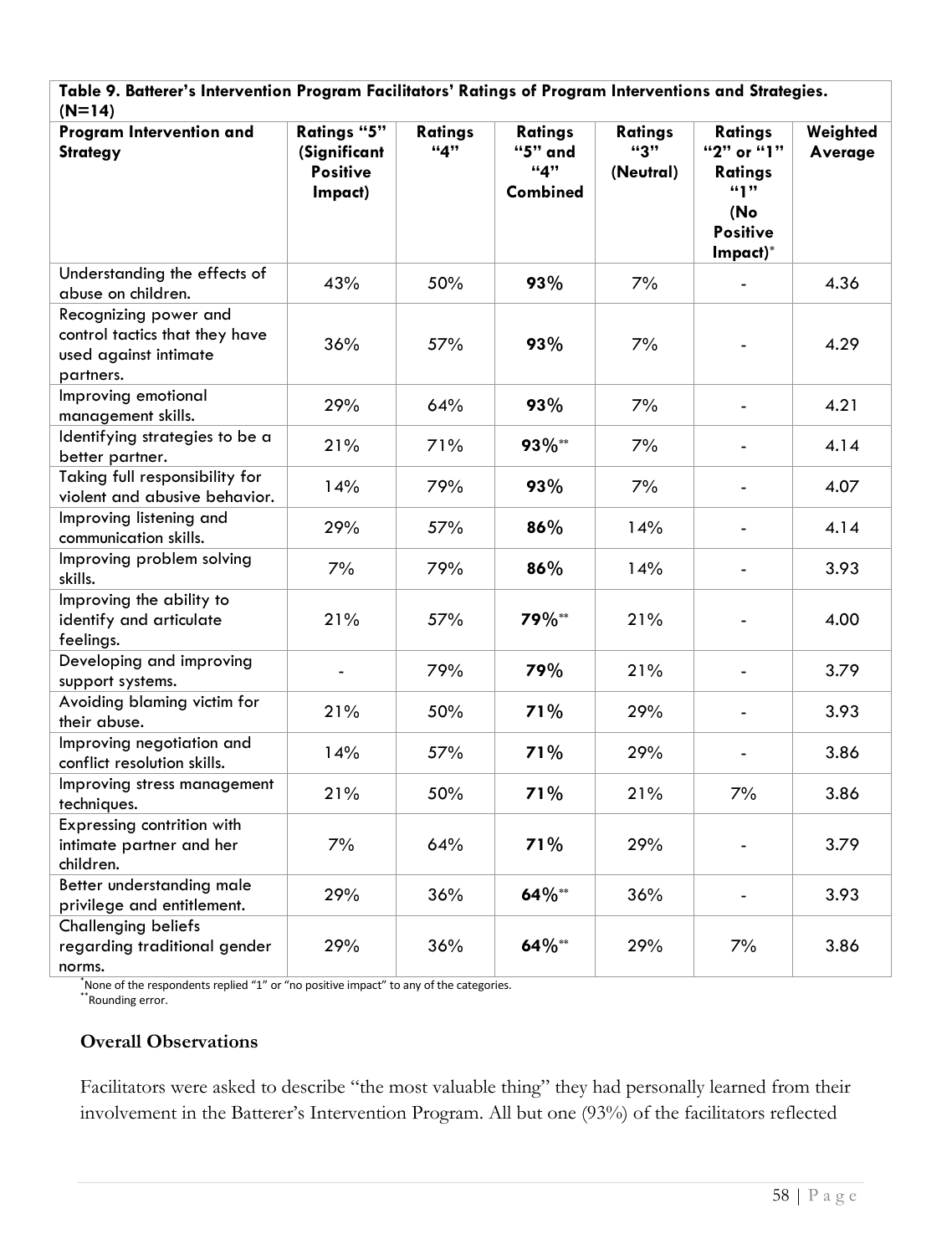on the personal gains they have gleaned from their experience. Comments, by theme, are included below.

# *Professional development*

- *"Just the overall laws and policies that are set in place for victims. Also, the services available to the batterers and victims."*
- *"Comprehensive evaluations and treatment are necessary for the individuals we serve."*
- *"That I too learn from the lesson plans and understand the difficulties and life stressors clients are exposed to."*

### *Knowledge about the treatment of domestic violence*

- *"I feel that I have learned to listen more effectively to hear the hearts of the men rather than the words they speak."*
- *"That abuse is not always physical or sexual in nature."*
- *"That I can make a difference and it helps me look at my own belief system."*
- *"I have better learned to articulate and identify my own feelings."*

### *Cultural Competencies*

• *"I have learned and experienced the difficulty that the clients in the Spanish speaking group go through in their life situations."*

### *Modeling behavior*

- *"I am constantly reminded of my own shortcomings and the value of owning and addressing these on both a personal and relational level. I'm also reminded of the remarkable complexity of individuals and relationships. Finally, I'm reminded of how resilient individuals who have suffered trauma can be."*
- *"[First,] to be what I am asking the participants to be. [Second,] allowing participants to have their voice heard at least once in the group when they have felt that court/law enforcement did not listen has often made a big difference in whether they embrace the program."*

All but one (93%) of the facilitators offered a statement on what they were "most proud of" from their involvement in the Batterer's Intervention Program. Facilitators remarked on the positive impact they have had on program participants and their families as they advance understanding about the cycle of violence.

• *"Consistent message."*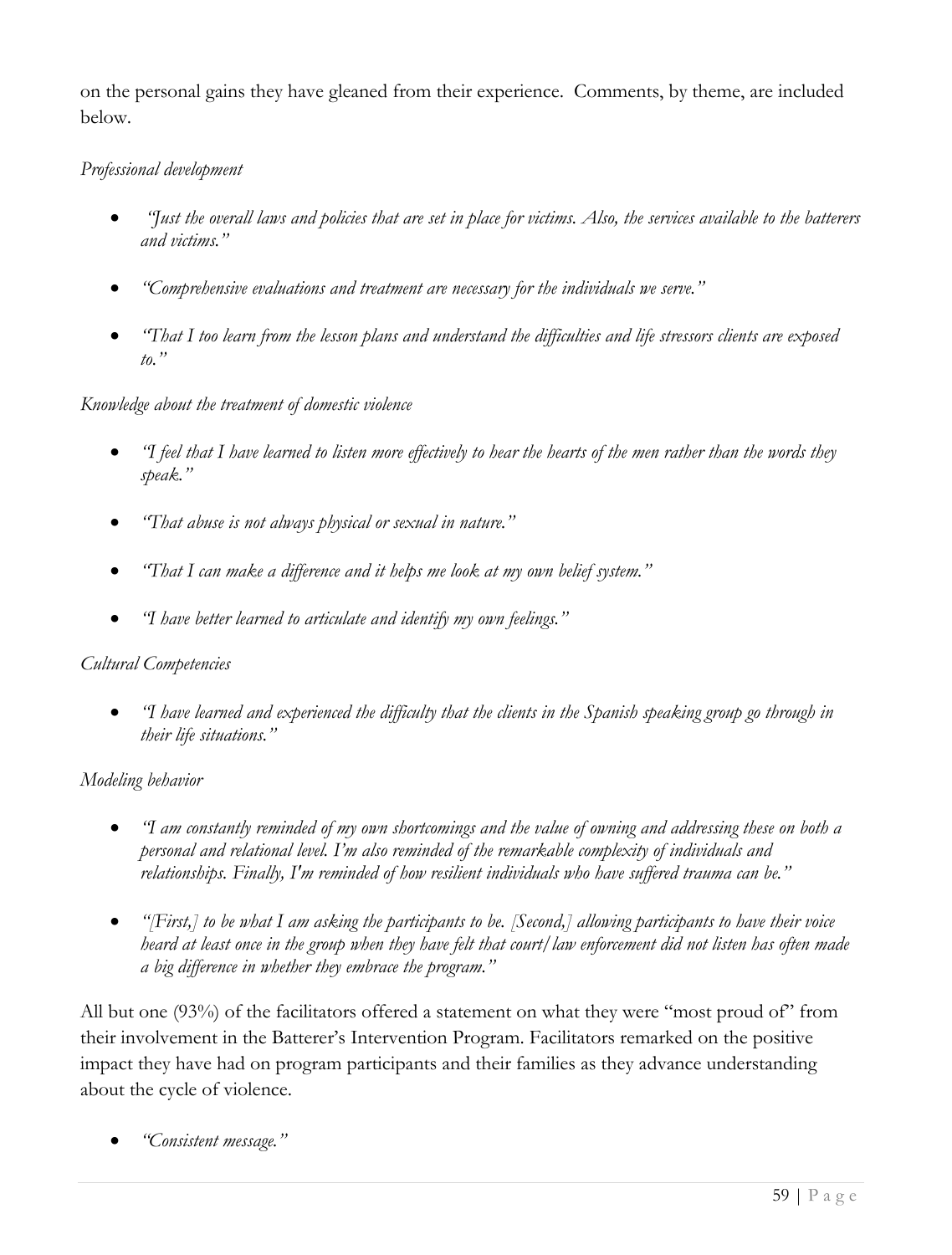- *"Having the men understand the severity of what brought them into the program."*
- *"Being able to share a woman's perspective and hearing how I have impacted the men by being a part of the group."*
- *"Helping create more awareness in men on how their behavior affects others."*
- *"Seeing positive growth in clients and seeing them want to help each other in group sessions."*
- *"Breaking the chain of violence."*
- *"That I am making a positive impact on men and that I help some of them look at a better way to live."*
- *"Witnessing what appears to be a positive change in the men in regards to their violence."*
- *"That we provide a quality program for Spanish speaking male clients."*
- *"That we are true to our core principles of not accepting abuse, while presenting those principles in a respectful and empathic manner."*
- *"Humanistic approach, and comprehensive evaluations and treatment, to help these men recover from the use of abusive behavior."*
- *"I am always humbled when graduates return to group for a 'tune-up' or to encourage the other participants to value my effort to help them look at their accountability and to learn more respectful ways to relate to partners."*
- *"I am helping make a difference."*

When asked about the primary strengths of the Batterer's Intervention Program **model**, in addition to comments about accessibility of the groups and the focus on family safety, facilitators primarily focused on the group focus on taking ownership and responsibility for actions that lead to violence:

- *"Group sessions allow for open speech and more reflecting."*
- *"Helping the offenders understand the impact of violence in their families."*
- *"It helps them look at their belief system and think about their negative impact on themselves and their family."*
- *"The primary strengths of the BIP model is that it encourages men to take responsibility for their abuse, looking at the ways they control their partners, and better identifying their feelings."*
- *"Identifying feelings. Talking ownership of their actions. Managing their emotions."*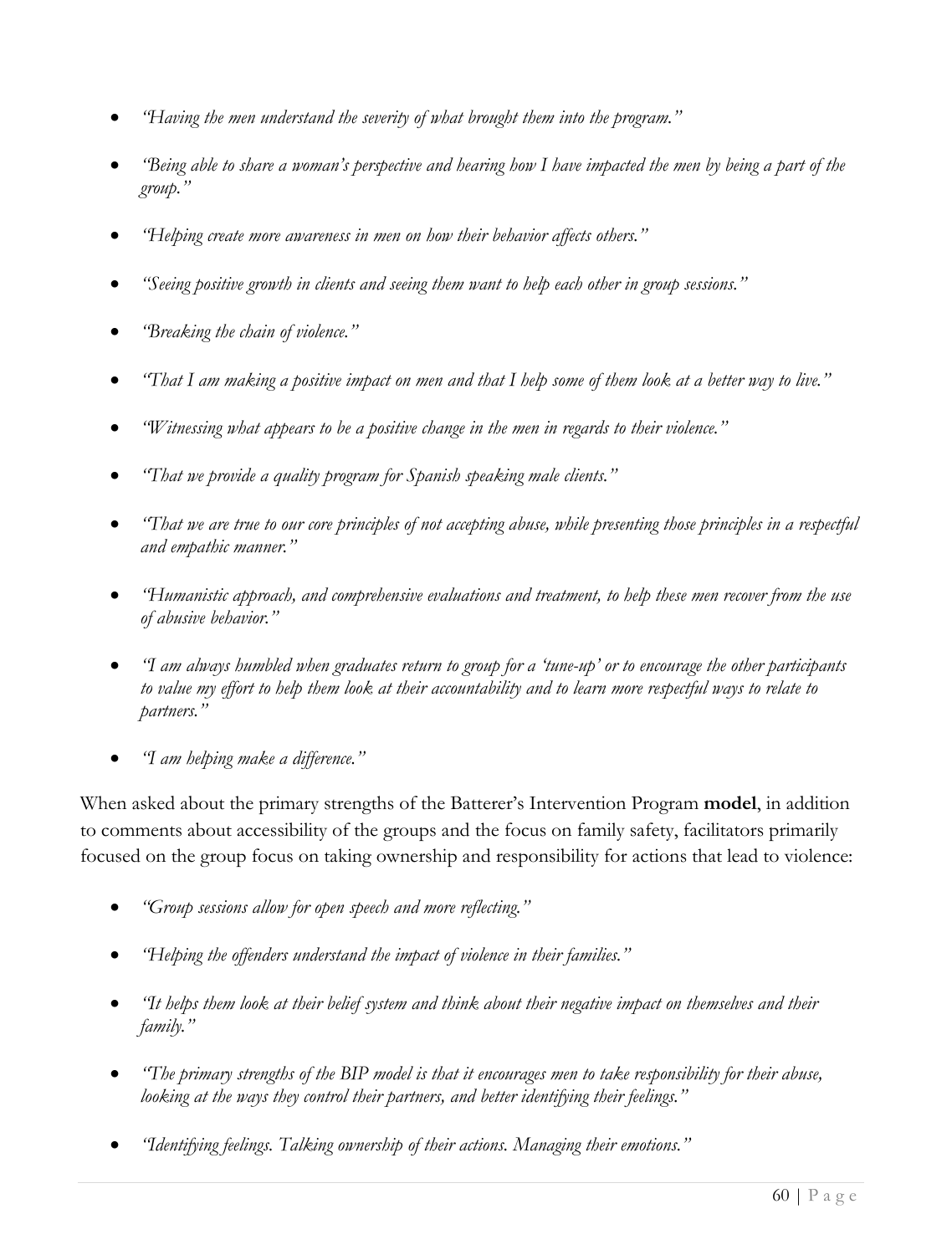• *"Offenders buy into the program."*

As for primary challenges of the Batterer's Intervention Program, facilitators honed in on offender buy-in, affordability, and program length. Sample comments are below.

# *About buy-in*

- *"Working with mandated participants."*
- *"We are limited in retaining men who don't show satisfactory progress or are extremely resistant to actively participating in group sessions."*
- *"Helping the offenders to buy into the Equality Wheel."*
- *"Denial and resistance to treatment by offenders."*

### *About appropriate treatment*

• *"To be able to provide or access some of the related services especially in addiction recovery and mental health treatment essential for treatment of our most challenging clients. Also, to be able to mandate those clients for a much longer period of time to allow for a different level of treatment."*

*About program length and affordability*

- *"Sometimes the affordability, though it is not a specific to the agency, is a main challenge."*
- *"The lengthy courses can cause resentment before the program begins. Clients are disgruntled about the length of the program and are more resistant because of it."*
- *"I do not believe 25 weeks is long enough."*

Facilitators gave the Batterer's Intervention Program strong marks **at their agencies**; nine (75%) rated the program an "A" and three (25%) rated the program a "B" for an overall "GPA" of 3.75. Three comments from facilitators noted the excellence of the program, the flexibility of its offerings, and the caring and committed staff.

Facilitators rated the Batterer's Intervention Program **overall** highly as well; 64% rated the program an "A," and 21% rating the program a "B," and 14% rated the program a "C" for a "GPA" of 3.50.<sup>18</sup> "A" rating respondents commented on the excellence of the program and that it met the needs of participants. "B" rating respondents offered no comments, and the respondent who rated

<sup>18</sup> Due to rounding, percentages do not add up to 100%.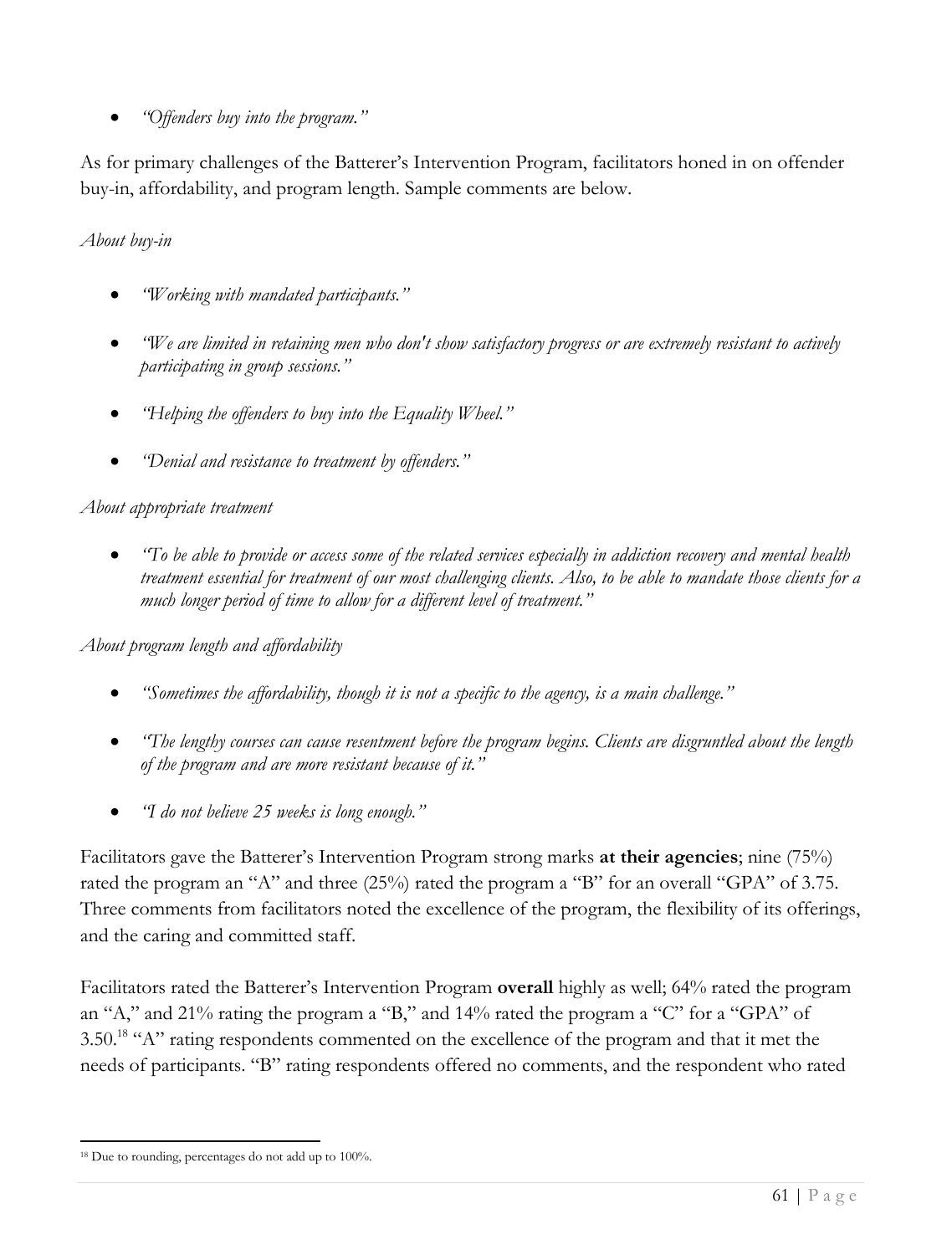the program a "C" stated they gave the lower mark, "*because the 20-week minimum is sufficient for many participants but not for those who have the greatest potential for recidivism."*

When asked to offer recommendations to improve the Batterer's Intervention Program either from the Agency's standpoint or the DVCC's standpoint, facilitators suggested offering a teen violence program, separating the fathering program from intimate partners, and sharing victims' testimony with offenders. Several respondents focused on the length of treatment. Three facilitators suggested increasing the length of treatment, but another said, *"While I understand the positive aspects of long term treatment, 18 weeks of courses can be exhausting for some clients and greatly disrupt their lives. The cost of a lengthy course also creates financial issues for some clients."*

Asked for final comments, one facilitator noted their interest in the research about the program and another said, *"The program is a very good program and it has made a big impact on many men."*

# **Part V. Key Accomplishments and Challenges**

#### **Key Accomplishments**

- 1. **A viable program, established over two decades ago and based on national models, has continued to serve Delaware families. The Batterer's Intervention Program is established as a comprehensive model that meshes with research findings about effective, evidence-based programs.** The program model:
	- Includes the certification of programs in the Batterer's Intervention Program, to ensure the consistency of quality service delivery;
	- Provides a well-defined framework to the certified providers for service delivery;
	- Through the use of Standards, provides for "a good balance between a basic structure to which all certified programs must adhere and the flexibility for each certified program to have its own unique identity;"
	- Requires the use of a recognized curriculum that "addresses personal accountability, teaches coping mechanisms and encourages participants to examine their life decisions:"
	- Through the DVCC, offers opportunities for providers to have a continuing voice in a collaborative setting;
	- Puts in place a system for refining the program model through revision of the standards.
- 2. **Through collaborations among multiple systems DVCC, the courts, providers, and probation and parole – several hundred batterers are offered an alternative to incarceration each year. In FY 2016, two-thirds (66%) of participants completed the course of group sessions.** The Batterer's Intervention Program had 583 referrals of males in FY 2015 and 559 males in FY 2016, with most – approximately 70% in both years -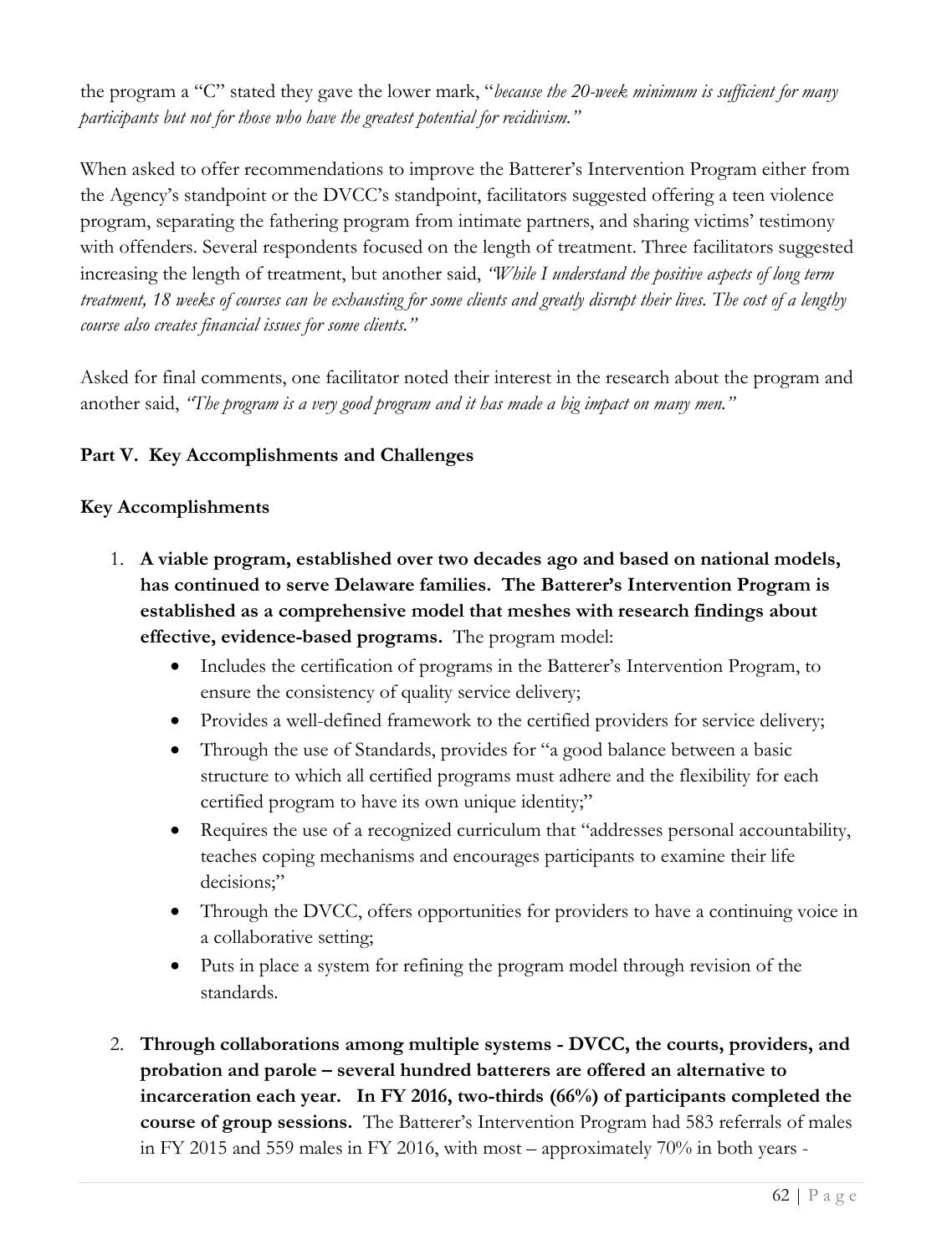coming from court ordered referrals. Nearly half (48%) of the participants who were evaluated completed the prescribed group sessions in FY 2015; this rose to two-thirds (66%) of the participants evaluated in FY 2016.

- 3. **Based on a review of two years of DELJIS arrest records for 1,300 males who participated in the Batterer's Intervention Program in 2012 and 2013, re-arrest rates are significantly lower among participants who completed the program than for those who did not.** Statistical tests suggest that completion of the BIP Program was related to re-arrest rates among males who completed the program during FY 2012 and FY 2013. Using an unpaired t-test to compare the mean (average) of two groups – those who completed the program and those who did not – statistically significant results were found for all three certified agencies. In every case, re-arrest rates were lower among completers.
- 4. **Based on a comparison of Batterer Intervention Proximal Program Outcomes Survey (BIPPOS) pre-tests, midpoint-tests and endpoint tests, the program is having a significant impact on participants in several specific areas targeted through the curriculum: personal responsibility, power and control beliefs, understanding of the effects of abuse, dependency on partner, and anger control and management skills.** Paired samples t-tests determined statistically significant results for eight of 42 questions between pre-tests and midpoint-test pairs and 12 of 42 questions between pre-test and endpoint-test pairs.<sup>19</sup>

### Personal Responsibility

- o *Results from paired pre-test and midpoint-test matched analysis were significant for two statements about personal responsibility:*
	- I have control over whether I am abusive.
	- I am responsible for the effects my abusive behavior has on others.
- o *Results from paired pre-test and endpoint-test matched analysis were significant for five statements about personal responsibility:*
	- I have control over whether I am abusive.
	- I am responsible for my abusive behavior.
	- I am in control of how I respond to my partner.
	- I have a choice about whether I am abusive or not
	- I would come to this program even if I was not required to.

### Power and Control Beliefs

o *Results from paired pre-test and midpoint-test matched analysis were significant for one statement about power and control beliefs:*

<sup>19</sup> While these initial analyses were conducted for individual items, future analyses will be completed of the BIPPOS scales.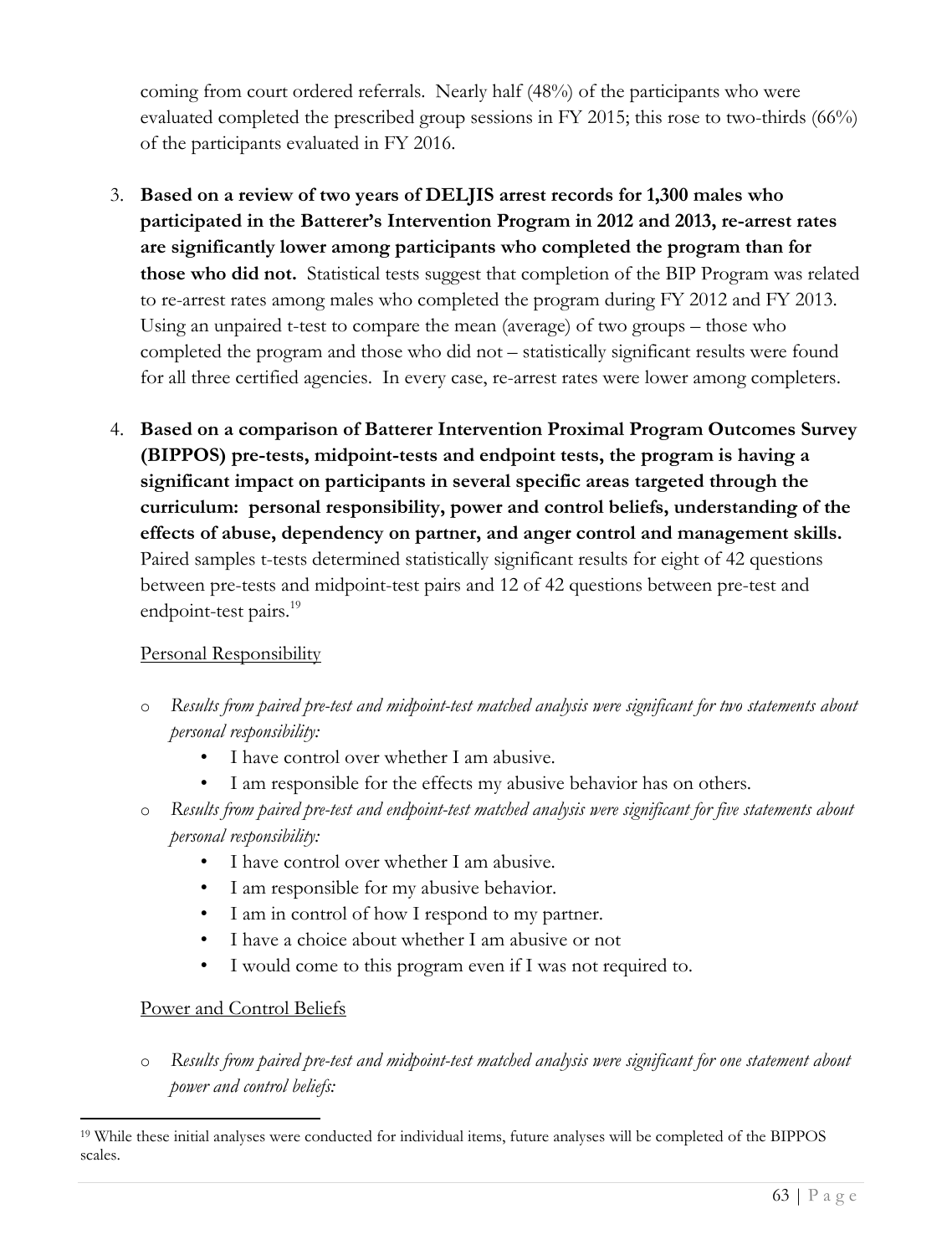When I don't have the final say in discussions with my partner, I feel out of control.

### Understanding the Effects of Abuse

- o *Results from paired pre-test and midpoint-test matched analysis were significant about understanding the effects of abuse:*
	- People in my life have been strongly affected by my abusive behavior.
	- I have lost relationships due to my abusive behavior.
	- My abusive behavior has hurt me.
- o *Results from paired pre-test and endpoint-test matched analysis were significant about understanding the effects of abuse:*
	- People in my life have been strongly affected by my abusive behavior.
	- I have lost relationships due to my abusive behavior.
	- My abusive behavior has had long lasting effects on my family members.
	- My abusive behavior has hurt me.

### Dependency on Partner

- o *Results from paired pre-test and midpoint-test matched analysis were significant about dependency on partner:*
	- I worry that my partner is going to leave me.
	- I am responsible for my own happiness.

### Anger Control and Management

- o *Results from paired pre-test and endpoint-test matched analysis about anger control and management:*
	- Taking a break helps me manage my anger.
	- When I am becoming angry, I can feel it in my body.
	- I know when I'm about to explode.
- 5. **Based on multiple observations, survey results, and interviews conducted with key stakeholders and others, the certified providers – Catholic Charities, CHILD, Inc., and Turning Point – are offering high quality services which are well-received by the participants and are consistent with the requirements of certification.** In interviews and surveys, all three providers are viewed as having strong, experienced leadership and staff. Facilitators are also experienced, with more than one-third (35%) of the facilitators having worked in the field of domestic violence programs for more than 15 years.
- 6. **Based on structured observations of both the orientations and group sessions, facilitators are highly knowledgeable and are skilled in: (1) introducing the program at the orientation in a way that establishes norms for participation and appears to**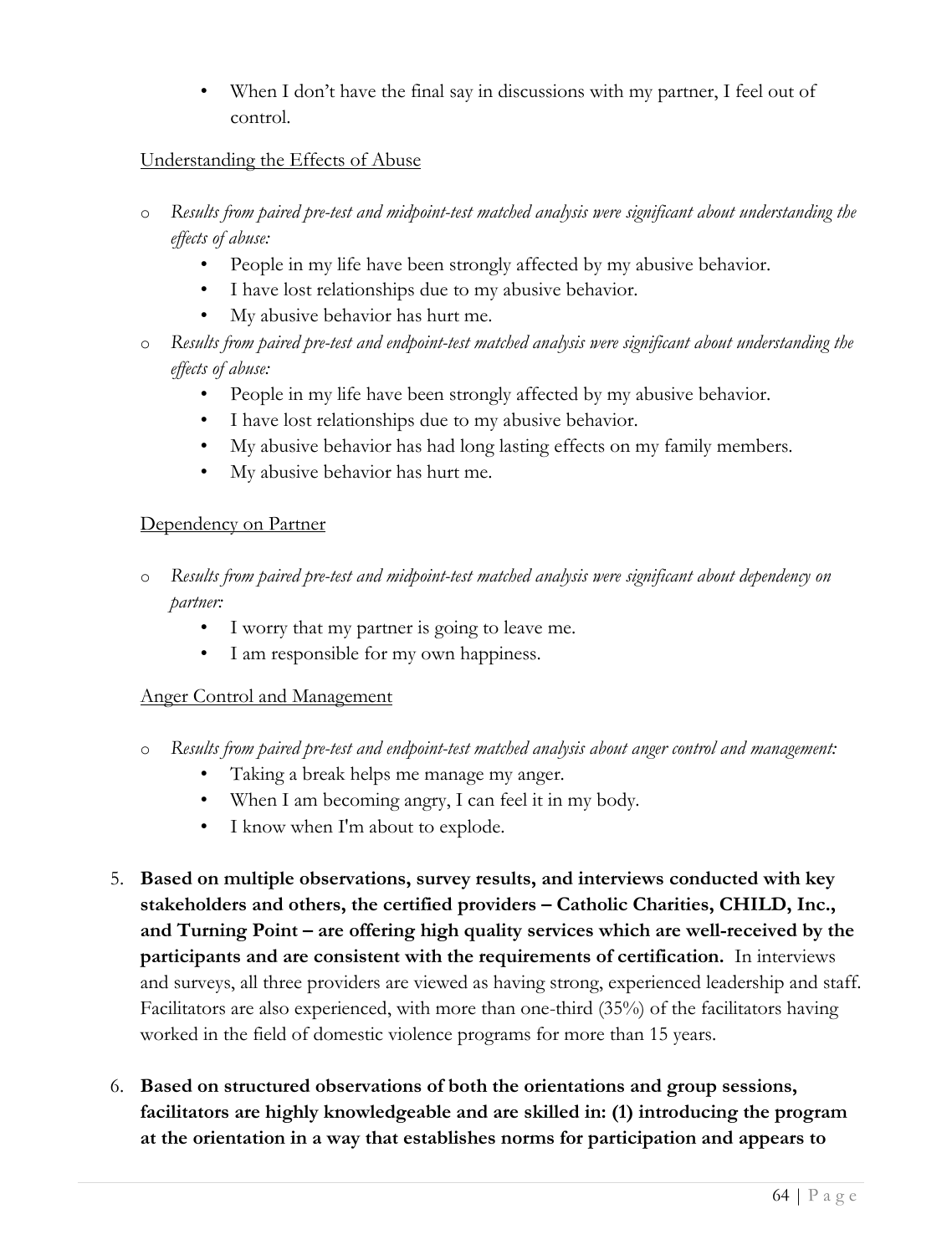**reduce batterers' defensiveness; (2) delivering the curriculum; (3) building rapport and encouraging peer to peer interactions; and (4) maximizing the positive impact of the group sessions.** For example:

- *"I understand now about the group dynamic and why that is important where the group, the ones that have been there longer are working with the newer ones to get them to say, 'Hey, I have been there. I was there too.' As a measure of their investment in the program, some participants return to the group sessions (at no cost) even after they are no longer required to do so and to see that peer-topeer behavior modification."*
- *"I believe that the groups achieve a good balance between attending to the issues and concerns expressed by group members, and presenting psycho-educational material which addresses IPV concerns."*
- *"I think that the cognitive behavior therapy that they use in that teaching them that domestic violence is a learned behavior. The group sessions I think they sometimes do better with peer interaction….They don't want to be told what to do and how to deal with their relationships in a treatment setting, but I think that peer interaction has more of an impact."*
- 7. **Facilitators noted the rigor of the assessment process, the positive outcomes for participants, and the impact on their families as primary strengths of the Batterer's Intervention Program. Facilitators expressed satisfaction with their professional and personal growth during the time they had been part of the Batterer's Intervention Program.** They expressed a high level of satisfaction with several program components, particularly with the orientations  $(93\%)$ , group sessions  $(86\%)$ , and assessments  $(77\%)$ . All (100%) feel that the program is having a "significant positive impact" in participants' "understanding the effects of abuse on intimate partners," "better understanding the dynamics of domestic violence," and "developing awareness and accountability for abusive actions."
- 8. **Judges and commissioners who were surveyed and interviewed pointed to: (1) the certification of the treatment providers and consistency of treatment and (2) the reputation of the providers and – for those who had seen them in action – the quality of the services delivered by the providers.**

# **Key Challenges**

Key challenges identified by participants in the evaluation process and through observations are summarized below:

*1.* **Judges, commissioners and others were concerned about the lack of communication between the judicial system, DVCC, and the providers, feeling that judges and commissioners needed more information about the program in order to make the most appropriate referrals to it and, also, to have more of a sense of its efficacy.**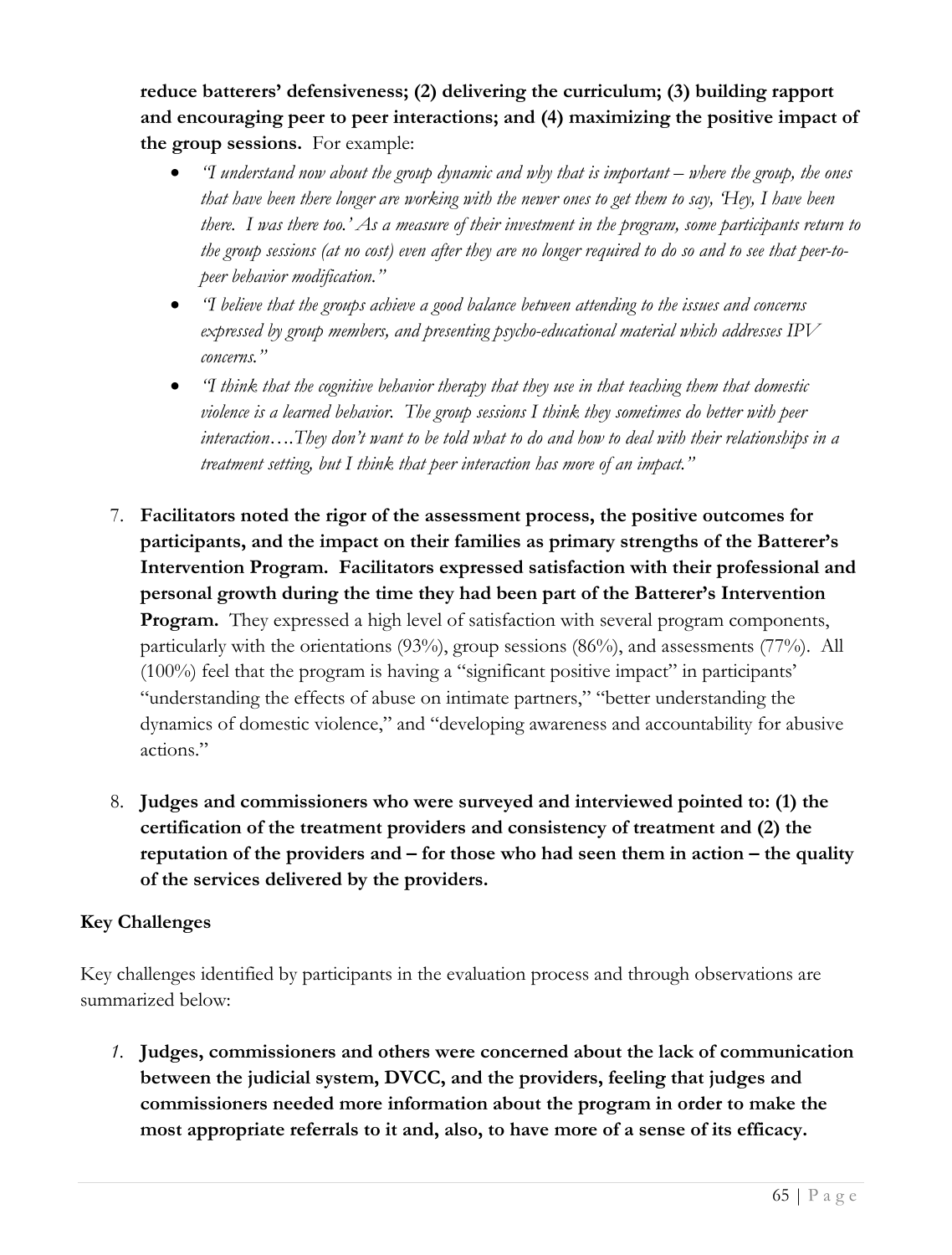Several judges commented that, while they receive periodic feedback about some referrals they have made – those that have not completed or violated the terms of their probation they feel that they are not sufficiently educated about the program.

- 2. **As a corollary, several judges and commissioners were concerned that, although the Batterer's Intervention Program had been in existence more than 20 years, evidence hadn't been cited of its efficacy.**
- 3. **The financial commitment required of BIP participants was raised as a concern by judges and commissioners and others who were surveyed and interviewed, despite the availability of reduced fees through sliding scale policies. Respondents also cited lack of transportation as another potential barrier to participation.** For example:
	- *"What does a sliding scale mean? For some people sliding scale is instead of \$400 it is a \$100 that still might be cost prohibitive. We need to have that conversation, not just say 'sliding scale' and assume that means it is not an issue."*
	- *"I think another challenge is, again, getting the probationers to engage in the program because sometimes they stop at the orientation and they get hung up on the costs and they never take the next step to do the one-on-one session and start the group. And I know that we tell the probationers that the programs will work with them on a sliding scale basis. They just need to have that conversation with the treatment providers, but I think that they sometimes just don't engage."*
- 4. **Providers, judges and others raised concerns about the "one size fits all" nature of the program and the need for services for those who are also facing substance abuse and mental health issues.** For example:
	- *"I am concerned about one size fits all. Every participant comes in with a different profile of personal trauma, substance abuse, mental illness, and tendency towards general violence. Yet they all take the same program."*
	- *"Providing meaningful services to those participants who are personality disordered.*
	- *[A primary challenge] is to be able to provide or access some of the related services especially in addiction recovery and mental health treatment essential for treatment of our most challenging clients. Also to be able to mandate those clients for a much longer period of time to allow for a different level of treatment."*
	- *"Concerned about the screening. Is it capturing everything? Is it adequate? Everyone is sent to the BIP – but I worry that they may need mental health or drug/alcohol treatment first. Given the paucity of MH, they are defaulted into BIP. It's that or nothing."*
- 5. **As suggested in the literature about Batterer's Intervention Programs, "increased awareness of the diversity of the batterer population has given rise to the belief that**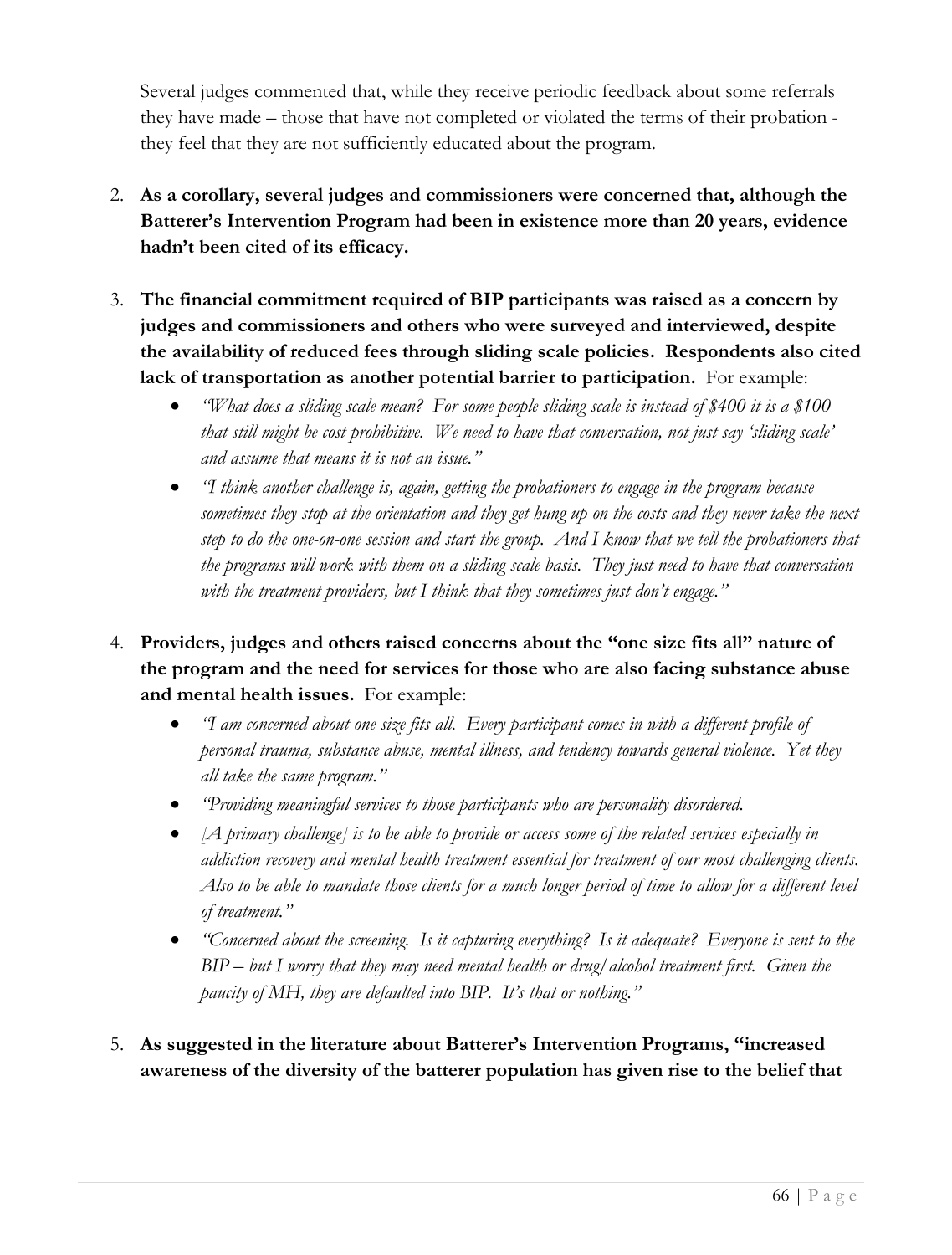more specialized approaches are needed.<sup>"20</sup> For example, the need for more African-**American and Spanish speaking males to conduct groups was cited by facilitators.**

- 6. **Respondents also expressed concerns about sentencing laws and the negative impact they had on the program**:
	- *"Sentencing laws. For example, regarding strangulation, a judge can only sentence for a maximum of five years, unless it is a second offense or more if a deadly instrument is involved. This statutory maximum is too low. If you can only give a five-year sentence, that will become 3-1/2 years. A longer prison sentence would give more leverage."*
	- *"Right now if I sentence through a PFA or criminal order, the AG will recommend anger management or DV programming. I can't tell what is appropriate. I send them to be evaluated so that they'll determine the best course of treatment. Sometimes that process disrupts the plea agreement and I don't get any feedback. I would like to take the plea, take the evaluation, then take that into account before sentencing. If I could change the order somewhat, it might be helpful."*
- 7. **A few respondents expressed disappointment that the number of PFA referrals to the program wasn't higher and felt that that was something that the DVCC and courts should address.**
- 8. **Particularly at this time of budget constraints in Delaware, several respondents were concerned about finding sufficient financial resources to sustain and adequately staff the program over time**.

## **Part VI. Recommendations**

The recommendations included below are drawn from the array of qualitative and quantitative data collected during this evaluation. They reflect the viewpoints of those involved in the evaluation process. These recommendations are designed to build on the strengths of the Batterer's Intervention Program: the DVCC program model and vision, an established program, an experienced group of providers and facilitators, and opportunities for collaboration.

- 1. **Focus on strengthening communication among the providers, courts, probation and parole, and the DVCC**. This is the most consistent recommendation to emerge from this evaluation. To this end, develop and implement a comprehensive strategy that:
	- Provides timely follow up to judges and commissioners about the status and participation of each person they have referred to a provider.
	- Disseminates information annually on key indicators of program participation and success for each provider.

<sup>20</sup> National Institute of Justice. (1998). *Research in action – Batterer programs: What criminal justice agencies need to know*, p. 2. U.S. Department of Justice, Washington, DC.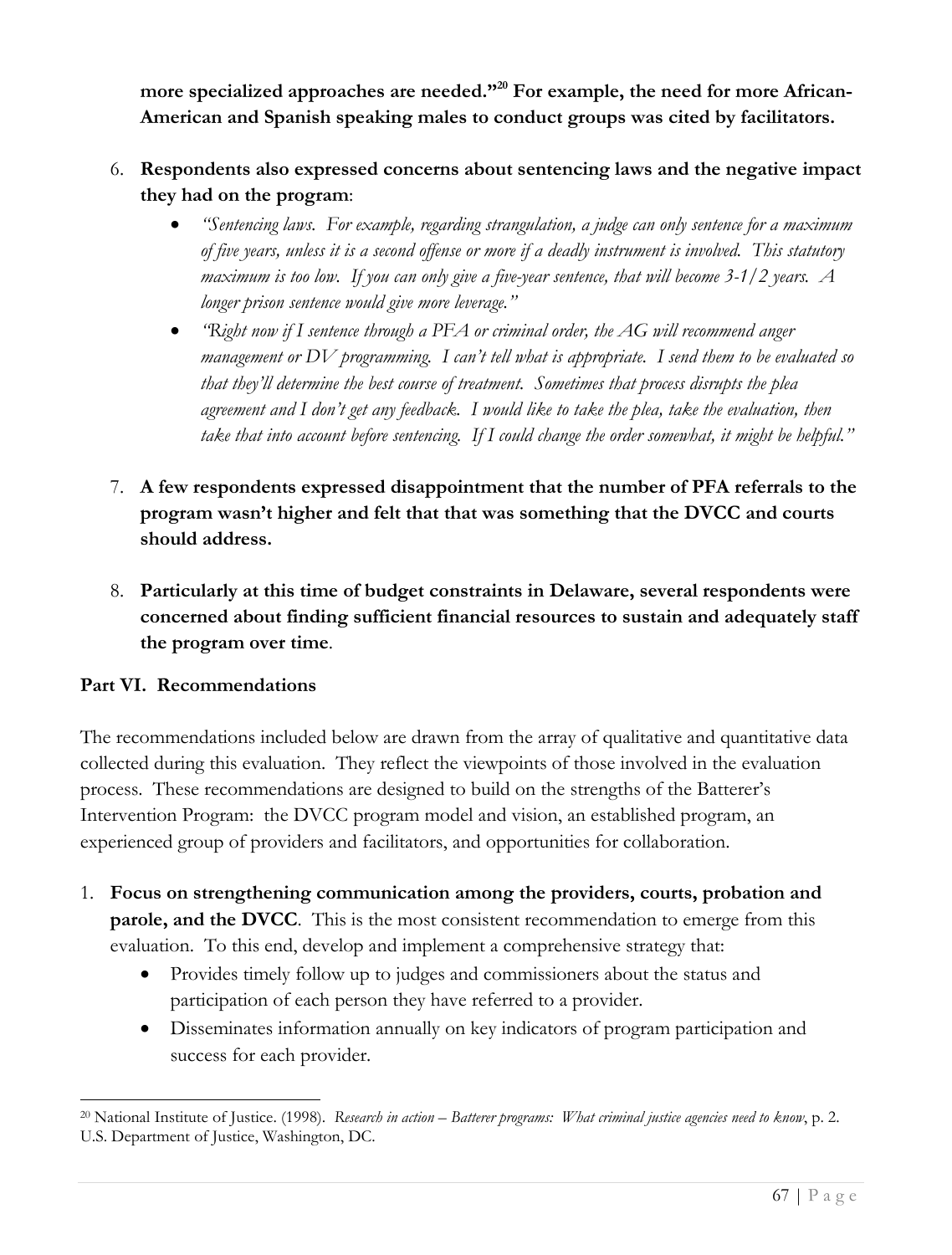- Creates an online link that offers resources about the Batterer's Intervention Program and includes evaluation results, presentations, and other easy to access information about the program.
- Includes a plan for providing judges and commissioners with information about the program model through presentations, short fact sheets and other easy tools. Onw respondent suggested a laminated "bench card" that would be distributed to judges and would include basic information about the providers, their location, times, costs, etc.
- Encourages stronger communication between the providers and Probation and Parole. One of the respondents suggested having information sessions for the probation officers as well, so that they have a general understanding of the program, particularly in light of high rates of turnover. The respondent also encouraged that probation and parole officers communicate via phone rather than email, to better keep communication open.

## 2. **Identify strategies to increase enrollments in the Batterer's Intervention Program by:**

- Revisiting the issue of costs and sliding scales, in an effort to find ways to communicate more clearly at every step of the process about the costs. Communicate in a uniform manner at every step that the sliding scale is available, so that judges, probation officers, and facilitators are offering the same, clear message about program costs.
- To the extent possible, striving to insure that facilitators reflect the population that the provider is serving through the program.
- Addressing the issue of why only 17% of those enrolled in the program in 2015 and 2016 are there because of PFAs and developing strategies to expand their enrollment in the program.
- To the extent possible, considering transportation and scheduling barriers when planning orientations and group sessions.
- 3. **As part of capacity building efforts, form a DVCC Research and Accountability Committee comprised of DVCC staff, judges or commissioners, and agency representatives to meet on a regular basis to develop and implement a more rigorous plan for ongoing data collection, analysis and dissemination**. To build on this first evaluation effort:
	- Design and implement a study that is focused on victims. While including victims was outside the scope of this evaluation, a pilot study that includes interviews conducted with victims of batterers enrolled in the program would have great value.
	- Continue the two outcome components of this evaluation: 1) the analysis of DELIIS data and 2) the utilization of the BIPPOS pre-test/post-test tool.<sup>21</sup>

<sup>21</sup> Because of time constraints, analysis of the BIPPOS data was confined to individual items; statistical analyses by scales should also be conducted.